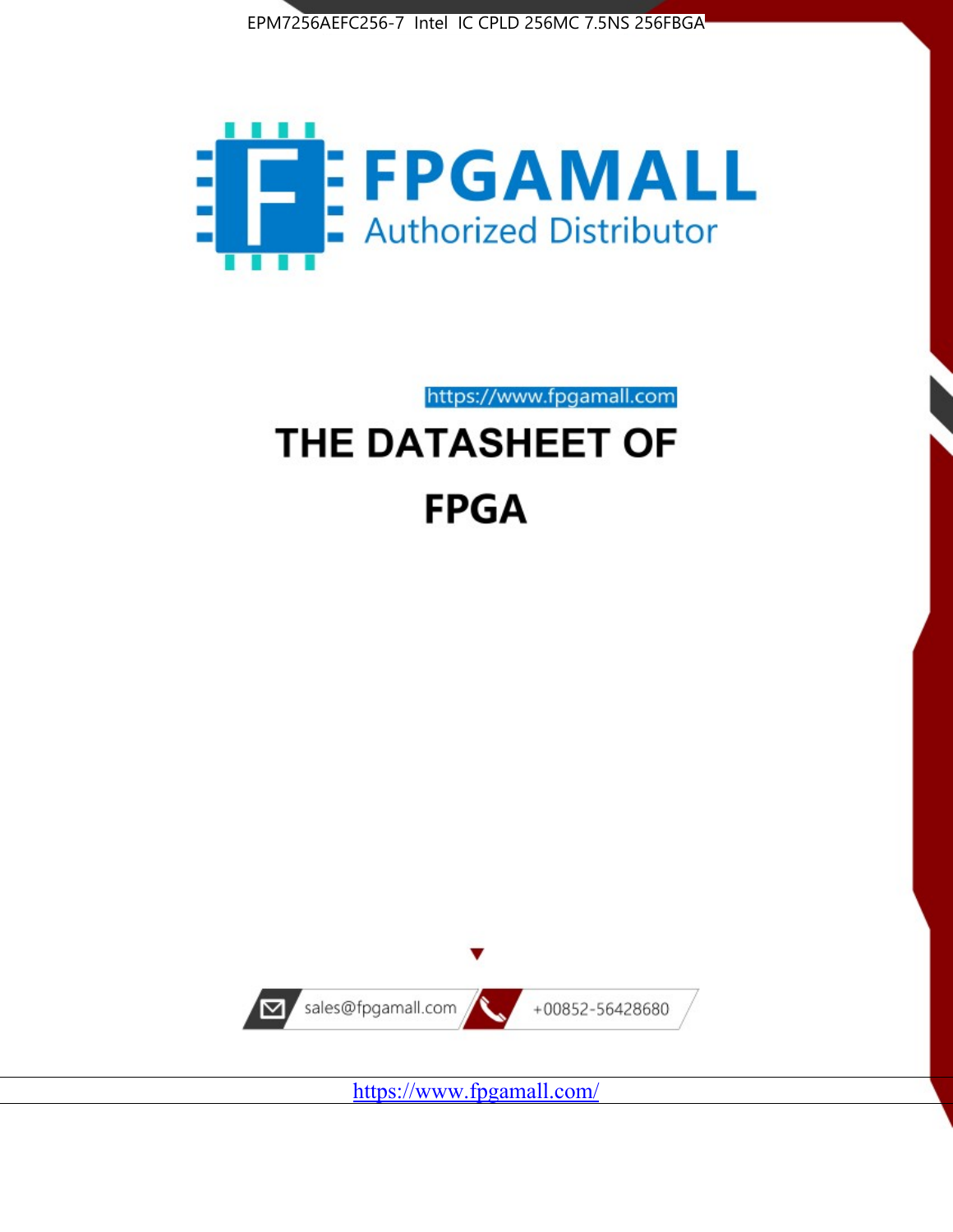



# **MAX 7000A**

**Programmable Logic Device**

## **September 2003, ver. 4.5 Data Sheet** Construction of the Construction of the Construction of the Construction of the Construction of the Construction of the Construction of the Construction of the Construction of the Cons

- **Features...** High-performance 3.3-V EEPROM-based programmable logic devices (PLDs) built on second-generation Multiple Array MatriX (MAX®) architecture (see Table 1)
	- 3.3-V in-system programmability (ISP) through the built-in IEEE Std. 1149.1 Joint Test Action Group (JTAG) interface with advanced pin-locking capability
		- MAX 7000AE device in-system programmability (ISP) circuitry compliant with IEEE Std. 1532
		- EPM7128A and EPM7256A device ISP circuitry compatible with IEEE Std. 1532
	- Built-in boundary-scan test (BST) circuitry compliant with IEEE Std. 1149.1
	- Supports JEDEC Jam Standard Test and Programming Language (STAPL) JESD-71
	- Enhanced ISP features
		- Enhanced ISP algorithm for faster programming (excluding EPM7128A and EPM7256A devices)
		- ISP\_Done bit to ensure complete programming (excluding EPM7128A and EPM7256A devices)
		- Pull-up resistor on I/O pins during in-system programming
	- Pin-compatible with the popular 5.0-V MAX 7000S devices
	- High-density PLDs ranging from 600 to 10,000 usable gates
	- Extended temperature range

For information on in-system programmable 5.0-V MAX 7000 or 2.5-V MAX 7000B devices, see the *MAX 7000 Programmable Logic Device Family Data Sheet* or the *MAX 7000B Programmable Logic Device Family Data Sheet*.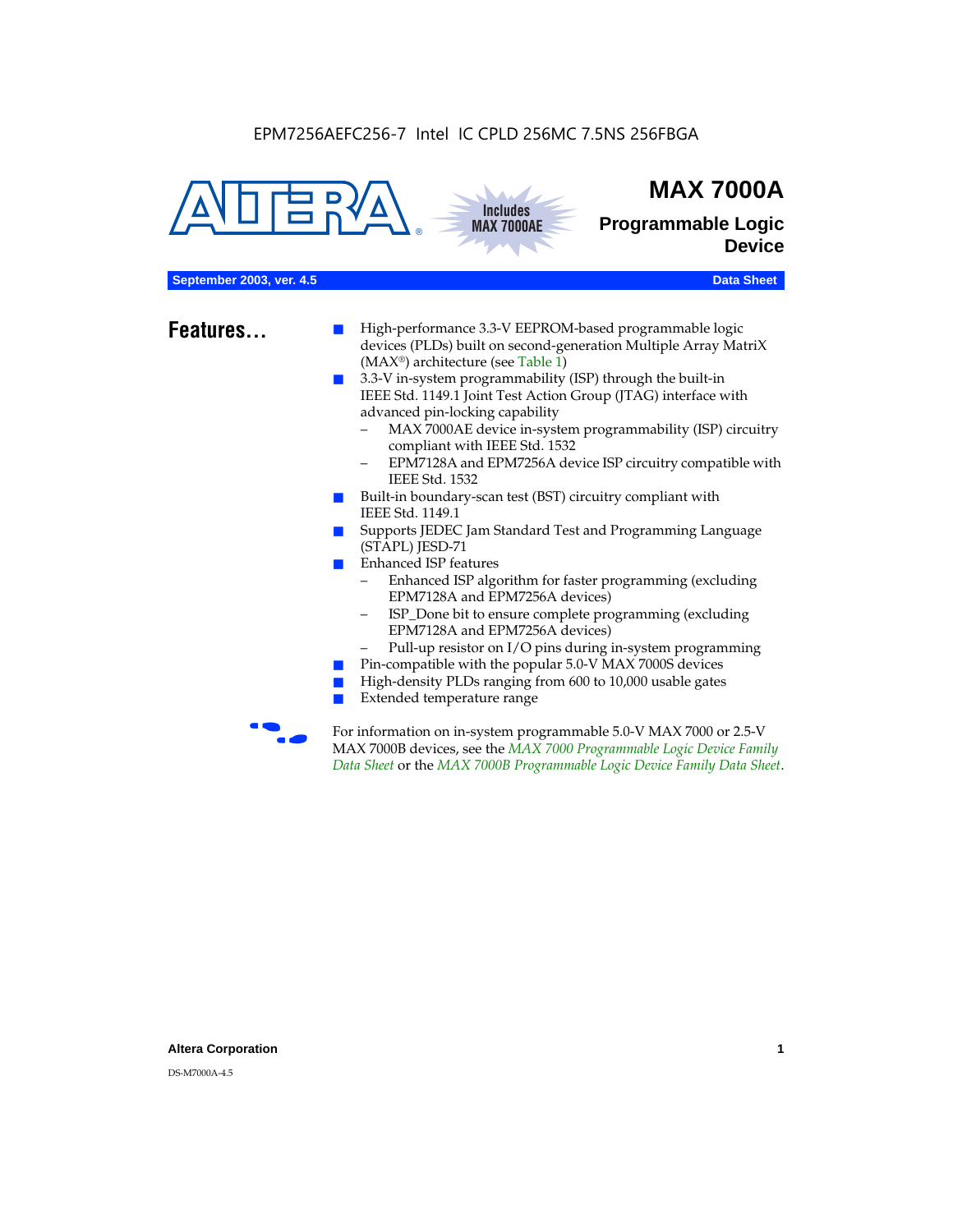| Table 1. MAX 7000A Device Features |                  |                  |                  |                  |                  |  |  |  |  |
|------------------------------------|------------------|------------------|------------------|------------------|------------------|--|--|--|--|
| <b>Feature</b>                     | <b>EPM7032AE</b> | <b>EPM7064AE</b> | <b>EPM7128AE</b> | <b>EPM7256AE</b> | <b>EPM7512AE</b> |  |  |  |  |
| Usable gates                       | 600              | 1,250            | 2,500            | 5,000            | 10,000           |  |  |  |  |
| Macrocells                         | 32               | 64               | 128              | 256              | 512              |  |  |  |  |
| Logic array blocks                 | 2                | 4                | 8                | 16               | 32               |  |  |  |  |
| Maximum user I/O<br>pins           | 36               | 68               | 100              | 164              | 212              |  |  |  |  |
| $t_{PD}$ (ns)                      | 4.5              | 4.5              | 5.0              | 5.5              | 7.5              |  |  |  |  |
| $t_{\text{SU}}$ (ns)               | 2.9              | 2.8              | 3.3              | 3.9              | 5.6              |  |  |  |  |
| $t_{\text{FSU}}$ (ns)              | 2.5              | 2.5              | 2.5              | 2.5              | 3.0              |  |  |  |  |
| $t_{CO1}$ (ns)                     | 3.0              | 3.1              | 3.4              | 3.5              | 4.7              |  |  |  |  |
| $f_{\text{CNT}}$ (MHz)             | 227.3            | 222.2            | 192.3            | 172.4            | 116.3            |  |  |  |  |

# **...and More Features**

- 4.5-ns pin-to-pin logic delays with counter frequencies of up to 227.3 MHz
- $Multivolt<sup>TM</sup> I/O interface enables device core to run at 3.3 V, while$ I/O pins are compatible with 5.0-V, 3.3-V, and 2.5-V logic levels
- Pin counts ranging from 44 to 256 in a variety of thin quad flat pack (TQFP), plastic quad flat pack (PQFP), ball-grid array (BGA), spacesaving FineLine BGATM, and plastic J-lead chip carrier (PLCC) packages
- Supports hot-socketing in MAX 7000AE devices
- Programmable interconnect array (PIA) continuous routing structure for fast, predictable performance
- PCI-compatible
- Bus-friendly architecture, including programmable slew-rate control
- Open-drain output option
- Programmable macrocell registers with individual clear, preset, clock, and clock enable controls
- Programmable power-up states for macrocell registers in MAX 7000AE devices
- Programmable power-saving mode for 50% or greater power reduction in each macrocell
- Configurable expander product-term distribution, allowing up to 32 product terms per macrocell
- Programmable security bit for protection of proprietary designs
- 6 to 10 pin- or logic-driven output enable signals
- Two global clock signals with optional inversion
- Enhanced interconnect resources for improved routability
- Fast input setup times provided by a dedicated path from  $I/O$  pin to macrocell registers
- Programmable output slew-rate control
- Programmable ground pins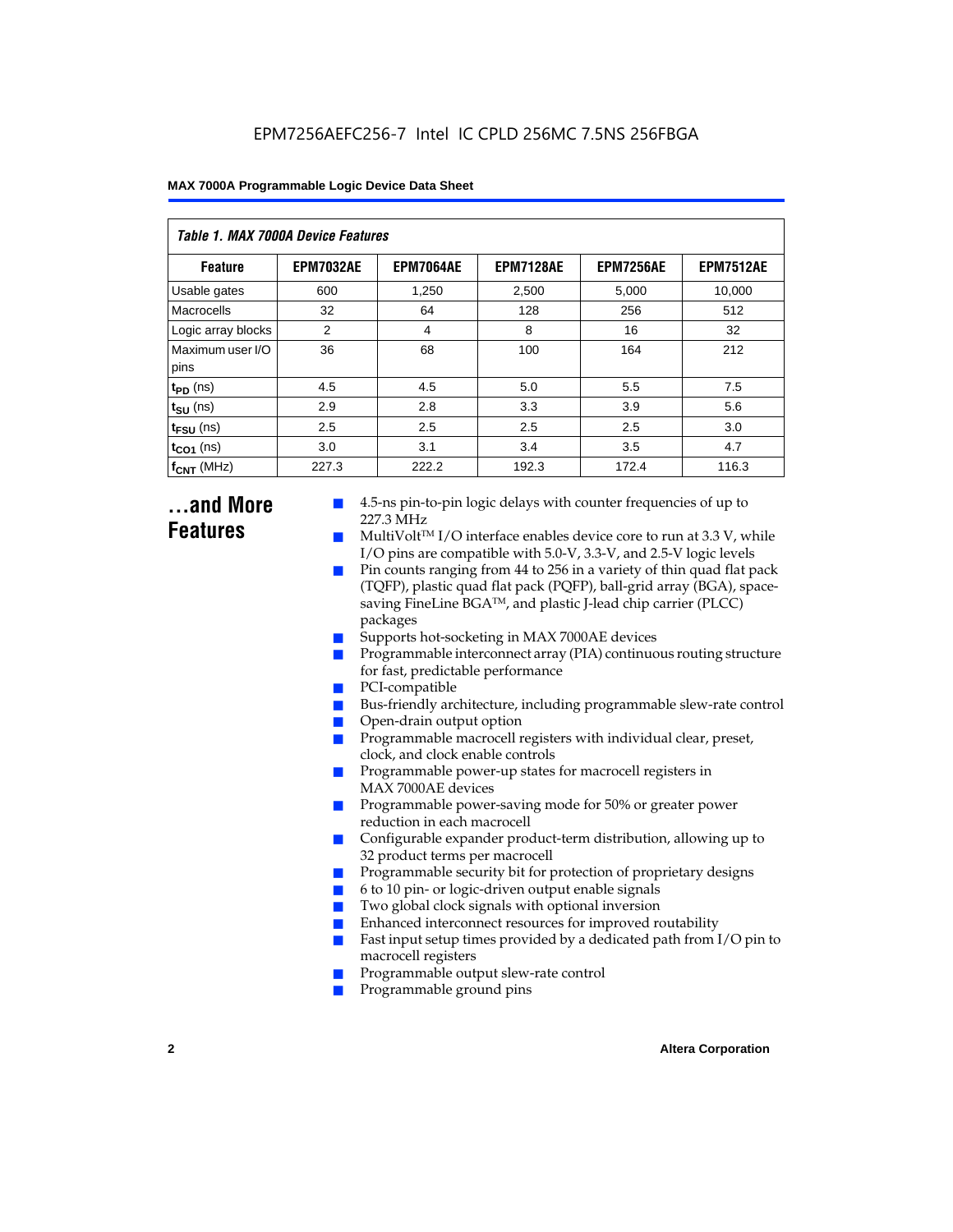- Software design support and automatic place-and-route provided by Altera's development systems for Windows-based PCs and Sun SPARCstation, and HP 9000 Series 700/800 workstations
- Additional design entry and simulation support provided by EDIF 2 0 0 and 3 0 0 netlist files, library of parameterized modules (LPM), Verilog HDL, VHDL, and other interfaces to popular EDA tools from manufacturers such as Cadence, Exemplar Logic, Mentor Graphics, OrCAD, Synopsys, Synplicity, and VeriBest
- Programming support with Altera's Master Programming Unit (MPU), MasterBlaster™ serial/universal serial bus (USB) communications cable, ByteBlasterMVTM parallel port download cable, and BitBlaster™ serial download cable, as well as programming hardware from third-party manufacturers and any JamTM STAPL File (**.jam**), Jam Byte-Code File (**.jbc**), or Serial Vector Format File- (**.svf**) capable in-circuit tester

# **General Description**

MAX 7000A (including MAX 7000AE) devices are high-density, highperformance devices based on Altera's second-generation MAX architecture. Fabricated with advanced CMOS technology, the EEPROMbased MAX 7000A devices operate with a 3.3-V supply voltage and provide 600 to 10,000 usable gates, ISP, pin-to-pin delays as fast as 4.5 ns, and counter speeds of up to 227.3 MHz. MAX 7000A devices in the -4, -5, -6, -7, and some -10 speed grades are compatible with the timing requirements for 33 MHz operation of the PCI Special Interest Group (PCI SIG) *PCI Local Bus Specification, Revision 2.2*. See Table 2.

| Table 2. MAX 7000A Speed Grades |    |              |    |                    |       |       |  |
|---------------------------------|----|--------------|----|--------------------|-------|-------|--|
| <b>Device</b>                   |    |              |    | <b>Speed Grade</b> |       |       |  |
|                                 | -4 | -5           | -6 | $-7$               | $-10$ | $-12$ |  |
| EPM7032AE                       |    |              |    |                    |       |       |  |
| EPM7064AE                       |    |              |    |                    |       |       |  |
| <b>EPM7128A</b>                 |    |              |    |                    |       |       |  |
| EPM7128AE                       |    |              |    |                    |       |       |  |
| <b>EPM7256A</b>                 |    |              |    |                    |       |       |  |
| EPM7256AE                       |    | $\checkmark$ |    |                    |       |       |  |
| EPM7512AE                       |    |              |    |                    |       |       |  |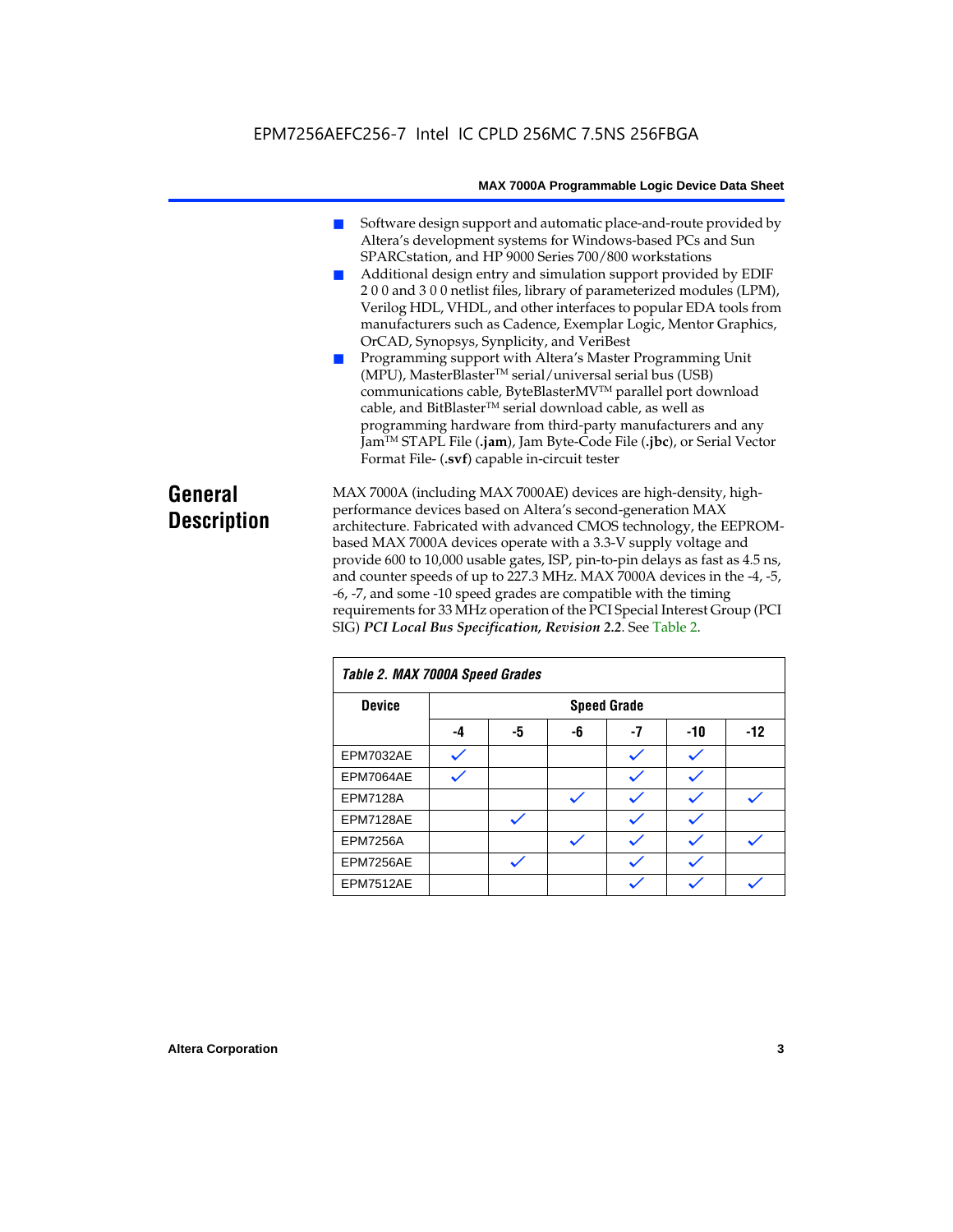The MAX 7000A architecture supports 100% transistor-to-transistor logic (TTL) emulation and high-density integration of SSI, MSI, and LSI logic functions. It easily integrates multiple devices including PALs, GALs, and 22V10s devices. MAX 7000A devices are available in a wide range of packages, including PLCC, BGA, FineLine BGA, Ultra FineLine BGA, PQFP, and TQFP packages. See Table 3 and Table 4.

| Table 3. MAX 7000A Maximum User I/O Pins |             |             | Note (1)                                  |             |                               |                                        |
|------------------------------------------|-------------|-------------|-------------------------------------------|-------------|-------------------------------|----------------------------------------|
| <b>Device</b>                            | 44-Pin PLCC | 44-Pin TQFP | 49-Pin Ultra<br><b>FineLine</b><br>BGA(2) | 84-Pin PLCC | <b>100-Pin</b><br><b>TOFP</b> | $100-Pin$<br><b>FineLine</b><br>BGA(3) |
| EPM7032AE                                | 36          | 36          |                                           |             |                               |                                        |
| EPM7064AE                                | 36          | 36          | 41                                        |             | 68                            | 68                                     |
| <b>EPM7128A</b>                          |             |             |                                           | 68          | 84                            | 84                                     |
| EPM7128AE                                |             |             |                                           | 68          | 84                            | 84                                     |
| <b>EPM7256A</b>                          |             |             |                                           |             | 84                            |                                        |
| EPM7256AE                                |             |             |                                           |             | 84                            | 84                                     |
| <b>EPM7512AE</b>                         |             |             |                                           |             |                               |                                        |

| Table 4. MAX 7000A Maximum User I/O Pins<br>Note (1) |              |                                     |              |             |                            |  |  |  |
|------------------------------------------------------|--------------|-------------------------------------|--------------|-------------|----------------------------|--|--|--|
| <b>Device</b>                                        | 144-Pin TQFP | 169-Pin Ultra<br>FineLine BGA $(2)$ | 208-Pin PQFP | 256-Pin BGA | 256-Pin FineLine<br>BGA(3) |  |  |  |
| EPM7032AE                                            |              |                                     |              |             |                            |  |  |  |
| EPM7064AE                                            |              |                                     |              |             |                            |  |  |  |
| <b>EPM7128A</b>                                      | 100          |                                     |              |             | 100                        |  |  |  |
| EPM7128AE                                            | 100          | 100                                 |              |             | 100                        |  |  |  |
| <b>EPM7256A</b>                                      | 120          |                                     | 164          |             | 164                        |  |  |  |
| EPM7256AE                                            | 120          |                                     | 164          |             | 164                        |  |  |  |
| EPM7512AE                                            | 120          |                                     | 176          | 212         | 212                        |  |  |  |

#### *Notes to tables:*

- (1) When the IEEE Std. 1149.1 (JTAG) interface is used for in-system programming or boundary-scan testing, four I/O pins become JTAG pins.
- (2) All Ultra FineLine BGA packages are footprint-compatible via the SameFrame<sup>TM</sup> feature. Therefore, designers can design a board to support a variety of devices, providing a flexible migration path across densities and pin counts. Device migration is fully supported by Altera development tools. See "SameFrame Pin-Outs" on page 15 for more details.
- (3) All FineLine BGA packages are footprint-compatible via the SameFrame feature. Therefore, designers can design a board to support a variety of devices, providing a flexible migration path across densities and pin counts. Device migration is fully supported by Altera development tools. See "SameFrame Pin-Outs" on page 15 for more details.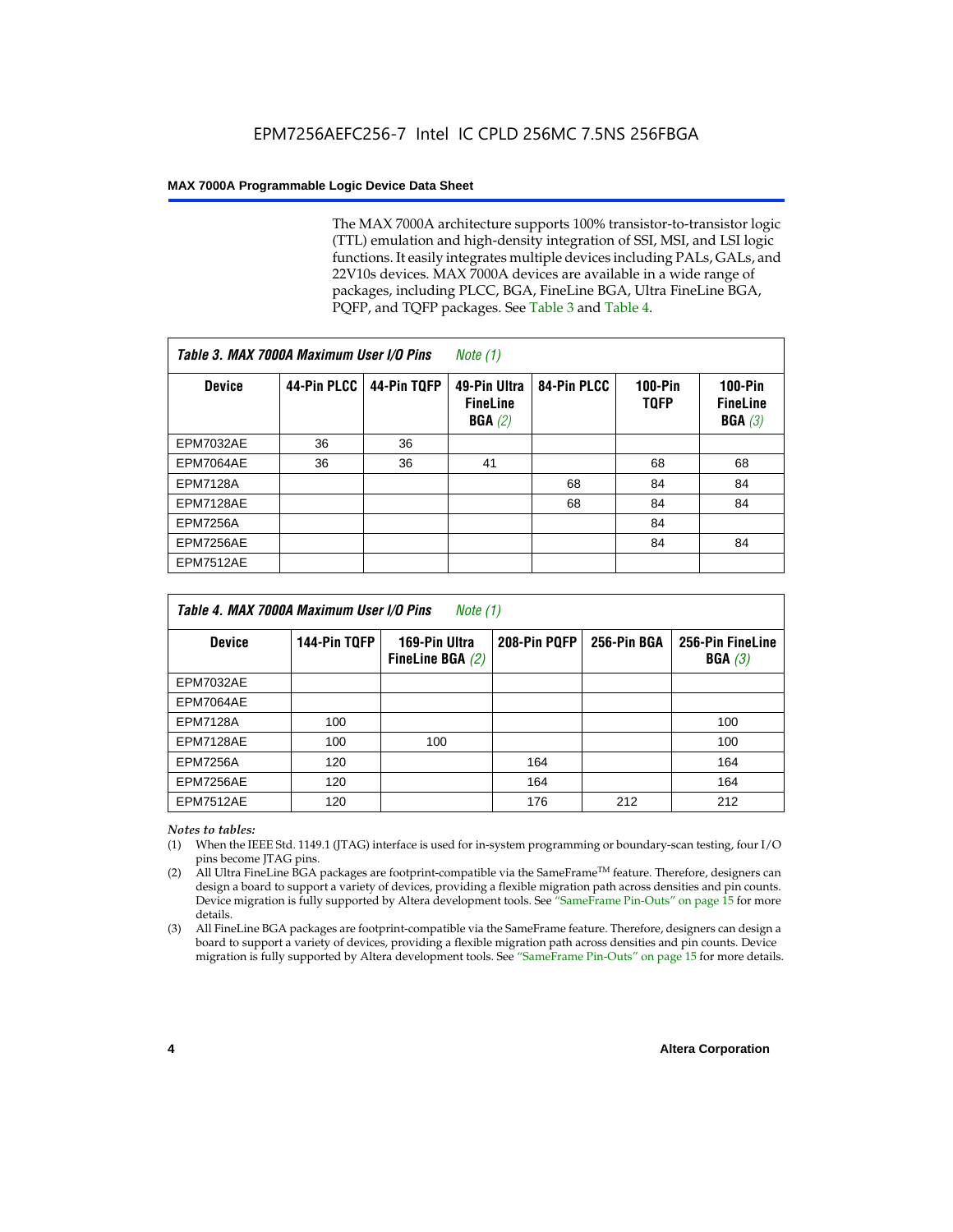MAX 7000A devices use CMOS EEPROM cells to implement logic functions. The user-configurable MAX 7000A architecture accommodates a variety of independent combinatorial and sequential logic functions. The devices can be reprogrammed for quick and efficient iterations during design development and debug cycles, and can be programmed and erased up to 100 times.

MAX 7000A devices contain from 32 to 512 macrocells that are combined into groups of 16 macrocells, called logic array blocks (LABs). Each macrocell has a programmable-AND/fixed-OR array and a configurable register with independently programmable clock, clock enable, clear, and preset functions. To build complex logic functions, each macrocell can be supplemented with both shareable expander product terms and highspeed parallel expander product terms, providing up to 32 product terms per macrocell.

MAX 7000A devices provide programmable speed/power optimization. Speed-critical portions of a design can run at high speed/full power, while the remaining portions run at reduced speed/low power. This speed/power optimization feature enables the designer to configure one or more macrocells to operate at 50% or lower power while adding only a nominal timing delay. MAX 7000A devices also provide an option that reduces the slew rate of the output buffers, minimizing noise transients when non-speed-critical signals are switching. The output drivers of all MAX 7000A devices can be set for 2.5 V or 3.3 V, and all input pins are 2.5-V, 3.3-V, and 5.0-V tolerant, allowing MAX 7000A devices to be used in mixed-voltage systems.

MAX 7000A devices are supported by Altera development systems, which are integrated packages that offer schematic, text—including VHDL, Verilog HDL, and the Altera Hardware Description Language (AHDL)—and waveform design entry, compilation and logic synthesis, simulation and timing analysis, and device programming. The software provides EDIF 2 0 0 and 3 0 0, LPM, VHDL, Verilog HDL, and other interfaces for additional design entry and simulation support from other industry-standard PC- and UNIX-workstation-based EDA tools. The software runs on Windows-based PCs, as well as Sun SPARCstation, and HP 9000 Series 700/800 workstations.

**For more information on development tools, see the** *MAX+PLUS II Programmable Logic Development System & Software Data Sheet* and the *Quartus Programmable Logic Development System & Software Data Sheet*.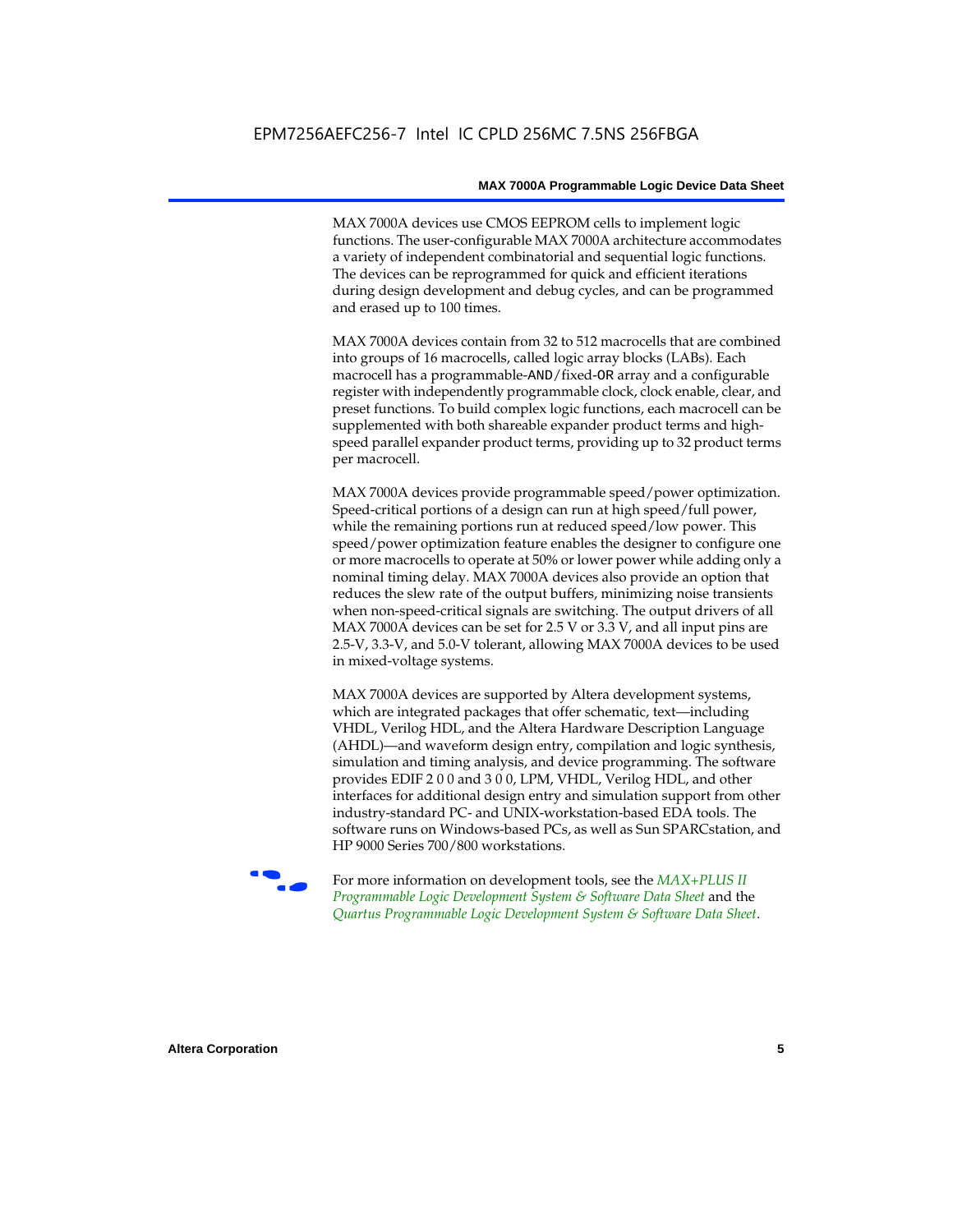# **Functional Description**

The MAX 7000A architecture includes the following elements:

- Logic array blocks (LABs)
- Macrocells
- Expander product terms (shareable and parallel)
- Programmable interconnect array
- I/O control blocks

The MAX 7000A architecture includes four dedicated inputs that can be used as general-purpose inputs or as high-speed, global control signals (clock, clear, and two output enable signals) for each macrocell and I/O pin. Figure 1 shows the architecture of MAX 7000A devices.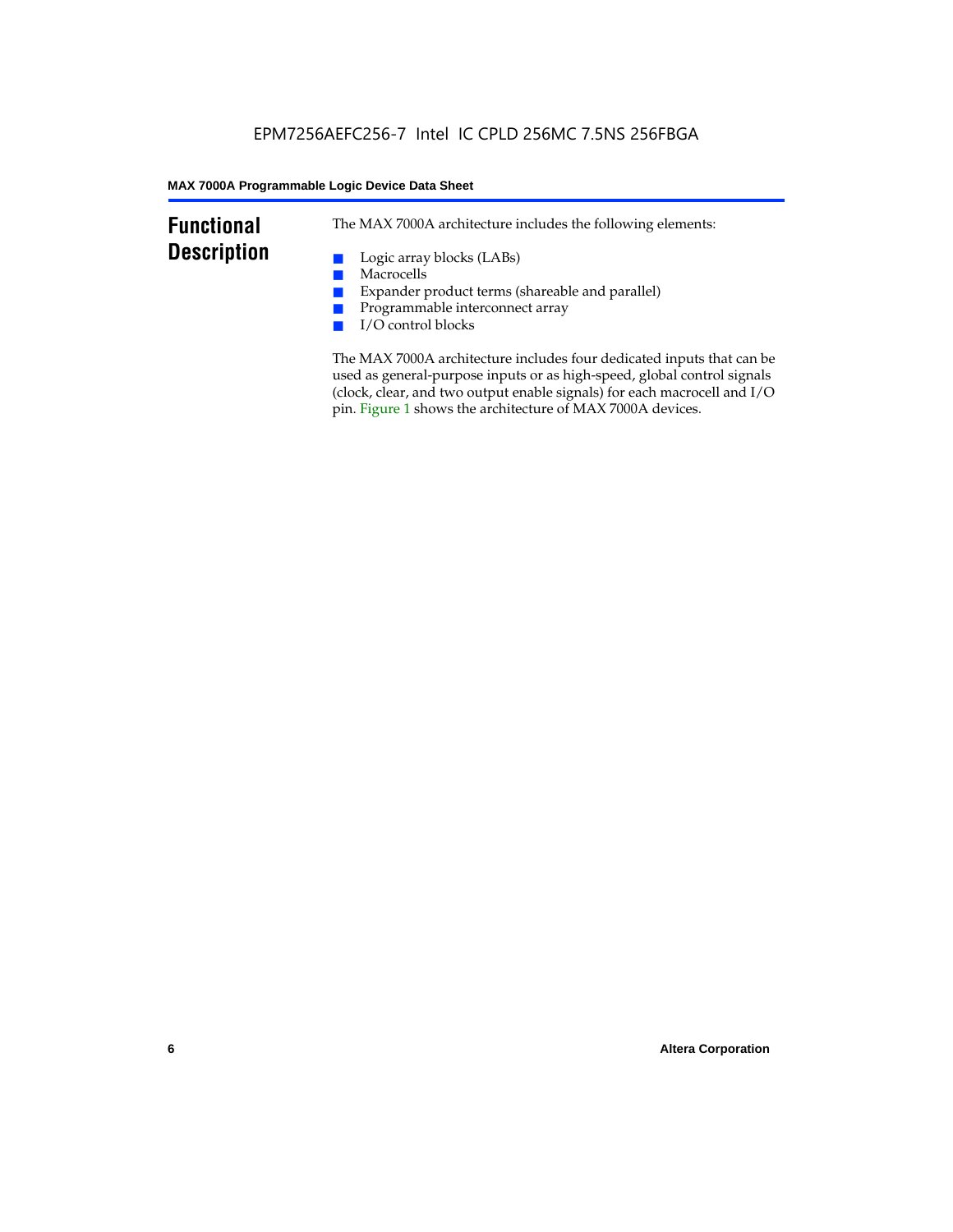

#### *Figure 1. MAX 7000A Device Block Diagram*

#### *Note:*

(1) EPM7032AE, EPM7064AE, EPM7128A, EPM7128AE, EPM7256A, and EPM7256AE devices have six output enables. EPM7512AE devices have 10 output enables.

# **Logic Array Blocks**

The MAX 7000A device architecture is based on the linking of high-performance LABs. LABs consist of 16-macrocell arrays, as shown in Figure 1. Multiple LABs are linked together via the PIA, a global bus that is fed by all dedicated input pins, I/O pins, and macrocells.

Each LAB is fed by the following signals:

- 36 signals from the PIA that are used for general logic inputs
- Global controls that are used for secondary register functions
- Direct input paths from  $I/O$  pins to the registers that are used for fast setup times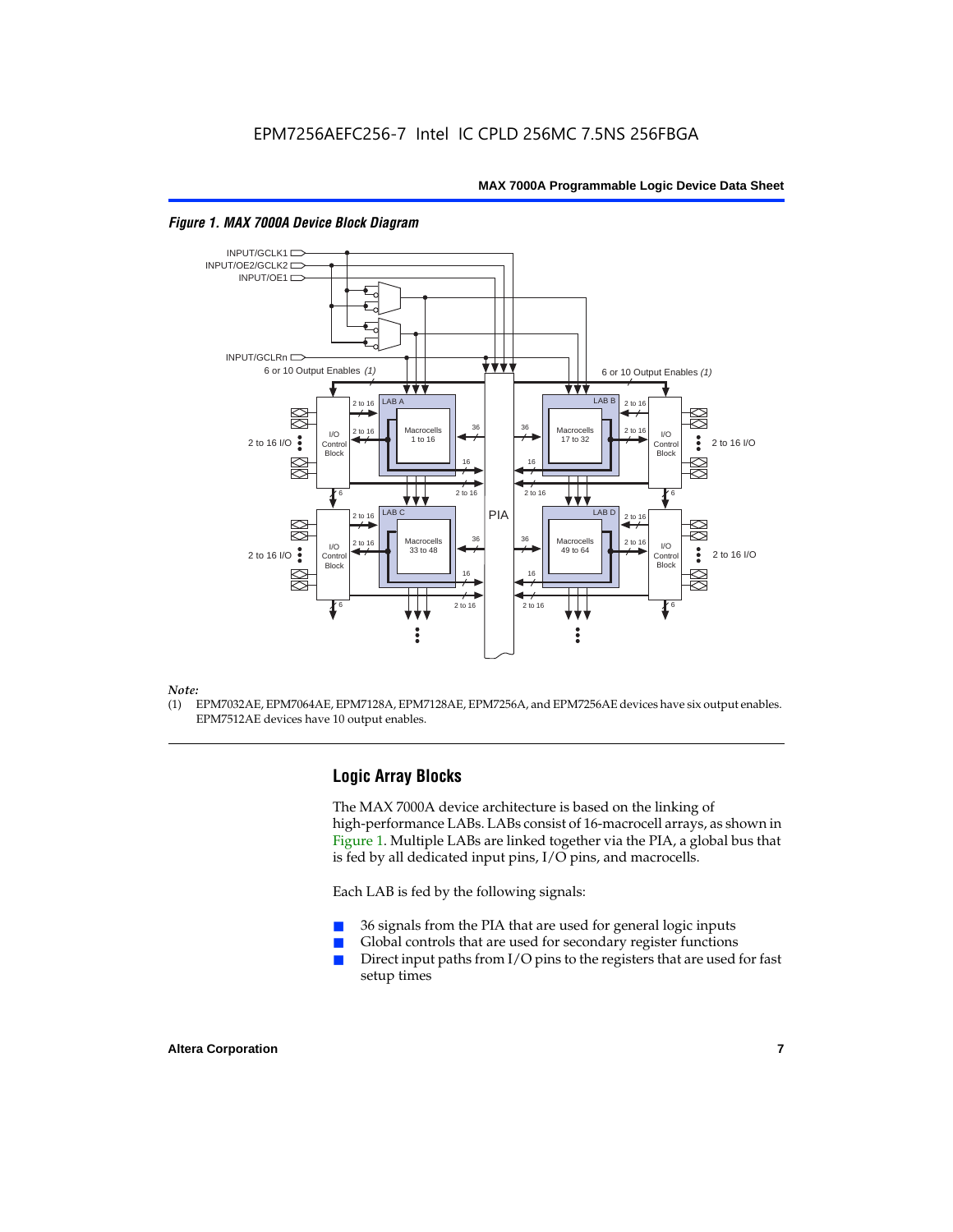# **Macrocells**

MAX 7000A macrocells can be individually configured for either sequential or combinatorial logic operation. The macrocells consist of three functional blocks: the logic array, the product-term select matrix, and the programmable register. Figure 2 shows a MAX 7000A macrocell.



Combinatorial logic is implemented in the logic array, which provides five product terms per macrocell. The product-term select matrix allocates these product terms for use as either primary logic inputs (to the OR and XOR gates) to implement combinatorial functions, or as secondary inputs to the macrocell's register preset, clock, and clock enable control functions.

Two kinds of expander product terms ("expanders") are available to supplement macrocell logic resources:

- Shareable expanders, which are inverted product terms that are fed back into the logic array
- Parallel expanders, which are product terms borrowed from adjacent macrocells

The Altera development system automatically optimizes product-term allocation according to the logic requirements of the design.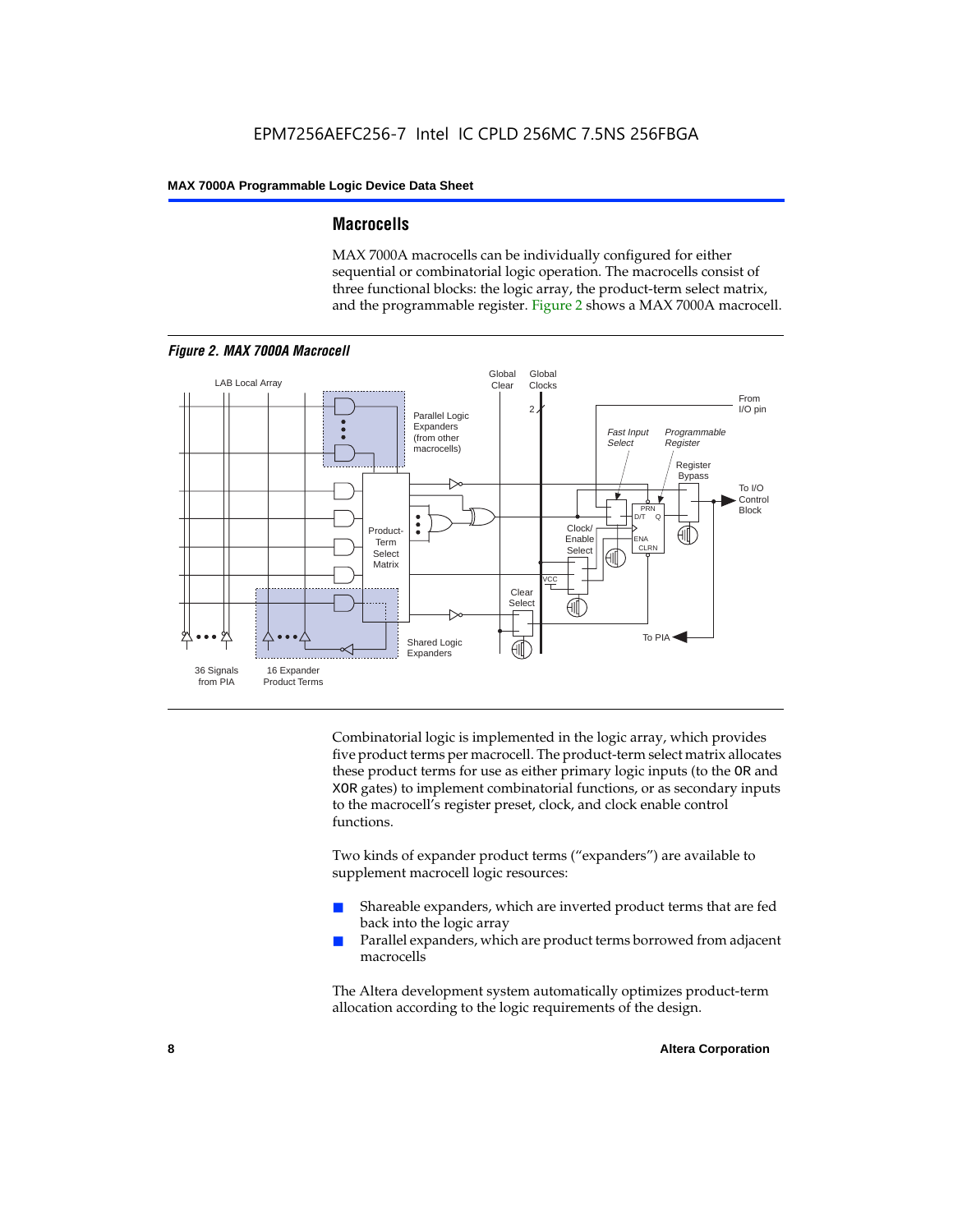For registered functions, each macrocell flipflop can be individually programmed to implement D, T, JK, or SR operation with programmable clock control. The flipflop can be bypassed for combinatorial operation. During design entry, the designer specifies the desired flipflop type; the Altera software then selects the most efficient flipflop operation for each registered function to optimize resource utilization.

Each programmable register can be clocked in three different modes:

- Global clock signal. This mode achieves the fastest clock-to-output performance.
- Global clock signal enabled by an active-high clock enable. A clock enable is generated by a product term. This mode provides an enable on each flipflop while still achieving the fast clock-to-output performance of the global clock.
- Array clock implemented with a product term. In this mode, the flipflop can be clocked by signals from buried macrocells or I/O pins.

Two global clock signals are available in MAX 7000A devices. As shown in Figure 1, these global clock signals can be the true or the complement of either of the global clock pins, GCLK1 or GCLK2.

Each register also supports asynchronous preset and clear functions. As shown in Figure 2, the product-term select matrix allocates product terms to control these operations. Although the product-term-driven preset and clear from the register are active high, active-low control can be obtained by inverting the signal within the logic array. In addition, each register clear function can be individually driven by the active-low dedicated global clear pin (GCLRn). Upon power-up, each register in a MAX 7000AE device may be set to either a high or low state. This power-up state is specified at design entry. Upon power-up, each register in EPM7128A and EPM7256A devices are set to a low state.

All MAX 7000A I/O pins have a fast input path to a macrocell register. This dedicated path allows a signal to bypass the PIA and combinatorial logic and be clocked to an input D flipflop with an extremely fast (as low as 2.5 ns) input setup time.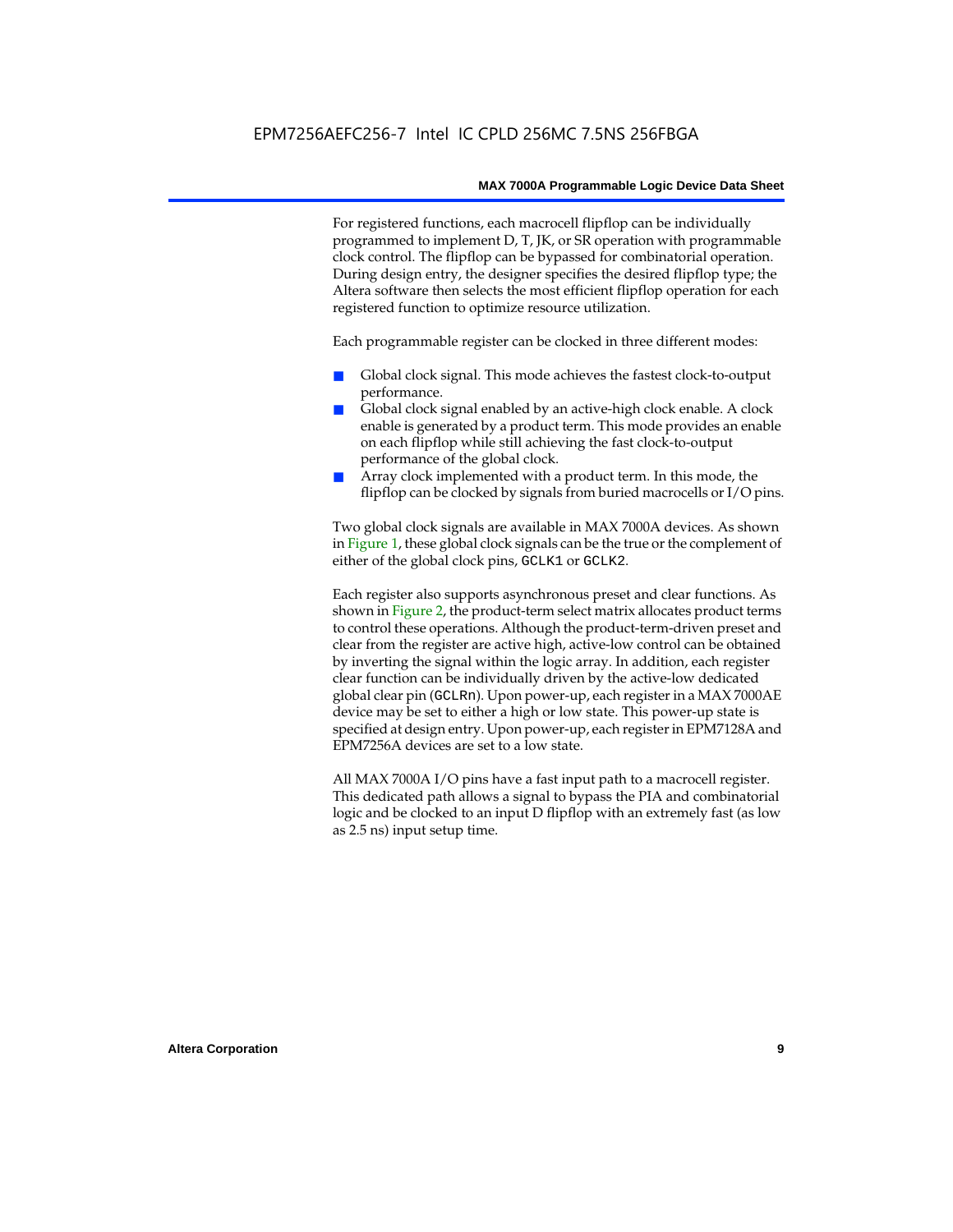# **Expander Product Terms**

Although most logic functions can be implemented with the five product terms available in each macrocell, more complex logic functions require additional product terms. Another macrocell can be used to supply the required logic resources. However, the MAX 7000A architecture also offers both shareable and parallel expander product terms that provide additional product terms directly to any macrocell in the same LAB. These expanders help ensure that logic is synthesized with the fewest possible logic resources to obtain the fastest possible speed.

### *Shareable Expanders*

Each LAB has 16 shareable expanders that can be viewed as a pool of uncommitted single product terms (one from each macrocell) with inverted outputs that feed back into the logic array. Each shareable expander can be used and shared by any or all macrocells in the LAB to build complex logic functions. A small delay  $(t_{SFXP})$  is incurred when shareable expanders are used. Figure 3 shows how shareable expanders can feed multiple macrocells.





*Shareable expanders can be shared by any or all macrocells in an LAB.*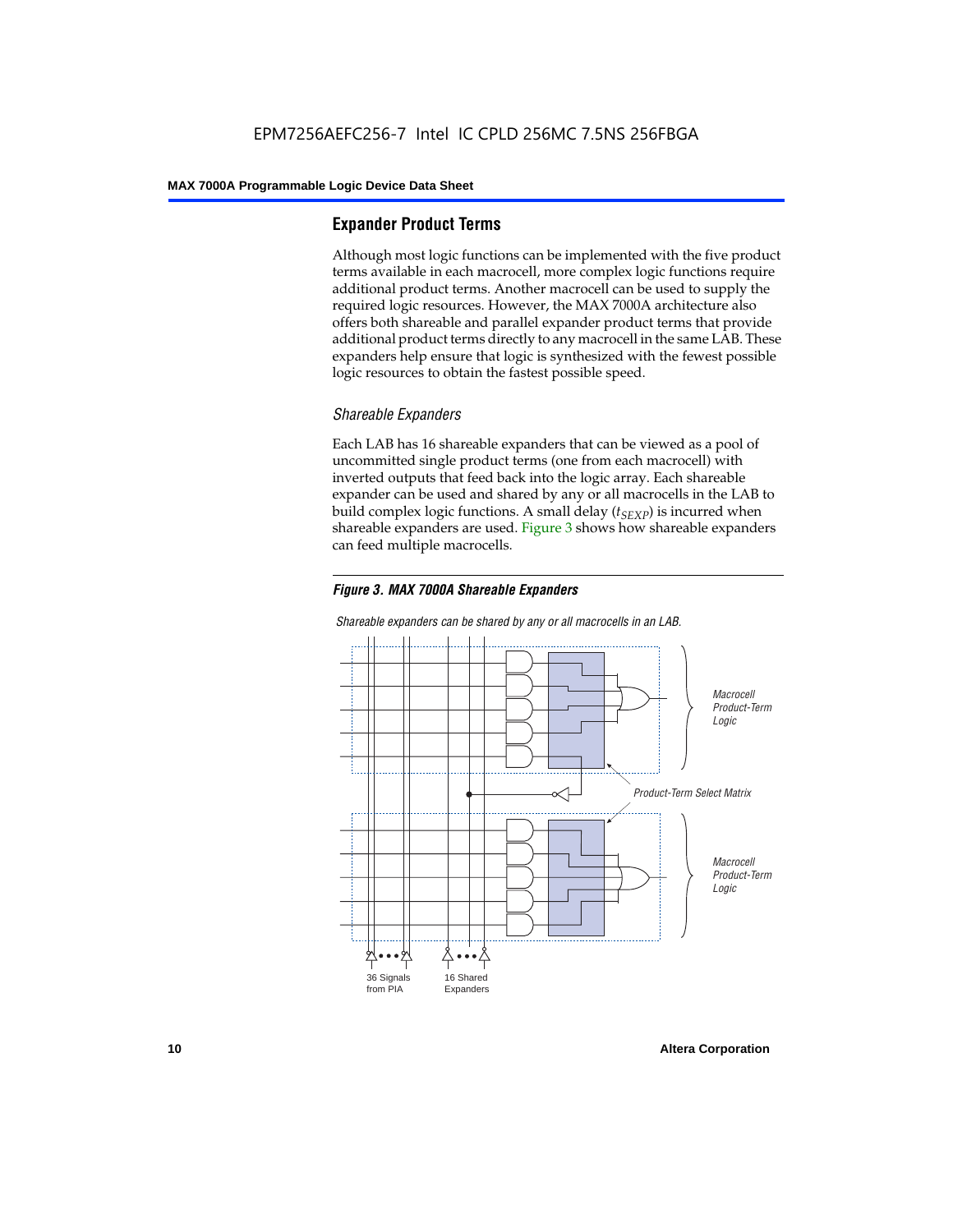## *Parallel Expanders*

Parallel expanders are unused product terms that can be allocated to a neighboring macrocell to implement fast, complex logic functions. Parallel expanders allow up to 20 product terms to directly feed the macrocell OR logic, with five product terms provided by the macrocell and 15 parallel expanders provided by neighboring macrocells in the LAB.

The compiler can allocate up to three sets of up to five parallel expanders to the macrocells that require additional product terms. Each set of five parallel expanders incurs a small, incremental timing delay (*t<sub>PEXP</sub>*). For example, if a macrocell requires 14 product terms, the compiler uses the five dedicated product terms within the macrocell and allocates two sets of parallel expanders; the first set includes five product terms, and the second set includes four product terms, increasing the total delay by  $2 \times t_{PEXP}$ .

Two groups of eight macrocells within each LAB (e.g., macrocells 1 through 8 and 9 through 16) form two chains to lend or borrow parallel expanders. A macrocell borrows parallel expanders from lowernumbered macrocells. For example, macrocell 8 can borrow parallel expanders from macrocell 7, from macrocells 7 and 6, or from macrocells 7, 6, and 5. Within each group of eight, the lowest-numbered macrocell can only lend parallel expanders, and the highest-numbered macrocell can only borrow them. Figure 4 shows how parallel expanders can be borrowed from a neighboring macrocell.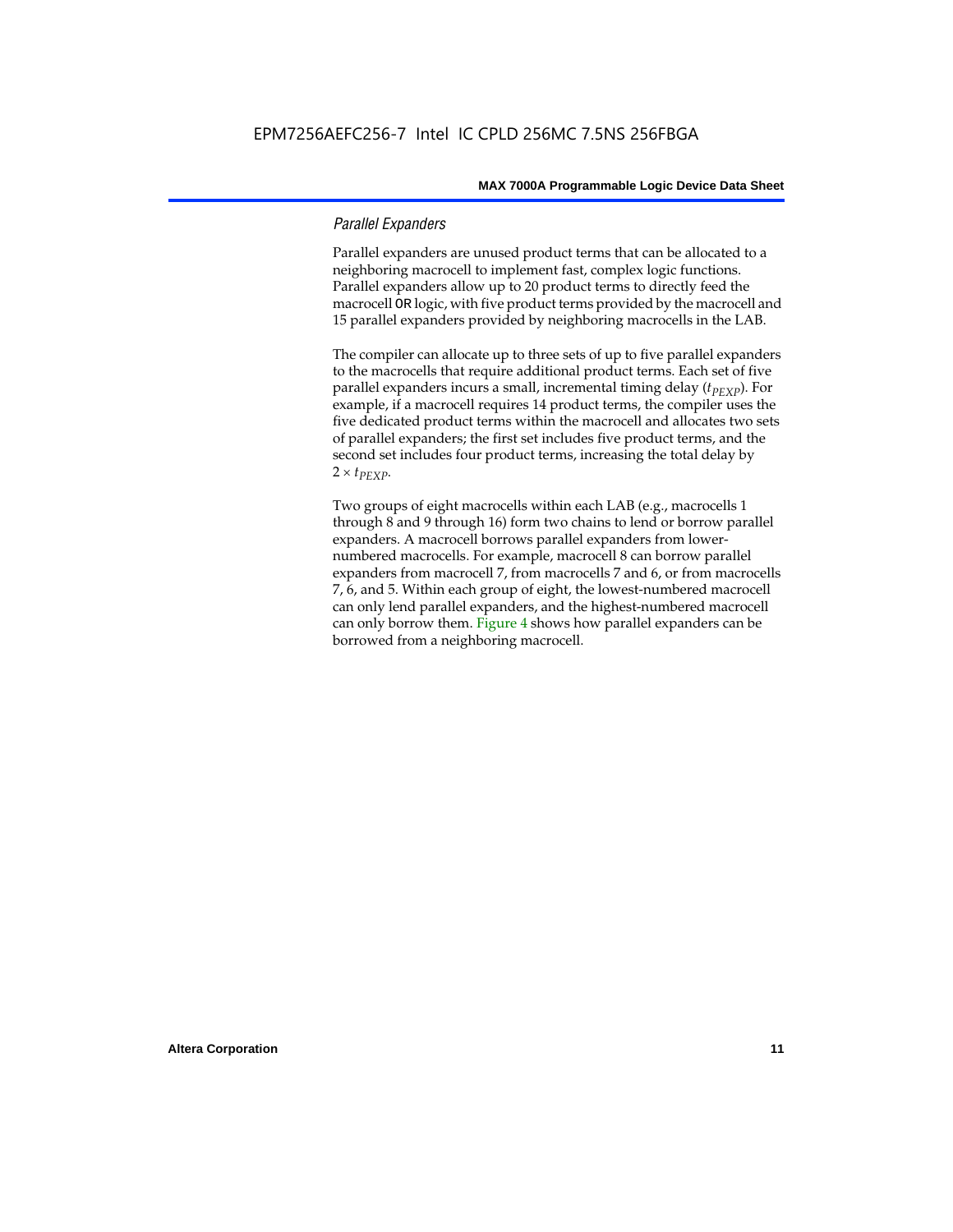# *Figure 4. MAX 7000A Parallel Expanders*



*Unused product terms in a macrocell can be allocated to a neighboring macrocell.*

# **Programmable Interconnect Array**

Logic is routed between LABs on the PIA. This global bus is a programmable path that connects any signal source to any destination on the device. All MAX 7000A dedicated inputs, I/O pins, and macrocell outputs feed the PIA, which makes the signals available throughout the entire device. Only the signals required by each LAB are actually routed from the PIA into the LAB. Figure 5 shows how the PIA signals are routed into the LAB. An EEPROM cell controls one input to a 2-input AND gate, which selects a PIA signal to drive into the LAB.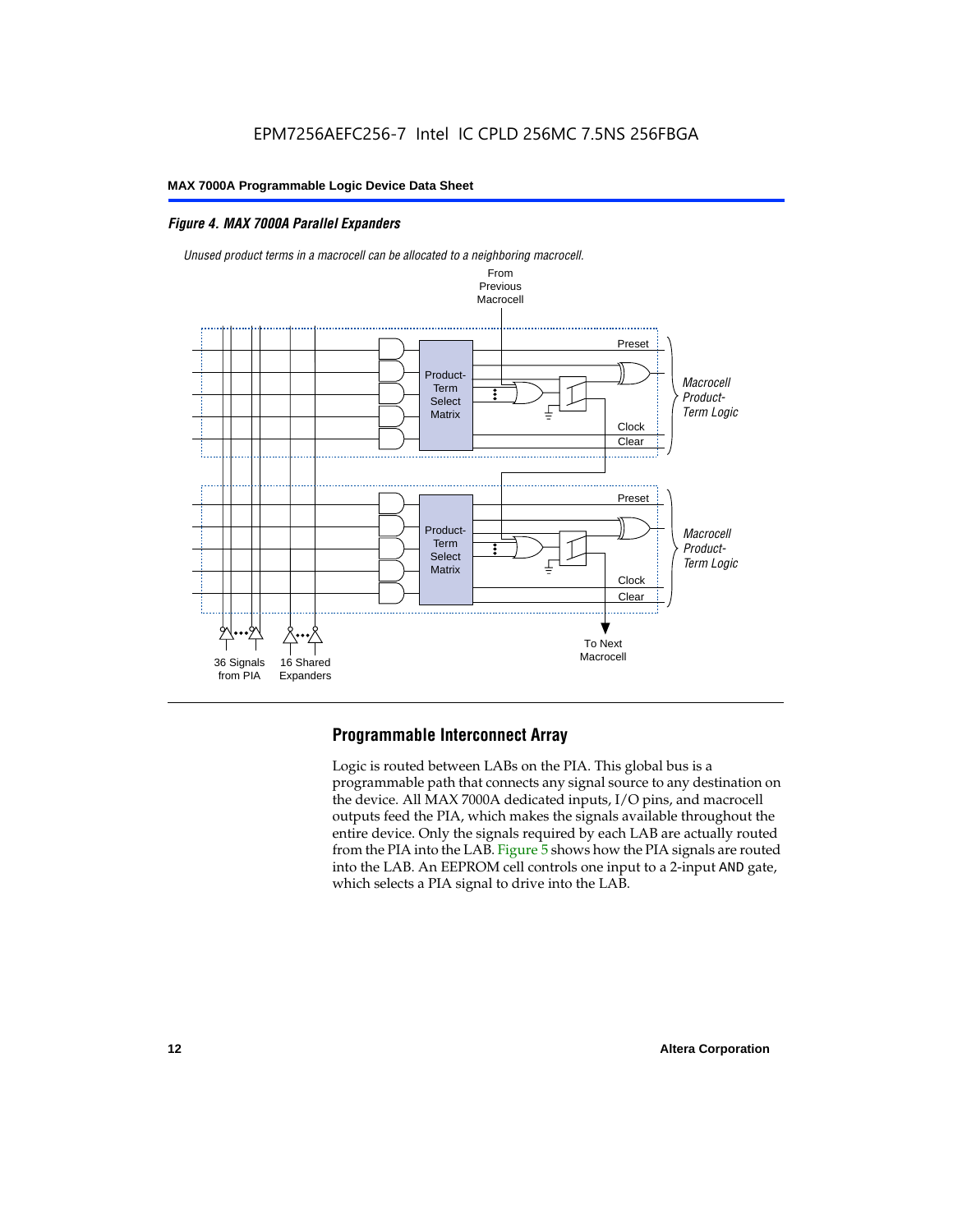

While the routing delays of channel-based routing schemes in masked or FPGAs are cumulative, variable, and path-dependent, the MAX 7000A PIA has a predictable delay. The PIA makes a design's timing performance easy to predict.

# **I/O Control Blocks**

The I/O control block allows each I/O pin to be individually configured for input, output, or bidirectional operation. All I/O pins have a tri-state buffer that is individually controlled by one of the global output enable signals or directly connected to ground or  $V_{CC}$ . Figure 6 shows the I/O control block for MAX 7000A devices. The I/O control block has 6 or 10 global output enable signals that are driven by the true or complement of two output enable signals, a subset of the I/O pins, or a subset of the I/O macrocells.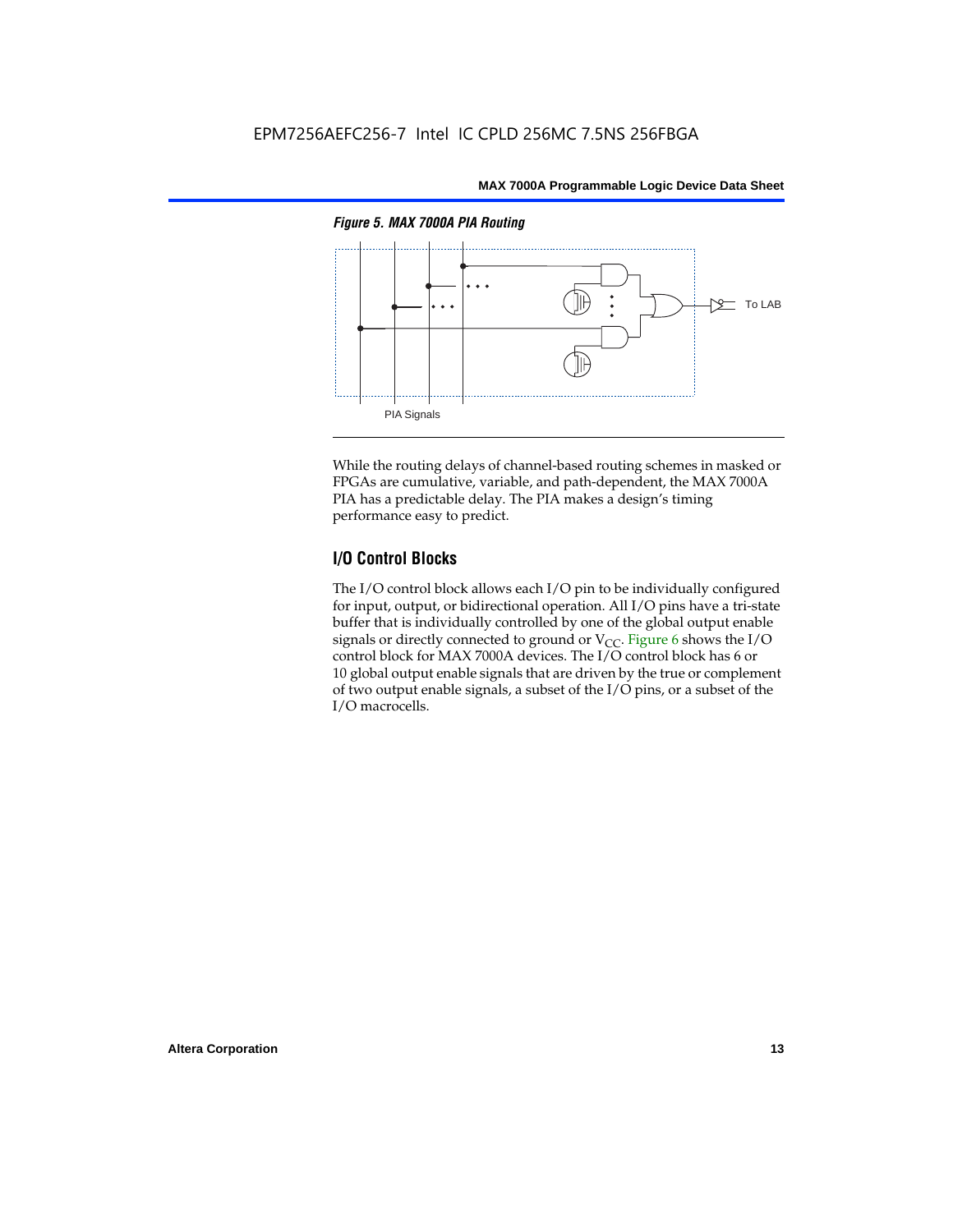

From Macrocell

Fast Input to Macrocell Register

To Other I/O Pins

To PIA



#### *Note:*

(1) EPM7032AE, EPM7064AE, EPM7128A, EPM7128AE, EPM7256A, and EPM7256AE devices have six output enable signals. EPM7512AE devices have 10 output enable signals.

> When the tri-state buffer control is connected to ground, the output is tri-stated (high impedance) and the I/O pin can be used as a dedicated input. When the tri-state buffer control is connected to  $V_{CC}$ , the output is enabled.

Slew-Rate Control

Open-Drain Output

AĽ

GND

↔

The MAX 7000A architecture provides dual I/O feedback, in which macrocell and pin feedbacks are independent. When an I/O pin is configured as an input, the associated macrocell can be used for buried logic.

交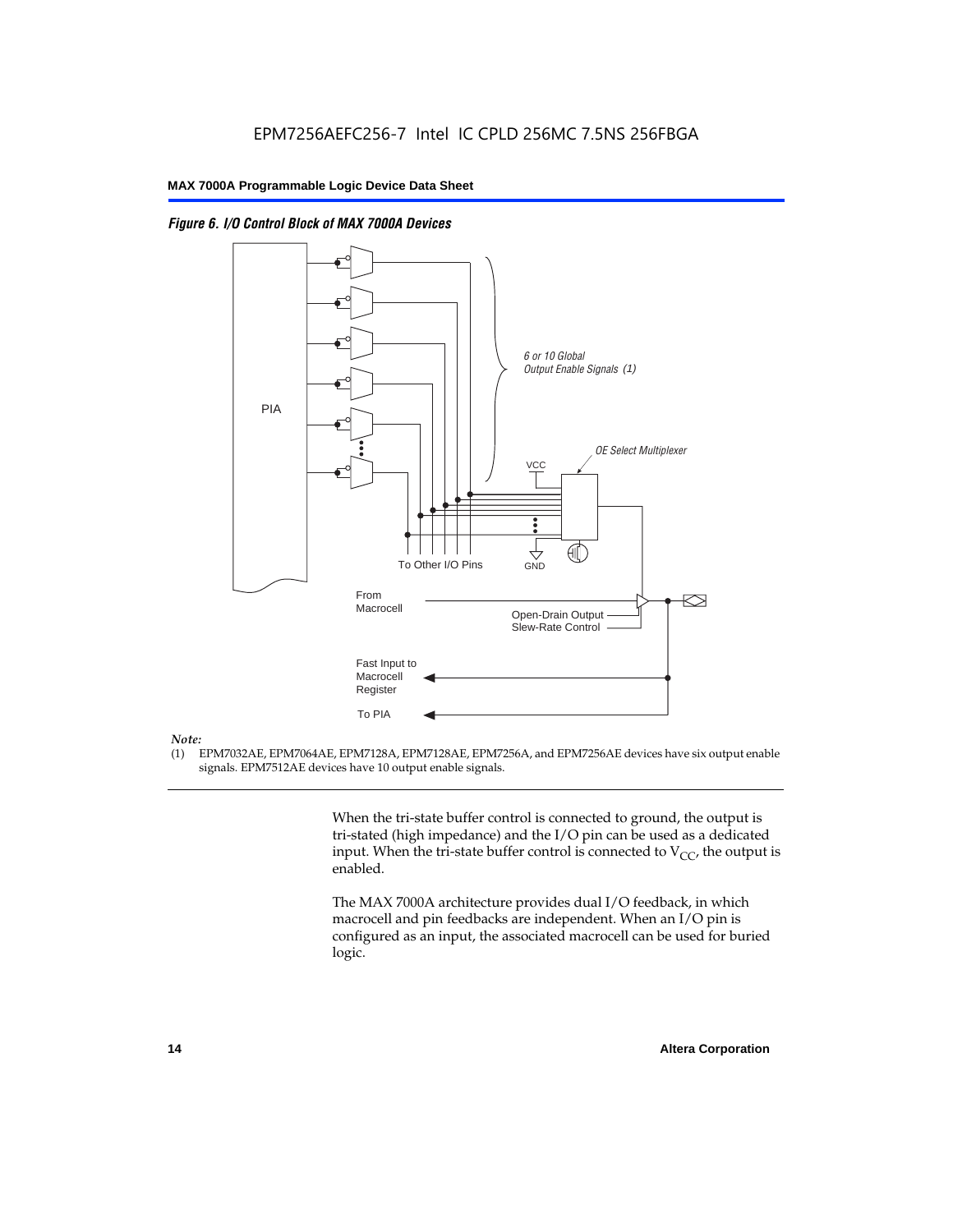# **SameFrame Pin-Outs**

MAX 7000A devices support the SameFrame pin-out feature for FineLine BGA packages. The SameFrame pin-out feature is the arrangement of balls on FineLine BGA packages such that the lower-ballcount packages form a subset of the higher-ball-count packages. SameFrame pin-outs provide the flexibility to migrate not only from device to device within the same package, but also from one package to another. A given printed circuit board (PCB) layout can support multiple device density/package combinations. For example, a single board layout can support a range of devices from an EPM7128AE device in a 100-pin FineLine BGA package to an EPM7512AE device in a 256-pin FineLine BGA package.

The Altera design software provides support to design PCBs with SameFrame pin-out devices. Devices can be defined for present and future use. The software generates pin-outs describing how to lay out a board to take advantage of this migration (see Figure 7).





Designed for 256-Pin FineLine BGA Package Printed Circuit Board



100-Pin FineLine BGA Package (Reduced I/O Count or Logic Requirements) 256-Pin FineLine BGA Package (Increased I/O Count or Logic Requirements)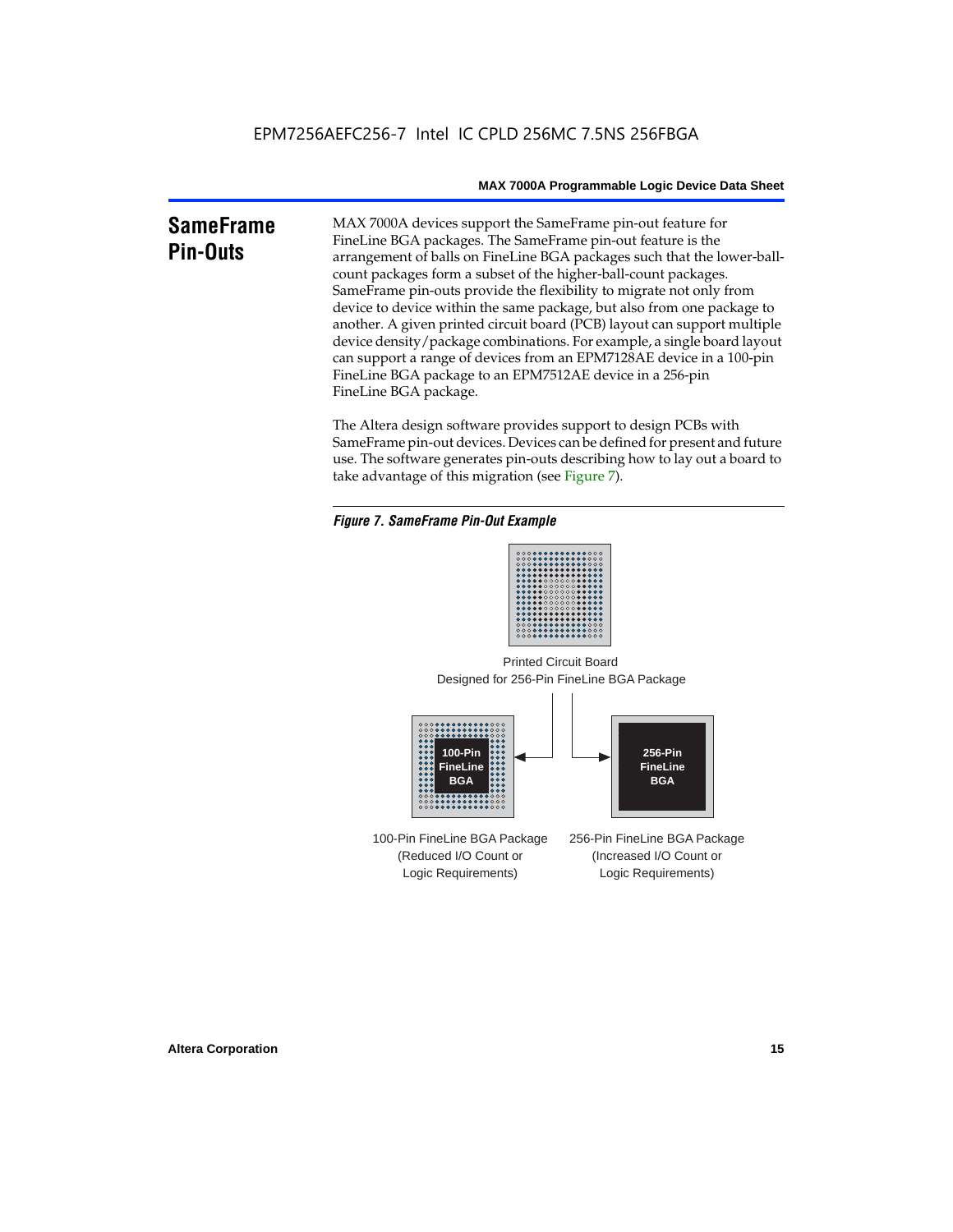# **In-System Programmability**

MAX 7000A devices can be programmed in-system via an industrystandard 4-pin IEEE Std. 1149.1 (JTAG) interface. ISP offers quick, efficient iterations during design development and debugging cycles. The MAX 7000A architecture internally generates the high programming voltages required to program EEPROM cells, allowing in-system programming with only a single 3.3-V power supply. During in-system programming, the I/O pins are tri-stated and weakly pulled-up to eliminate board conflicts. The pull-up value is nominally 50 k $\Omega$ .

MAX 7000AE devices have an enhanced ISP algorithm for faster programming. These devices also offer an ISP\_Done bit that provides safe operation when in-system programming is interrupted. This ISP\_Done bit, which is the last bit programmed, prevents all I/O pins from driving until the bit is programmed. This feature is only available in EPM7032AE, EPM7064AE, EPM7128AE, EPM7256AE, and EPM7512AE devices.

ISP simplifies the manufacturing flow by allowing devices to be mounted on a PCB with standard pick-and-place equipment before they are programmed. MAX 7000A devices can be programmed by downloading the information via in-circuit testers, embedded processors, the Altera MasterBlaster serial/USB communications cable, ByteBlasterMV parallel port download cable, and BitBlaster serial download cable. Programming the devices after they are placed on the board eliminates lead damage on high-pin-count packages (e.g., QFP packages) due to device handling. MAX 7000A devices can be reprogrammed after a system has already shipped to the field. For example, product upgrades can be performed in the field via software or modem.

In-system programming can be accomplished with either an adaptive or constant algorithm. An adaptive algorithm reads information from the unit and adapts subsequent programming steps to achieve the fastest possible programming time for that unit. A constant algorithm uses a predefined (non-adaptive) programming sequence that does not take advantage of adaptive algorithm programming time improvements. Some in-circuit testers cannot program using an adaptive algorithm. Therefore, a constant algorithm must be used. MAX 7000AE devices can be programmed with either an adaptive or constant (non-adaptive) algorithm. EPM7128A and EPM7256A device can only be programmed with an adaptive algorithm; users programming these two devices on platforms that cannot use an adaptive algorithm should use EPM7128AE and EPM7256AE devices.

The Jam Standard Test and Programming Language (STAPL), JEDEC standard JESD 71, can be used to program MAX 7000A devices with incircuit testers, PCs, or embedded processors.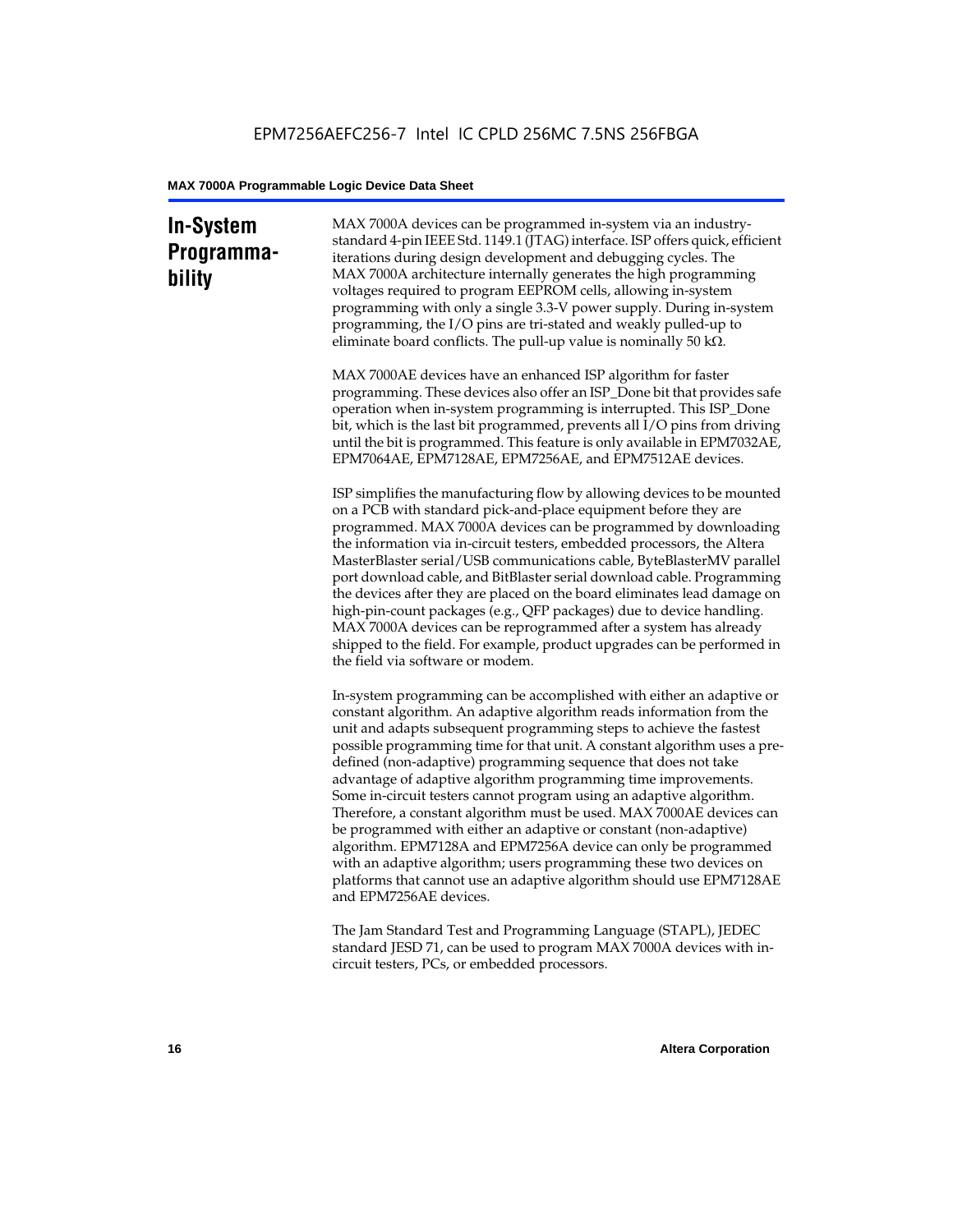

f For more information on using the Jam STAPL language, see *Application Note 88 (Using the Jam Language for ISP & ICR via an Embedded Processor)*  and *Application Note 122 (Using Jam STAPL for ISP & ICR via an Embedded Processor)*.

ISP circuitry in MAX 7000AE devices is compliant with the IEEE Std. 1532 specification. The IEEE Std. 1532 is a standard developed to allow concurrent ISP between multiple PLD vendors.

# **Programming Sequence**

During in-system programming, instructions, addresses, and data are shifted into the MAX 7000A device through the TDI input pin. Data is shifted out through the TDO output pin and compared against the expected data.

Programming a pattern into the device requires the following six ISP stages. A stand-alone verification of a programmed pattern involves only stages 1, 2, 5, and 6.

- 1. *Enter ISP*. The enter ISP stage ensures that the I/O pins transition smoothly from user mode to ISP mode. The enter ISP stage requires 1 ms.
- 2. *Check ID*. Before any program or verify process, the silicon ID is checked. The time required to read this silicon ID is relatively small compared to the overall programming time.
- 3. *Bulk Erase*. Erasing the device in-system involves shifting in the instructions to erase the device and applying one erase pulse of 100 ms.
- 4. *Program*. Programming the device in-system involves shifting in the address and data and then applying the programming pulse to program the EEPROM cells. This process is repeated for each EEPROM address.
- 5. *Verify*. Verifying an Altera device in-system involves shifting in addresses, applying the read pulse to verify the EEPROM cells, and shifting out the data for comparison. This process is repeated for each EEPROM address.
- 6. *Exit ISP*. An exit ISP stage ensures that the I/O pins transition smoothly from ISP mode to user mode. The exit ISP stage requires 1 ms.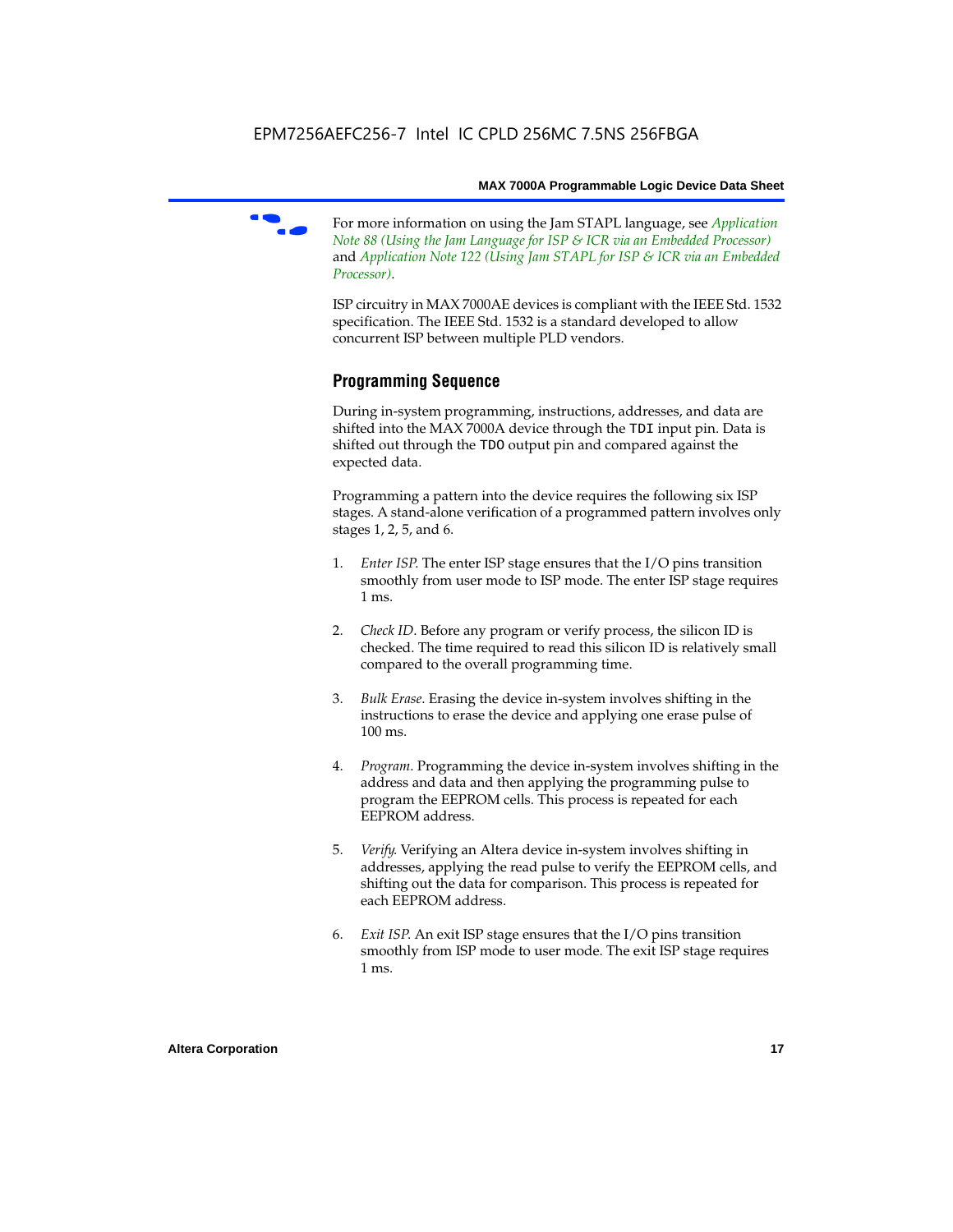# **Programming Times**

The time required to implement each of the six programming stages can be broken into the following two elements:

- A pulse time to erase, program, or read the EEPROM cells.
- A shifting time based on the test clock (TCK) frequency and the number of TCK cycles to shift instructions, address, and data into the device.

By combining the pulse and shift times for each of the programming stages, the program or verify time can be derived as a function of the TCK frequency, the number of devices, and specific target device(s). Because different ISP-capable devices have a different number of EEPROM cells, both the total fixed and total variable times are unique for a single device.

# *Programming a Single MAX 7000A Device*

The time required to program a single MAX 7000A device in-system can be calculated from the following formula:

$$
t_{PROG} = t_{PPULSE} + \frac{c_{ycle_{PTCK}}}{f_{TCK}}
$$
  
where:  $t_{PROG}$  = Programming time  
 $t_{PPULSE}$  = Sum of the fixed times to erase, program, and  
verify the EEPROM cells  
 $C_{ycle_{PTCK}}$  = Number of TCK cycles to program a device  
 $f_{TCK}$  = TCK frequency

The ISP times for a stand-alone verification of a single MAX 7000A device can be calculated from the following formula:

| $t_{VER} = t_{VPULSE} + \frac{Cycle_{VTCK}}{f_{TCK}}$ |                                                                                                                                 |
|-------------------------------------------------------|---------------------------------------------------------------------------------------------------------------------------------|
| where: $t_{VER}$<br>$t_{VPULSE}$                      | $=$ Verify time<br>= Sum of the fixed times to verify the EEPROM cells<br>$CycleVTCK$ = Number of TCK cycles to verify a device |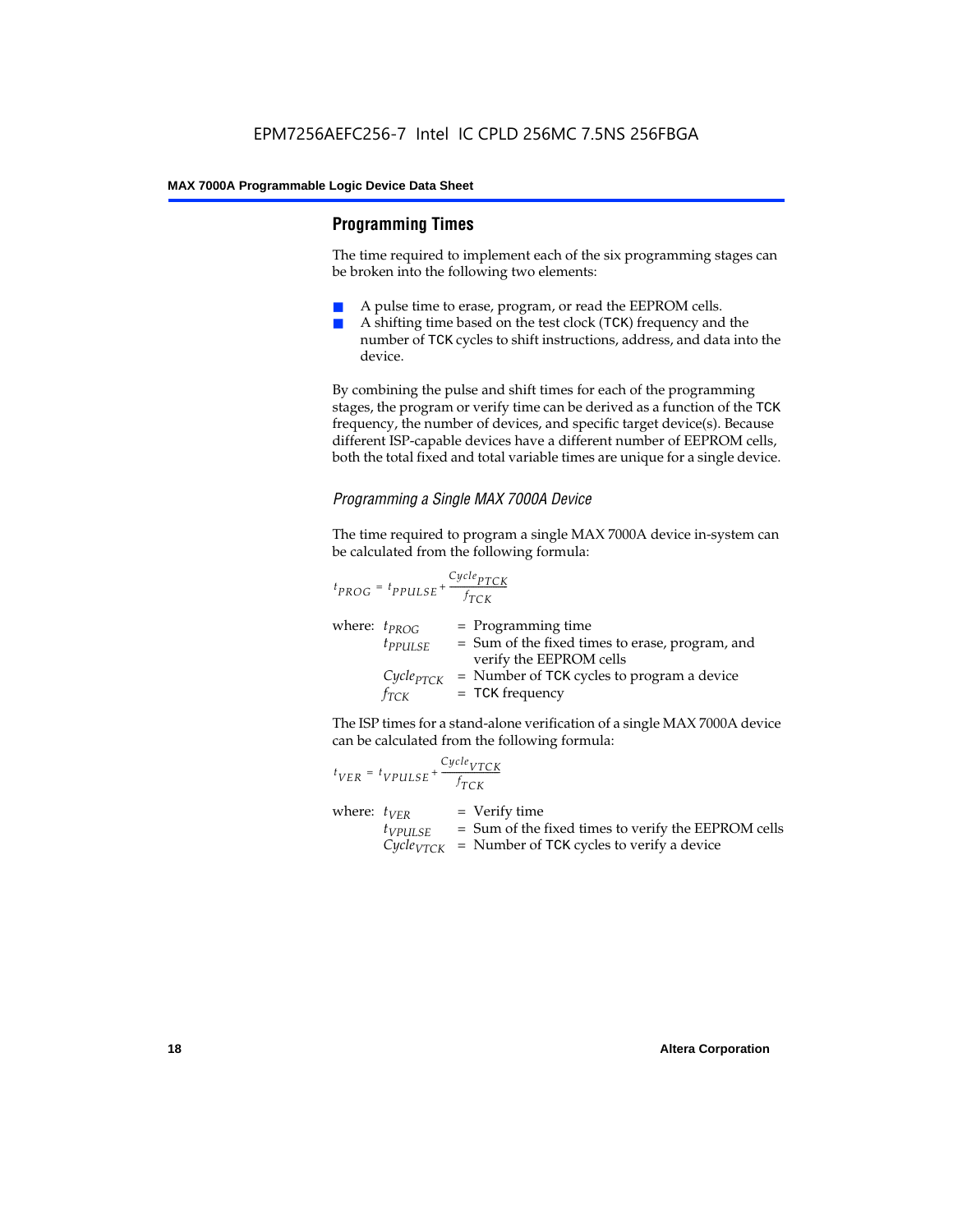The programming times described in Tables 5 through 7 are associated with the worst-case method using the enhanced ISP algorithm.

| Table 5. MAX 7000A t <sub>PULSE</sub> & Cycle <sub>TCK</sub> Values |                 |                       |                 |                                 |  |  |  |  |
|---------------------------------------------------------------------|-----------------|-----------------------|-----------------|---------------------------------|--|--|--|--|
| <b>Device</b>                                                       |                 | <b>Programming</b>    |                 | <b>Stand-Alone Verification</b> |  |  |  |  |
|                                                                     | $t_{PPULSE}(s)$ | Cycle <sub>PTCK</sub> | $t_{VPULSE}(s)$ | Cycle <sub>VTCK</sub>           |  |  |  |  |
| <b>EPM7032AE</b>                                                    | 2.00            | 55,000                | 0.002           | 18,000                          |  |  |  |  |
| <b>EPM7064AE</b>                                                    | 2.00            | 105.000               | 0.002           | 35.000                          |  |  |  |  |
| EPM7128AE                                                           | 2.00            | 205,000               | 0.002           | 68,000                          |  |  |  |  |
| EPM7256AE                                                           | 2.00            | 447.000               | 0.002           | 149.000                         |  |  |  |  |
| <b>EPM7512AE</b>                                                    | 2.00            | 890,000               | 0.002           | 297,000                         |  |  |  |  |
| EPM7128A (1)                                                        | 5.11            | 832.000               | 0.03            | 528,000                         |  |  |  |  |
| EPM7256A (1)                                                        | 6.43            | 1,603,000             | 0.03            | 1,024,000                       |  |  |  |  |

Tables 6 and 7 show the in-system programming and stand alone verification times for several common test clock frequencies.

| Table 6. MAX 7000A In-System Programming Times for Different Test Clock Frequencies |               |                  |       |       |                |                |                |               |   |
|-------------------------------------------------------------------------------------|---------------|------------------|-------|-------|----------------|----------------|----------------|---------------|---|
| <b>Device</b>                                                                       |               | f <sub>тск</sub> |       |       |                |                |                |               |   |
|                                                                                     | <b>10 MHz</b> | 5 MHz            | 2 MHz | 1 MHz | <b>500 kHz</b> | <b>200 kHz</b> | <b>100 kHz</b> | <b>50 kHz</b> |   |
| <b>EPM7032AE</b>                                                                    | 2.01          | 2.01             | 2.03  | 2.06  | 2.11           | 2.28           | 2.55           | 3.10          | s |
| EPM7064AE                                                                           | 2.01          | 2.02             | 2.05  | 2.11  | 2.21           | 2.53           | 3.05           | 4.10          | s |
| EPM7128AE                                                                           | 2.02          | 2.04             | 2.10  | 2.21  | 2.41           | 3.03           | 4.05           | 6.10          | s |
| EPM7256AE                                                                           | 2.05          | 2.09             | 2.23  | 2.45  | 2.90           | 4.24           | 6.47           | 10.94         | s |
| <b>EPM7512AE</b>                                                                    | 2.09          | 2.18             | 2.45  | 2.89  | 3.78           | 6.45           | 10.90          | 19.80         | s |
| EPM7128A (1)                                                                        | 5.19          | 5.27             | 5.52  | 5.94  | 6.77           | 9.27           | 13.43          | 21.75         | s |
| EPM7256A (1)                                                                        | 6.59          | 6.75             | 7.23  | 8.03  | 9.64           | 14.45          | 22.46          | 38.49         | s |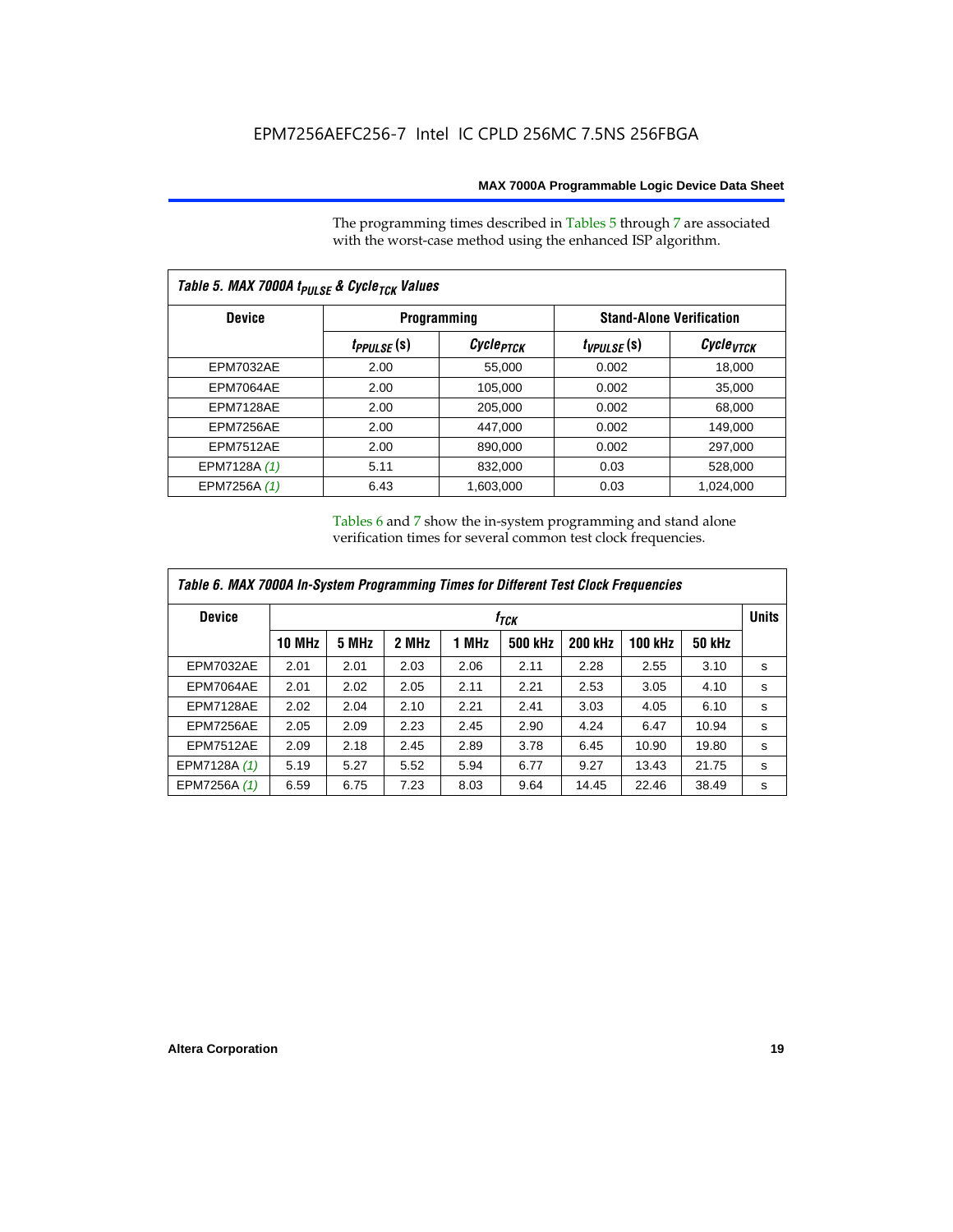|  | <b>MAX 7000A Programmable Logic Device Data Sheet</b> |  |  |  |  |
|--|-------------------------------------------------------|--|--|--|--|
|--|-------------------------------------------------------|--|--|--|--|

| Table 7. MAX 7000A Stand-Alone Verification Times for Different Test Clock Frequencies |               |                           |       |       |                |                |                |               |   |
|----------------------------------------------------------------------------------------|---------------|---------------------------|-------|-------|----------------|----------------|----------------|---------------|---|
| <b>Device</b>                                                                          |               | <b>Units</b><br>$f_{TCK}$ |       |       |                |                |                |               |   |
|                                                                                        | <b>10 MHz</b> | 5 MHz                     | 2 MHz | 1 MHz | <b>500 kHz</b> | <b>200 kHz</b> | <b>100 kHz</b> | <b>50 kHz</b> |   |
| <b>EPM7032AE</b>                                                                       | 0.00          | 0.01                      | 0.01  | 0.02  | 0.04           | 0.09           | 0.18           | 0.36          | s |
| <b>EPM7064AE</b>                                                                       | 0.01          | 0.01                      | 0.02  | 0.04  | 0.07           | 0.18           | 0.35           | 0.70          | s |
| EPM7128AE                                                                              | 0.01          | 0.02                      | 0.04  | 0.07  | 0.14           | 0.34           | 0.68           | 1.36          | s |
| EPM7256AE                                                                              | 0.02          | 0.03                      | 0.08  | 0.15  | 0.30           | 0.75           | 1.49           | 2.98          | s |
| <b>EPM7512AE</b>                                                                       | 0.03          | 0.06                      | 0.15  | 0.30  | 0.60           | 1.49           | 2.97           | 5.94          | s |
| EPM7128A (1)                                                                           | 0.08          | 0.14                      | 0.29  | 0.56  | 1.09           | 2.67           | 5.31           | 10.59         | s |
| EPM7256A (1)                                                                           | 0.13          | 0.24                      | 0.54  | 1.06  | 2.08           | 5.15           | 10.27          | 20.51         | s |

#### *Note to tables:*

(1) EPM7128A and EPM7256A devices can only be programmed with an adaptive algorithm; users programming these two devices on platforms that cannot use an adaptive algorithm should use EPM7128AE and EPM7256AE devices.

# **Programming with External Hardware**

MAX 7000A devices can be programmed on Windows-based PCs with an Altera Logic Programmer card, the MPU, and the appropriate device adapter. The MPU performs continuity checks to ensure adequate electrical contact between the adapter and the device.



For more information, see the *Altera Programming Hardware Data Sheet*.

The Altera software can use text- or waveform-format test vectors created with the Altera Text Editor or Waveform Editor to test the programmed device. For added design verification, designers can perform functional testing to compare the functional device behavior with the results of simulation.

Data I/O, BP Microsystems, and other programming hardware manufacturers provide programming support for Altera devices.



For more information, see *Programming Hardware Manufacturers*.

# **IEEE Std. 1149.1 (JTAG) Boundary-Scan Support**

MAX 7000A devices include the JTAG BST circuitry defined by IEEE Std. 1149.1. Table 8 describes the JTAG instructions supported by MAX 7000A devices. The pin-out tables, available from the Altera web site (**http://www.altera.com**), show the location of the JTAG control pins for each device. If the JTAG interface is not required, the JTAG pins are available as user I/O pins.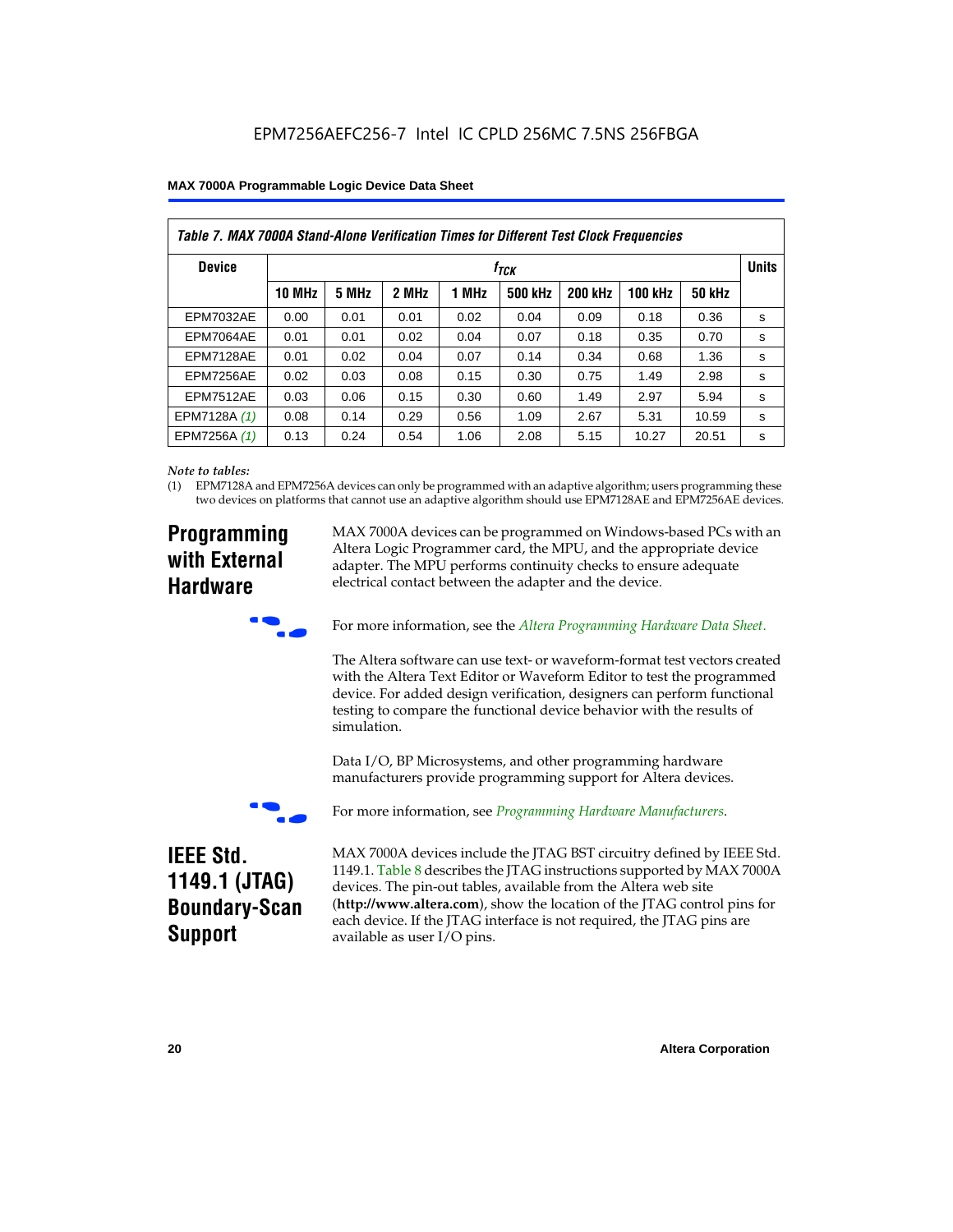| Table 8. MAX 7000A JTAG Instructions |                                                                                                                                                                                                                                                            |  |  |  |  |  |
|--------------------------------------|------------------------------------------------------------------------------------------------------------------------------------------------------------------------------------------------------------------------------------------------------------|--|--|--|--|--|
| <b>JTAG Instruction</b>              | <b>Description</b>                                                                                                                                                                                                                                         |  |  |  |  |  |
| SAMPLE/PRELOAD                       | Allows a snapshot of signals at the device pins to be captured and examined during<br>normal device operation, and permits an initial data pattern output at the device pins                                                                               |  |  |  |  |  |
| <b>EXTEST</b>                        | Allows the external circuitry and board-level interconnections to be tested by forcing a<br>test pattern at the output pins and capturing test results at the input pins                                                                                   |  |  |  |  |  |
| <b>BYPASS</b>                        | Places the 1-bit bypass register between the TDI and TDO pins, which allows the BST<br>data to pass synchronously through a selected device to adjacent devices during normal<br>device operation                                                          |  |  |  |  |  |
| <b>IDCODE</b>                        | Selects the IDCODE register and places it between the TDI and TDO pins, allowing the<br><b>IDCODE</b> to be serially shifted out of TDO                                                                                                                    |  |  |  |  |  |
| <b>USERCODE</b>                      | Selects the 32-bit USERCODE register and places it between the TDI and TDO pins,<br>allowing the USERCODE value to be shifted out of TDO. The USERCODE instruction is<br>available for MAX 7000AE devices only                                             |  |  |  |  |  |
| <b>UESCODE</b>                       | These instructions select the user electronic signature (UESCODE) and allow the<br>UESCODE to be shifted out of TDO, UESCODE instructions are available for EPM7128A<br>and EPM7256A devices only.                                                         |  |  |  |  |  |
| <b>ISP Instructions</b>              | These instructions are used when programming MAX 7000A devices via the JTAG ports<br>with the MasterBlaster, ByteBlasterMV, or BitBlaster download cable, or using a Jam<br>STAPL File, JBC File, or SVF File via an embedded processor or test equipment. |  |  |  |  |  |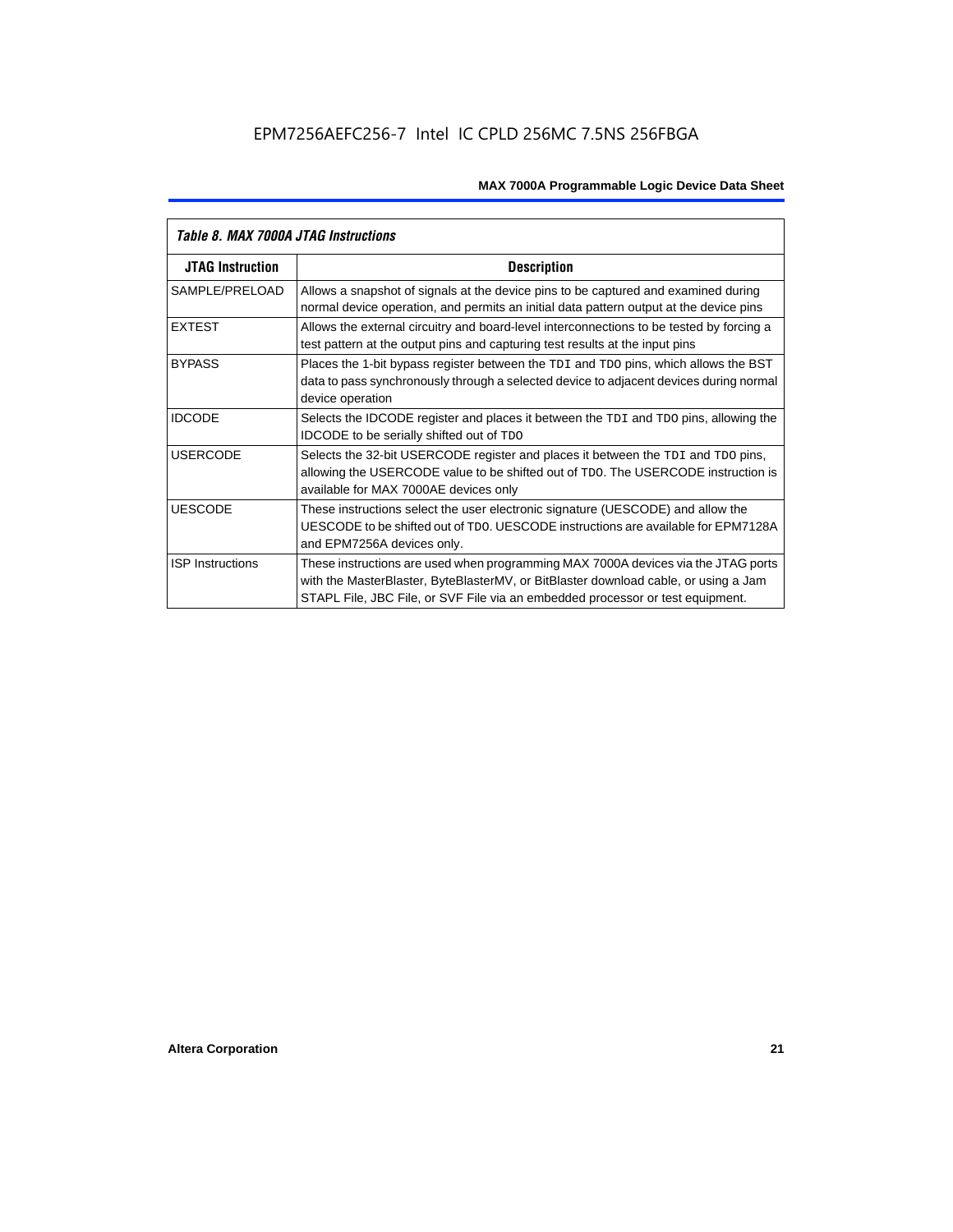The instruction register length of MAX 7000A devices is 10 bits. The user electronic signature (UES) register length in MAX 7000A devices is 16 bits. The MAX 7000AE USERCODE register length is 32 bits. Tables 9 and 10 show the boundary-scan register length and device IDCODE information for MAX 7000A devices.

| Table 9. MAX 7000A Boundary-Scan Register Length |                                      |  |  |  |  |  |
|--------------------------------------------------|--------------------------------------|--|--|--|--|--|
| <b>Device</b>                                    | <b>Boundary-Scan Register Length</b> |  |  |  |  |  |
| <b>EPM7032AE</b>                                 | 96                                   |  |  |  |  |  |
| EPM7064AE                                        | 192                                  |  |  |  |  |  |
| <b>EPM7128A</b>                                  | 288                                  |  |  |  |  |  |
| EPM7128AE                                        | 288                                  |  |  |  |  |  |
| <b>EPM7256A</b>                                  | 480                                  |  |  |  |  |  |
| EPM7256AE                                        | 480                                  |  |  |  |  |  |
| EPM7512AE                                        | 624                                  |  |  |  |  |  |

| Table 10. 32-Bit MAX 7000A Device IDCODE<br>Note (1) |                                      |                           |                                                    |                          |  |  |  |  |  |  |
|------------------------------------------------------|--------------------------------------|---------------------------|----------------------------------------------------|--------------------------|--|--|--|--|--|--|
| <b>Device</b>                                        |                                      | <b>IDCODE (32 Bits)</b>   |                                                    |                          |  |  |  |  |  |  |
|                                                      | <b>Version</b><br>$(4 \text{ Bits})$ | Part Number (16 Bits)     | <b>Manufacturer's</b><br><b>Identity (11 Bits)</b> | $(1 \text{ Bit})$<br>(2) |  |  |  |  |  |  |
| <b>EPM7032AE</b>                                     | 0001                                 | 0111 0000 0011 0010       | 00001101110                                        | $\mathbf{1}$             |  |  |  |  |  |  |
| <b>EPM7064AE</b>                                     | 0001                                 | 0111 0000 0110 0100       | 00001101110                                        | $\mathbf{1}$             |  |  |  |  |  |  |
| <b>EPM7128A</b>                                      | 0000                                 | 0111 0001 0010 1000       | 00001101110                                        | 1                        |  |  |  |  |  |  |
| EPM7128AE                                            | 0001                                 | 0111 0001 0010 1000       | 00001101110                                        | $\mathbf{1}$             |  |  |  |  |  |  |
| <b>EPM7256A</b>                                      | 0000                                 | 0010 0101<br>0110<br>0111 | 00001101110                                        | $\mathbf{1}$             |  |  |  |  |  |  |
| EPM7256AE                                            | 0001                                 | 0010 0101 0110<br>0111    | 00001101110                                        | $\mathbf{1}$             |  |  |  |  |  |  |
| <b>EPM7512AE</b>                                     | 0001                                 | 0111 0101 0001 0010       | 00001101110                                        | $\mathbf{1}$             |  |  |  |  |  |  |

#### *Notes:*

(1) The most significant bit (MSB) is on the left.

(2) The least significant bit (LSB) for all JTAG IDCODEs is 1.



**f See Application Note 39 (IEEE 1149.1 (JTAG) Boundary-Scan Testing in Altera** *Devices)* for more information on JTAG BST.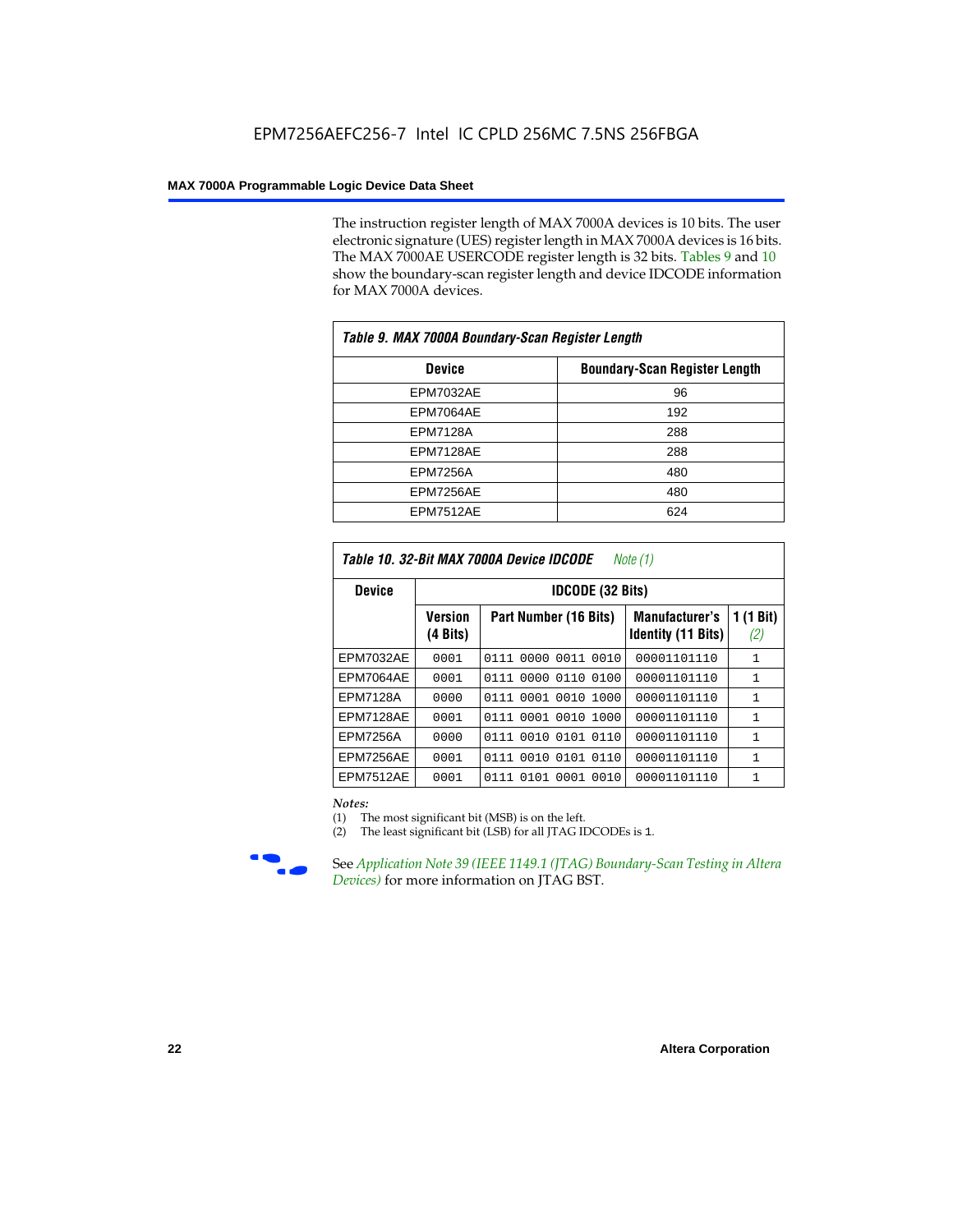Figure 8 shows timing information for the JTAG signals.



*Figure 8. MAX 7000A JTAG Waveforms*

Table 11 shows the JTAG timing parameters and values for MAX 7000A devices.

| <b>Table 11. JTAG Timing Parameters &amp; Values for MAX 7000A Devices Note (1)</b> |                                                |     |     |      |  |  |  |  |
|-------------------------------------------------------------------------------------|------------------------------------------------|-----|-----|------|--|--|--|--|
| Symbol                                                                              | <b>Parameter</b>                               | Min | Max | Unit |  |  |  |  |
| t <sub>JCP</sub>                                                                    | TCK clock period                               | 100 |     | ns   |  |  |  |  |
| t <sub>JCH</sub>                                                                    | TCK clock high time                            | 50  |     | ns   |  |  |  |  |
| tjcl                                                                                | TCK clock low time                             | 50  |     | ns   |  |  |  |  |
| tjpsu                                                                               | JTAG port setup time                           | 20  |     | ns   |  |  |  |  |
| t <sub>JPH</sub>                                                                    | JTAG port hold time                            | 45  |     | ns   |  |  |  |  |
| tjpco                                                                               | JTAG port clock to output                      |     | 25  | ns   |  |  |  |  |
| t <sub>JPZX</sub>                                                                   | JTAG port high impedance to valid output       |     | 25  | ns   |  |  |  |  |
| t <sub>JPXZ</sub>                                                                   | JTAG port valid output to high impedance       |     | 25  | ns   |  |  |  |  |
| tjssu                                                                               | Capture register setup time                    | 20  |     | ns   |  |  |  |  |
| t <sub>JSH</sub>                                                                    | Capture register hold time                     | 45  |     | ns   |  |  |  |  |
| t <sub>JSCO</sub>                                                                   | Update register clock to output                |     | 25  | ns   |  |  |  |  |
| t <sub>JSZX</sub>                                                                   | Update register high impedance to valid output |     | 25  | ns   |  |  |  |  |
| t <sub>JSXZ</sub>                                                                   | Update register valid output to high impedance |     | 25  | ns   |  |  |  |  |

*Note:*

(1) Timing parameters shown in this table apply for all specified VCCIO levels.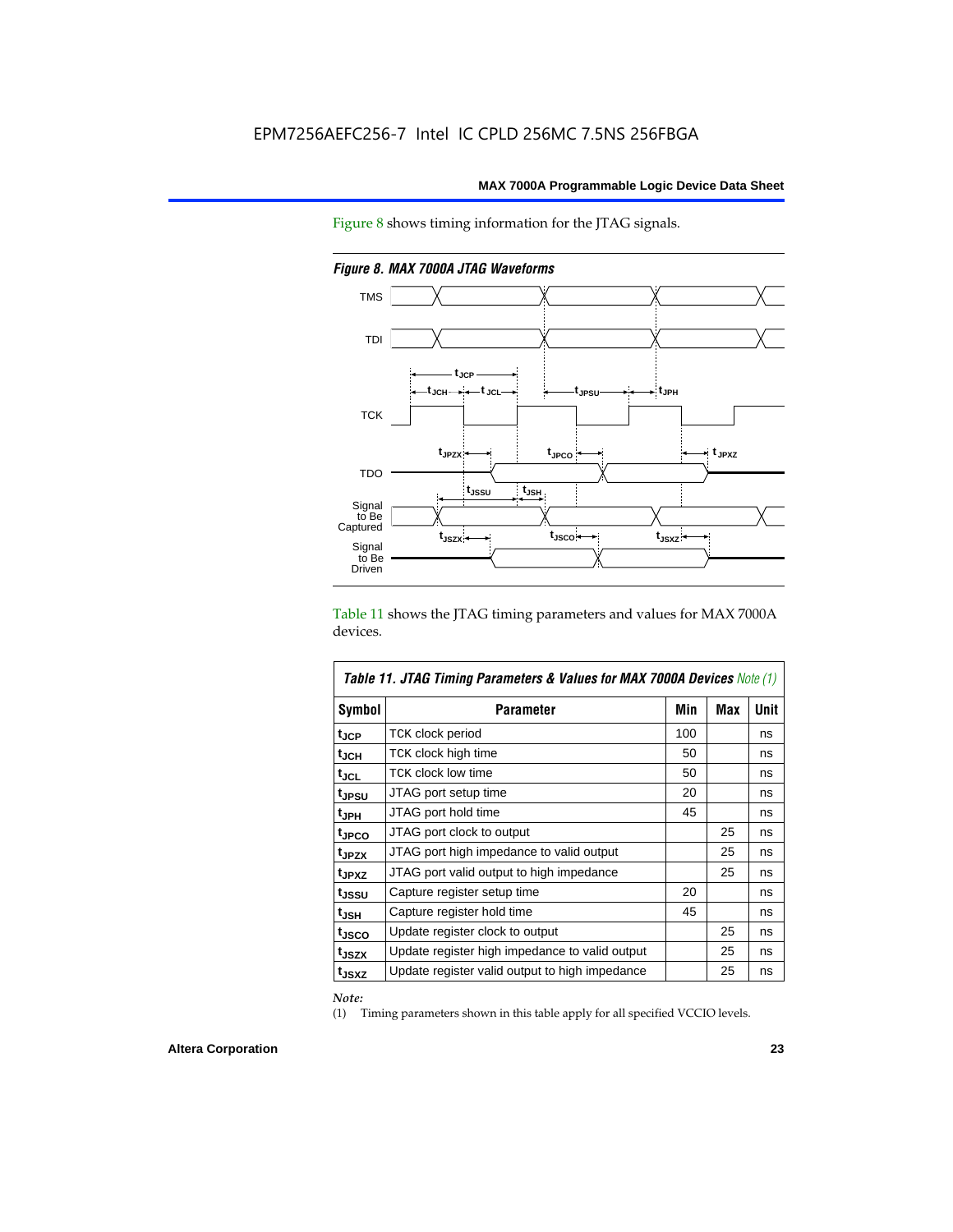# **Programmable Speed/Power Control**

MAX 7000A devices offer a power-saving mode that supports low-power operation across user-defined signal paths or the entire device. This feature allows total power dissipation to be reduced by 50% or more because most logic applications require only a small fraction of all gates to operate at maximum frequency.

The designer can program each individual macrocell in a MAX 7000A device for either high-speed (i.e., with the Turbo  $Bit^{TM}$  option turned on) or low-power operation (i.e., with the Turbo Bit option turned off). As a result, speed-critical paths in the design can run at high speed, while the remaining paths can operate at reduced power. Macrocells that run at low power incur a nominal timing delay adder (*tLPA*) for the *tLAD*, *tLAC*, *tIC*,  $t_{EN}$ ,  $t_{SEXP}$ ,  $t_{ACL}$ , and  $t_{CPPW}$  parameters.

# **Output Configuration**

MAX 7000A device outputs can be programmed to meet a variety of system-level requirements.

# **MultiVolt I/O Interface**

The MAX 7000A device architecture supports the MultiVolt I/O interface feature, which allows MAX 7000A devices to connect to systems with differing supply voltages. MAX 7000A devices in all packages can be set for 2.5-V, 3.3-V, or 5.0-V I/O pin operation. These devices have one set of VCC pins for internal operation and input buffers (VCCINT), and another set for I/O output drivers (VCCIO).

The VCCIO pins can be connected to either a 3.3-V or 2.5-V power supply, depending on the output requirements. When the VCCIO pins are connected to a 2.5-V power supply, the output levels are compatible with 2.5-V systems. When the VCCIO pins are connected to a 3.3-V power supply, the output high is at 3.3 V and is therefore compatible with 3.3-V or 5.0-V systems. Devices operating with  $V_{\text{CCIO}}$  levels lower than 3.0 V incur a slightly greater timing delay of  $t_{OD2}$  instead of  $t_{OD1}$ . Inputs can always be driven by 2.5-V, 3.3-V, or 5.0-V signals.

| Table 12. MAX 7000A MultiVolt I/O Support |                  |     |     |                          |     |     |  |  |
|-------------------------------------------|------------------|-----|-----|--------------------------|-----|-----|--|--|
| V <sub>CCIO</sub> Voltage                 | Input Signal (V) |     |     | <b>Output Signal (V)</b> |     |     |  |  |
|                                           | 2.5              | 3.3 | 5.0 | 2.5                      | 3.3 | 5.0 |  |  |
| 2.5                                       |                  |     |     |                          |     |     |  |  |
| 3.3                                       |                  |     |     |                          |     |     |  |  |

Table 12 describes the MAX 7000A MultiVolt I/O support.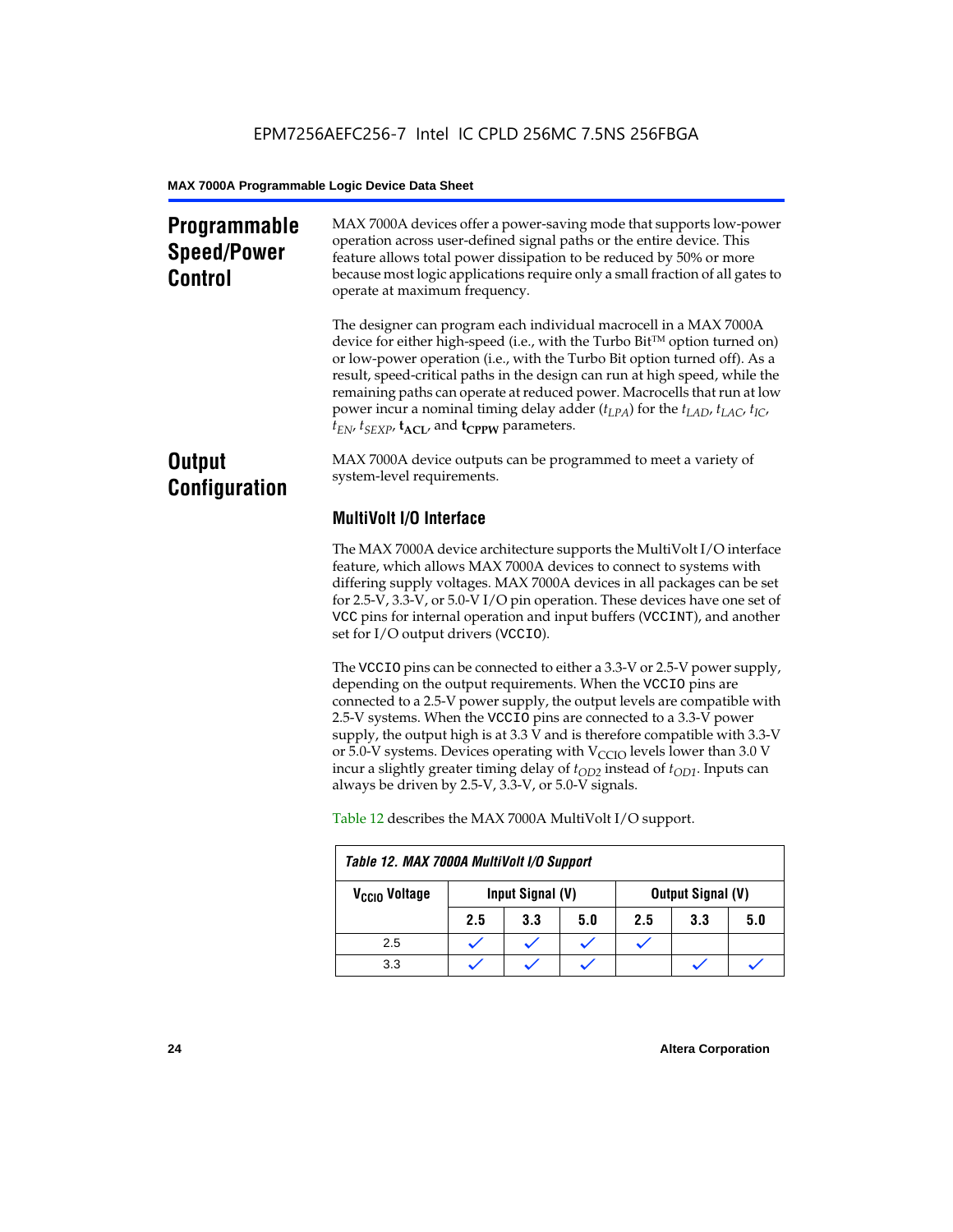# **Open-Drain Output Option**

MAX 7000A devices provide an optional open-drain (equivalent to open-collector) output for each I/O pin. This open-drain output enables the device to provide system-level control signals (e.g., interrupt and write enable signals) that can be asserted by any of several devices. This output can also provide an additional wired-OR plane.

Open-drain output pins on MAX 7000A devices (with a pull-up resistor to the 5.0-V supply) can drive 5.0-V CMOS input pins that require a high  $V<sub>IH</sub>$ . When the open-drain pin is active, it will drive low. When the pin is inactive, the resistor will pull up the trace to  $5.0$  V to meet CMOS V<sub>OH</sub> requirements. The open-drain pin will only drive low or tri-state; it will never drive high. The rise time is dependent on the value of the pull-up resistor and load impedance. The  $I_{OL}$  current specification should be considered when selecting a pull-up resistor.

# **Programmable Ground Pins**

Each unused I/O pin on MAX 7000A devices may be used as an additional ground pin. In EPM7128A and EPM7256A devices, utilizing unused I/O pins as additional ground pins requires using the associated macrocell. In MAX 7000AE devices, this programmable ground feature does not require the use of the associated macrocell; therefore, the buried macrocell is still available for user logic.

# **Slew-Rate Control**

The output buffer for each MAX 7000A I/O pin has an adjustable output slew rate that can be configured for low-noise or high-speed performance. A faster slew rate provides high-speed transitions for high-performance systems. However, these fast transitions may introduce noise transients into the system. A slow slew rate reduces system noise, but adds a nominal delay of 4 to 5 ns. When the configuration cell is turned off, the slew rate is set for low-noise performance. Each I/O pin has an individual EEPROM bit that controls the slew rate, allowing designers to specify the slew rate on a pin-by-pin basis. The slew rate control affects both the rising and falling edges of the output signal.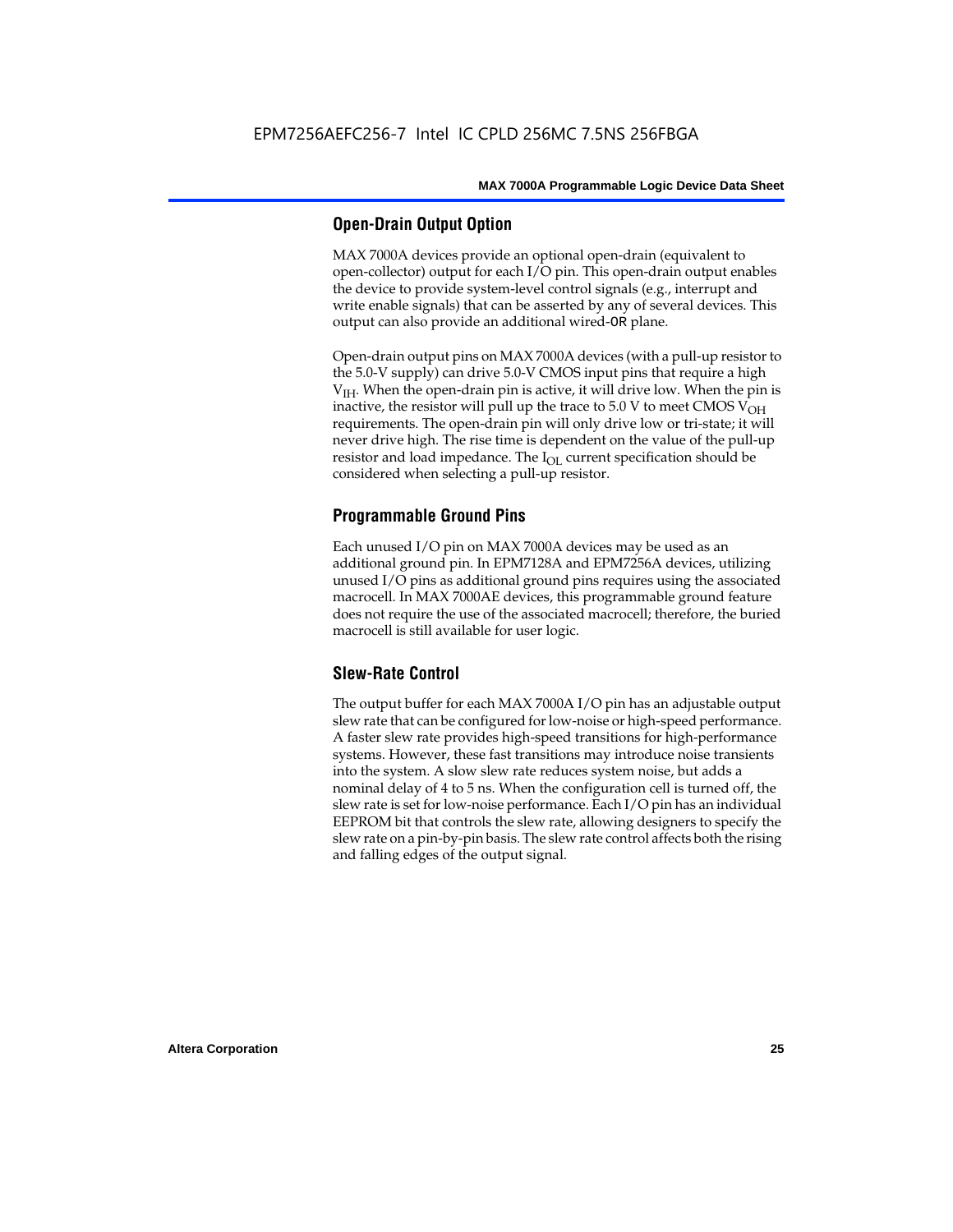| <b>Power</b><br>Sequencing &<br><b>Hot-Socketing</b> | Because MAX 7000A devices can be used in a mixed-voltage environment,<br>they have been designed specifically to tolerate any possible power-up<br>sequence. The $V_{\text{CCIO}}$ and $V_{\text{CCINT}}$ power planes can be powered in any<br>order.                                                                                                                                                                                                                                     |
|------------------------------------------------------|--------------------------------------------------------------------------------------------------------------------------------------------------------------------------------------------------------------------------------------------------------------------------------------------------------------------------------------------------------------------------------------------------------------------------------------------------------------------------------------------|
|                                                      | Signals can be driven into MAX 7000AE devices before and during power-<br>up (and power-down) without damaging the device. Additionally,<br>MAX 7000AE devices do not drive out during power-up. Once operating<br>conditions are reached, MAX 7000AE devices operate as specified by the<br>user.                                                                                                                                                                                         |
|                                                      | MAX 7000AE device I/O pins will not source or sink more than 300 $\mu$ A of<br>DC current during power-up. All pins can be driven up to 5.75 V during<br>hot-socketing, except the OE1 and GLCRn pins. The OE1 and GLCRn pins<br>can be driven up to 3.6 V during hot-socketing. After $V_{\text{CCINT}}$ and $V_{\text{CCIO}}$<br>reach the recommended operating conditions, these two pins are 5.0-V<br>tolerant.                                                                       |
|                                                      | EPM7128A and EPM7256A devices do not support hot-socketing and may<br>drive out during power-up.                                                                                                                                                                                                                                                                                                                                                                                           |
| <b>Design Security</b>                               | All MAX 7000A devices contain a programmable security bit that controls<br>access to the data programmed into the device. When this bit is<br>programmed, a design implemented in the device cannot be copied or<br>retrieved. This feature provides a high level of design security because<br>programmed data within EEPROM cells is invisible. The security bit that<br>controls this function, as well as all other programmed data, is reset only<br>when the device is reprogrammed. |
| <b>Generic Testing</b>                               | MAX 7000A devices are fully tested. Complete testing of each<br>programmable EEPROM bit and all internal logic elements ensures 100%<br>programming yield. AC test measurements are taken under conditions<br>equivalent to those shown in Figure 9. Test patterns can be used and then<br>erased during early stages of the production flow.                                                                                                                                              |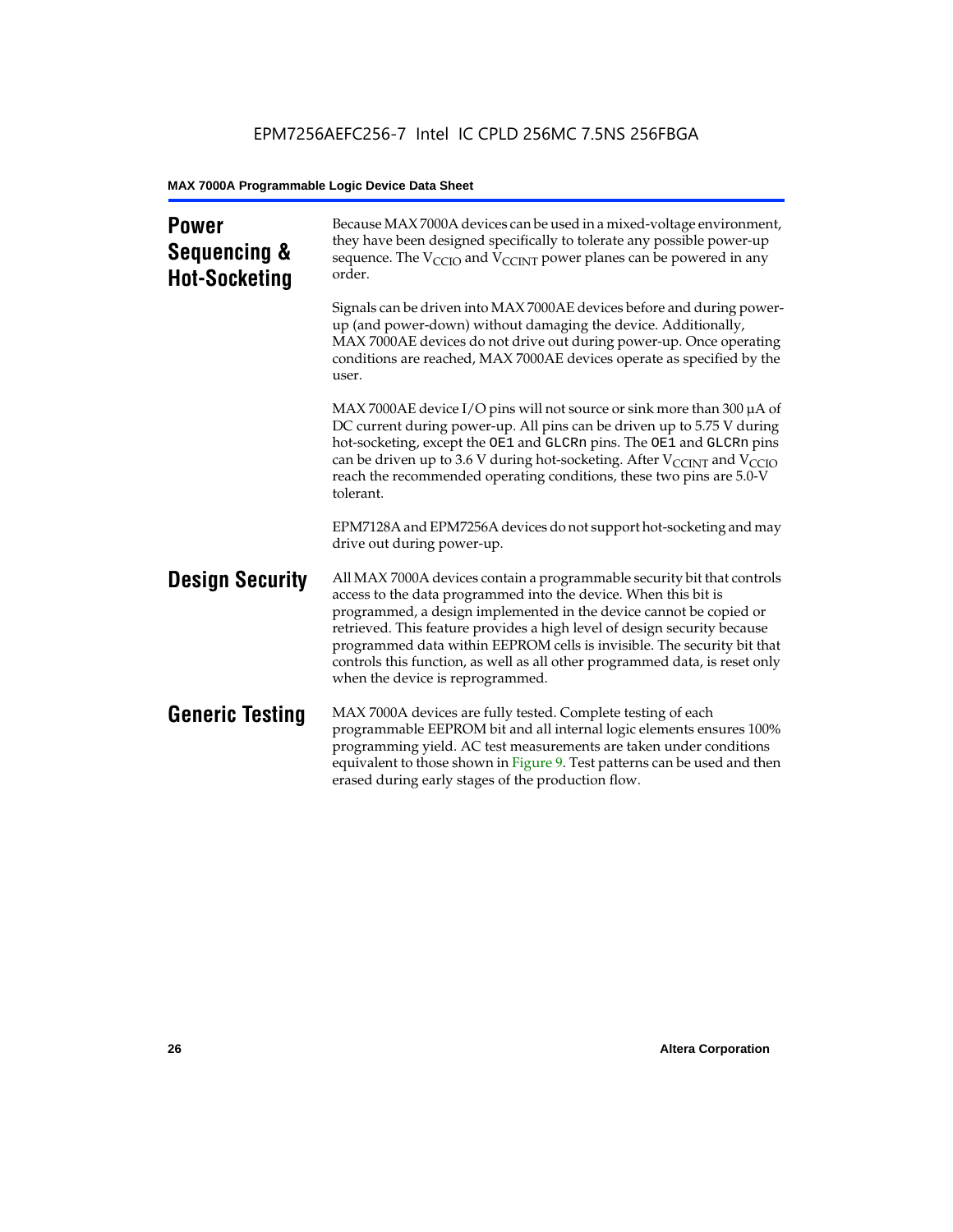#### *Figure 9. MAX 7000A AC Test Conditions*

*3.3-V outputs.*



# **Operating Conditions**

Tables 13 through 16 provide information on absolute maximum ratings, recommended operating conditions, operating conditions, and capacitance for MAX 7000A devices.

| Table 13. MAX 7000A Device Absolute Maximum Ratings<br>Note $(1)$ |                            |                                                           |        |      |              |  |  |  |  |
|-------------------------------------------------------------------|----------------------------|-----------------------------------------------------------|--------|------|--------------|--|--|--|--|
| Symbol                                                            | <b>Parameter</b>           | Conditions                                                | Min    | Max  | Unit         |  |  |  |  |
| $V_{CC}$                                                          | Supply voltage             | With respect to ground (2)                                | $-0.5$ | 4.6  | V            |  |  |  |  |
| V <sub>1</sub>                                                    | DC input voltage           |                                                           | $-2.0$ | 5.75 | $\vee$       |  |  |  |  |
| $I_{OUT}$                                                         | DC output current, per pin |                                                           | $-25$  | 25   | mA           |  |  |  |  |
| $T_{\footnotesize\rm STG}$                                        | Storage temperature        | No bias                                                   | $-65$  | 150  | $^{\circ}$ C |  |  |  |  |
| $T_A$                                                             | Ambient temperature        | Under bias                                                | $-65$  | 135  | $^{\circ}$ C |  |  |  |  |
| $T_{\rm d}$                                                       | Junction temperature       | BGA, FineLine BGA, PQFP, and<br>TQFP packages, under bias |        | 135  | $^{\circ}$ C |  |  |  |  |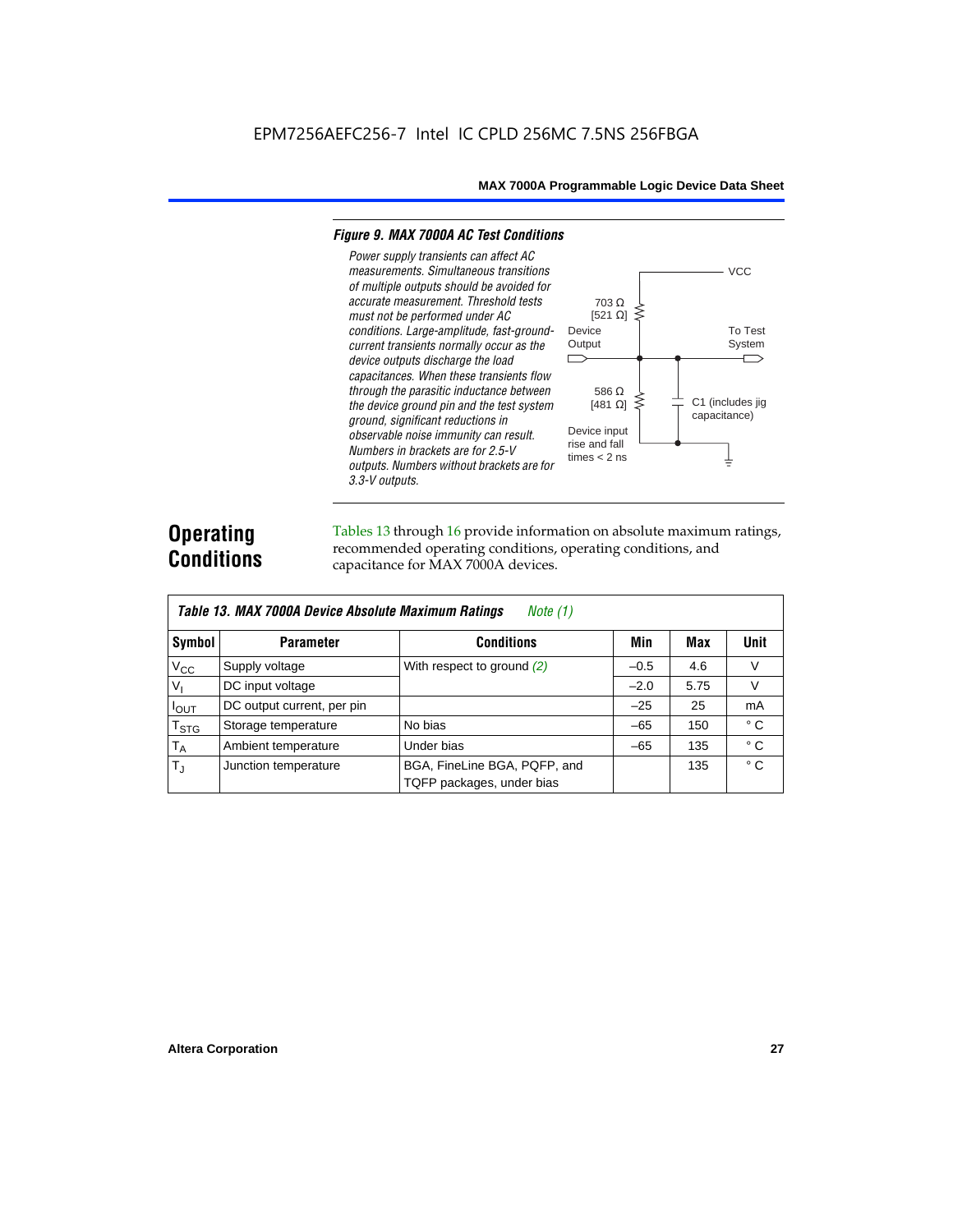# EPM7256AEFC256-7 Intel IC CPLD 256MC 7.5NS 256FBGA

|                          | <b>Table 14. MAX 7000A Device Recommended Operating Conditions</b> |                      |          |                   |              |  |  |  |  |  |
|--------------------------|--------------------------------------------------------------------|----------------------|----------|-------------------|--------------|--|--|--|--|--|
| Symbol                   | <b>Parameter</b>                                                   | <b>Conditions</b>    | Min      | Max               | Unit         |  |  |  |  |  |
| <b>V<sub>CCINT</sub></b> | Supply voltage for internal logic<br>and input buffers             | (3), (13)            | 3.0      | 3.6               | $\vee$       |  |  |  |  |  |
| V <sub>CCIO</sub>        | Supply voltage for output<br>drivers, 3.3-V operation              | (3)                  | 3.0      | 3.6               | $\vee$       |  |  |  |  |  |
|                          | Supply voltage for output<br>drivers, 2.5-V operation              | (3)                  | 2.3      | 2.7               | $\vee$       |  |  |  |  |  |
| $V_{\text{CCISP}}$       | Supply voltage during in-<br>system programming                    |                      | 3.0      | 3.6               | $\vee$       |  |  |  |  |  |
| $V_{I}$                  | Input voltage                                                      | (4)                  | $-0.5$   | 5.75              | $\vee$       |  |  |  |  |  |
| $V_{\rm O}$              | Output voltage                                                     |                      | $\Omega$ | V <sub>ccio</sub> | $\vee$       |  |  |  |  |  |
| $T_A$                    | Ambient temperature                                                | Commercial range     | $\Omega$ | 70                | $^{\circ}$ C |  |  |  |  |  |
|                          |                                                                    | Industrial range (5) | $-40$    | 85                | $^{\circ}$ C |  |  |  |  |  |
| $T_{\rm J}$              | Junction temperature                                               | Commercial range     | $\Omega$ | 90                | $^{\circ}$ C |  |  |  |  |  |
|                          |                                                                    | Industrial range (5) | $-40$    | 105               | $^{\circ}$ C |  |  |  |  |  |
|                          |                                                                    | Extended range (5)   | $-40$    | 130               | $^{\circ}$ C |  |  |  |  |  |
| $t_{\mathsf{R}}$         | Input rise time                                                    |                      |          | 40                | ns           |  |  |  |  |  |
| $t_F$                    | Input fall time                                                    |                      |          | 40                | ns           |  |  |  |  |  |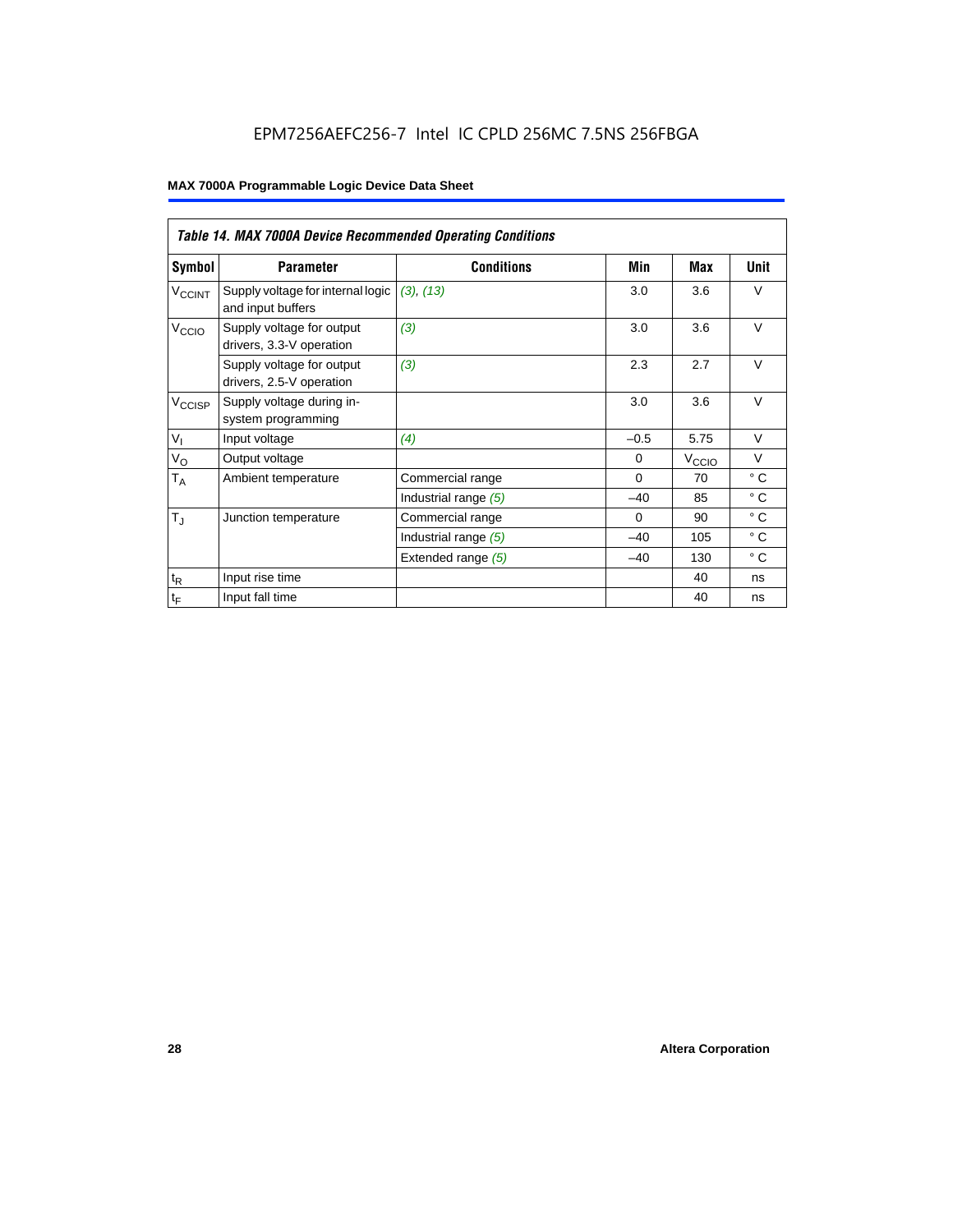|                            | Table 15. MAX 7000A Device DC Operating Conditions<br><i>Note</i> $(6)$ |                                                                             |                         |      |           |  |  |  |  |  |
|----------------------------|-------------------------------------------------------------------------|-----------------------------------------------------------------------------|-------------------------|------|-----------|--|--|--|--|--|
| Symbol                     | <b>Parameter</b>                                                        | <b>Conditions</b>                                                           | Min                     | Max  | Unit      |  |  |  |  |  |
| $\mathsf{V}_{\mathsf{IH}}$ | High-level input voltage                                                |                                                                             | 1.7                     | 5.75 | $\vee$    |  |  |  |  |  |
| $V_{IL}$                   | Low-level input voltage                                                 |                                                                             | $-0.5$                  | 0.8  | V         |  |  |  |  |  |
| $V_{OH}$                   | 3.3-V high-level TTL output<br>voltage                                  | $I_{OH} = -8$ mA DC, $V_{CCIO} = 3.00$ V (7)                                | 2.4                     |      | V         |  |  |  |  |  |
|                            | 3.3-V high-level CMOS output<br>voltage                                 | $I_{OH} = -0.1$ mA DC, $V_{CCD} = 3.00$ V<br>(7)                            | $V_{\text{CCIO}} - 0.2$ |      | $\vee$    |  |  |  |  |  |
|                            | 2.5-V high-level output voltage                                         | 2.1                                                                         |                         | V    |           |  |  |  |  |  |
|                            |                                                                         | $I_{OH} = -1$ mA DC, $V_{CCIO} = 2.30$ V (7)                                | 2.0                     |      | $\vee$    |  |  |  |  |  |
|                            |                                                                         | $I_{OH} = -2$ mA DC, $V_{CCIO} = 2.30$ V (7)                                | 1.7                     |      | $\vee$    |  |  |  |  |  |
| $V_{OL}$                   | 3.3-V low-level TTL output<br>voltage                                   | $I_{\text{OI}}$ = 8 mA DC, $V_{\text{CCl}}$ = 3.00 V (8)                    |                         | 0.45 | $\vee$    |  |  |  |  |  |
|                            | 3.3-V low-level CMOS output<br>voltage                                  | $I_{\text{OI}} = 0.1 \text{ mA DC}$ , $V_{\text{CCl}} = 3.00 \text{ V}$ (8) |                         | 0.2  | V         |  |  |  |  |  |
|                            | 2.5-V low-level output voltage                                          | $I_{OL}$ = 100 µA DC, $V_{CCIO}$ = 2.30 V (8)                               |                         | 0.2  | $\vee$    |  |  |  |  |  |
|                            |                                                                         | $I_{OL}$ = 1 mA DC, $V_{CCIO}$ = 2.30 V (8)                                 |                         | 0.4  | $\vee$    |  |  |  |  |  |
|                            |                                                                         | $I_{OL}$ = 2 mA DC, $V_{CCIO}$ = 2.30 V (8)                                 |                         | 0.7  | $\vee$    |  |  |  |  |  |
| $\mathsf{I}_1$             | Input leakage current                                                   | $V_1 = -0.5$ to 5.5 V (9)                                                   | $-10$                   | 10   | μA        |  |  |  |  |  |
| $I_{OZ}$                   | Tri-state output off-state<br>current                                   | $V_1 = -0.5$ to 5.5 V (9)                                                   | $-10$                   | 10   | μA        |  |  |  |  |  |
| $R_{ISP}$                  | Value of I/O pin pull-up resistor                                       | $V_{\text{CCIO}} = 3.0$ to 3.6 V (10)                                       | 20                      | 50   | $k\Omega$ |  |  |  |  |  |
|                            | during in-system programming                                            | $V_{\text{CCIO}}$ = 2.3 to 2.7 V (10)                                       | 30                      | 80   | $k\Omega$ |  |  |  |  |  |
|                            | or during power-up                                                      | $V_{\text{CCIO}} = 2.3$ to 3.6 V (11)                                       | 20                      | 74   | $k\Omega$ |  |  |  |  |  |

| Table 16. MAX 7000A Device Capacitance | Note (12) |
|----------------------------------------|-----------|
|                                        |           |

| Symbol    | <b>Parameter</b>      | <b>Conditions</b>                   | Min | Max | Unit |
|-----------|-----------------------|-------------------------------------|-----|-----|------|
| $C_{IN}$  | Input pin capacitance | $V_{IN} = 0$ V, f = 1.0 MHz         |     |     | рF   |
| $v_{I/O}$ | I/O pin capacitance   | $V_{\text{OUT}} = 0 V, f = 1.0 MHz$ |     |     | рF   |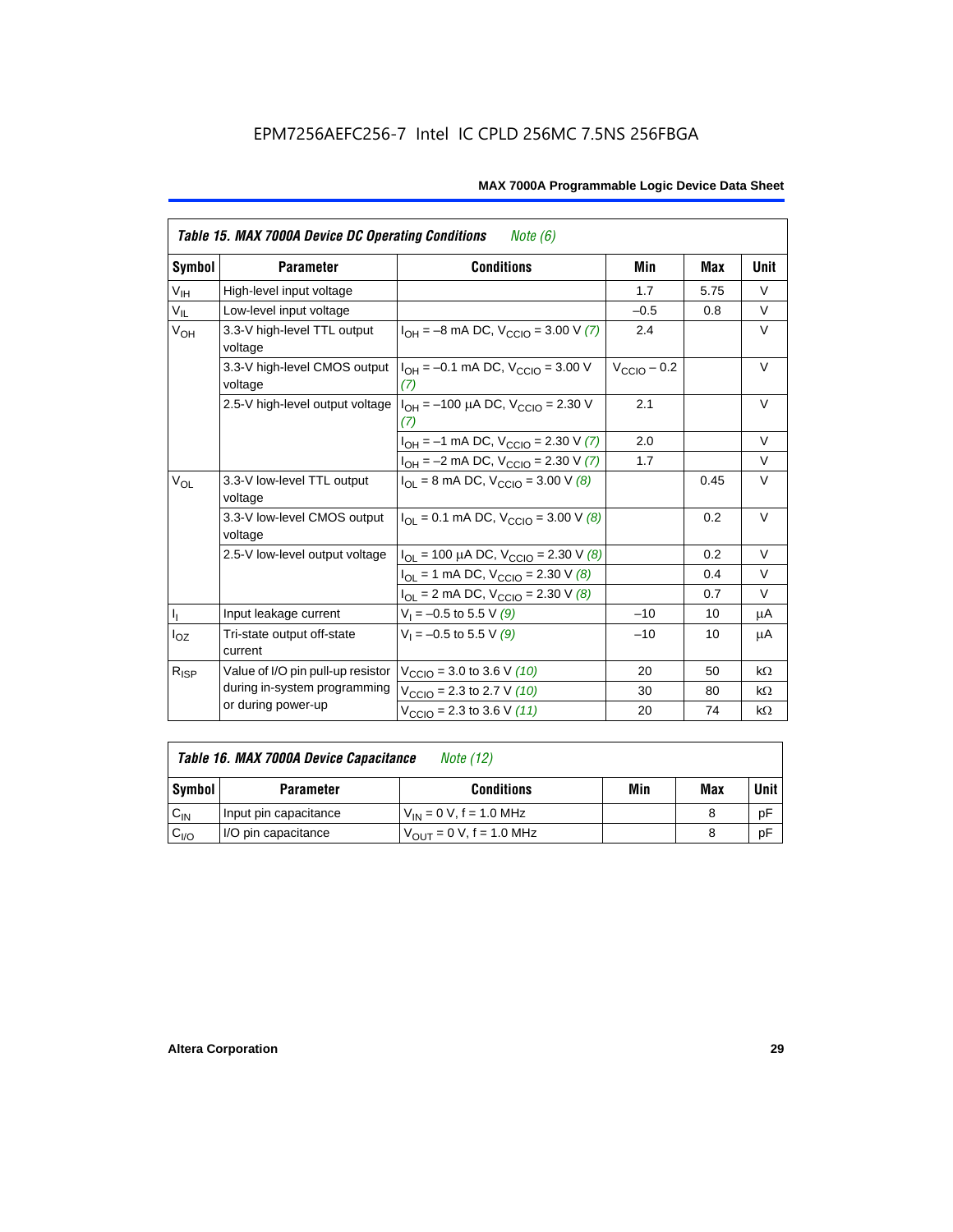#### *Notes to tables:*

- (1) See the *Operating Requirements for Altera Devices Data Sheet.*
- Minimum DC input voltage is –0.5 V. During transitions, the inputs may undershoot to –2.0 V for input currents less than 100 mA and periods shorter than 20 ns.
- (3) For EPM7128A and EPM7256A devices only,  $V_{CC}$  must rise monotonically.
- (4) In MAX 7000AE devices, all pins, including dedicated inputs, I/O pins, and JTAG pins, may be driven before V<sub>CCINT</sub> and V<sub>CCIO</sub> are powered.
- (5) These devices support in-system programming for –40° to 100° C. For in-system programming support between –40° and 0° C, contact Altera Applications.
- (6) These values are specified under the recommended operating conditions shown in Table 14 on page 28.
- (7) The parameter is measured with 50% of the outputs each sourcing the specified current. The  $I_{OH}$  parameter refers to high-level TTL or CMOS output current.
- (8) The parameter is measured with 50% of the outputs each sinking the specified current. The  $I_{OL}$  parameter refers to low-level TTL or CMOS output current.
- (9) This value is specified for normal device operation. For MAX 7000AE devices, the maximum leakage current during power-up is ±300 µA. For EPM7128A and EPM7256A devices, leakage current during power-up is not specified.
- (10) For EPM7128A and EPM7256A devices, this pull-up exists while a device is programmed in-system.
- (11) For MAX 7000AE devices, this pull-up exists while devices are programmed in-system and in unprogrammed devices during power-up.
- (12) Capacitance is measured at 25 °C and is sample-tested only. The OE1 pin (high-voltage pin during programming) has a maximum capacitance of 20 pF.
- (13) The POR time for MAX 7000AE devices (except MAX 7128A and MAX 7256A devices) does not exceed 100 µs. The sufficient V<sub>CCINT</sub> voltage level for POR is 3.0 V. The device is fully initialized within the POR time after V<sub>CCINT</sub> reaches the sufficient POR voltage level.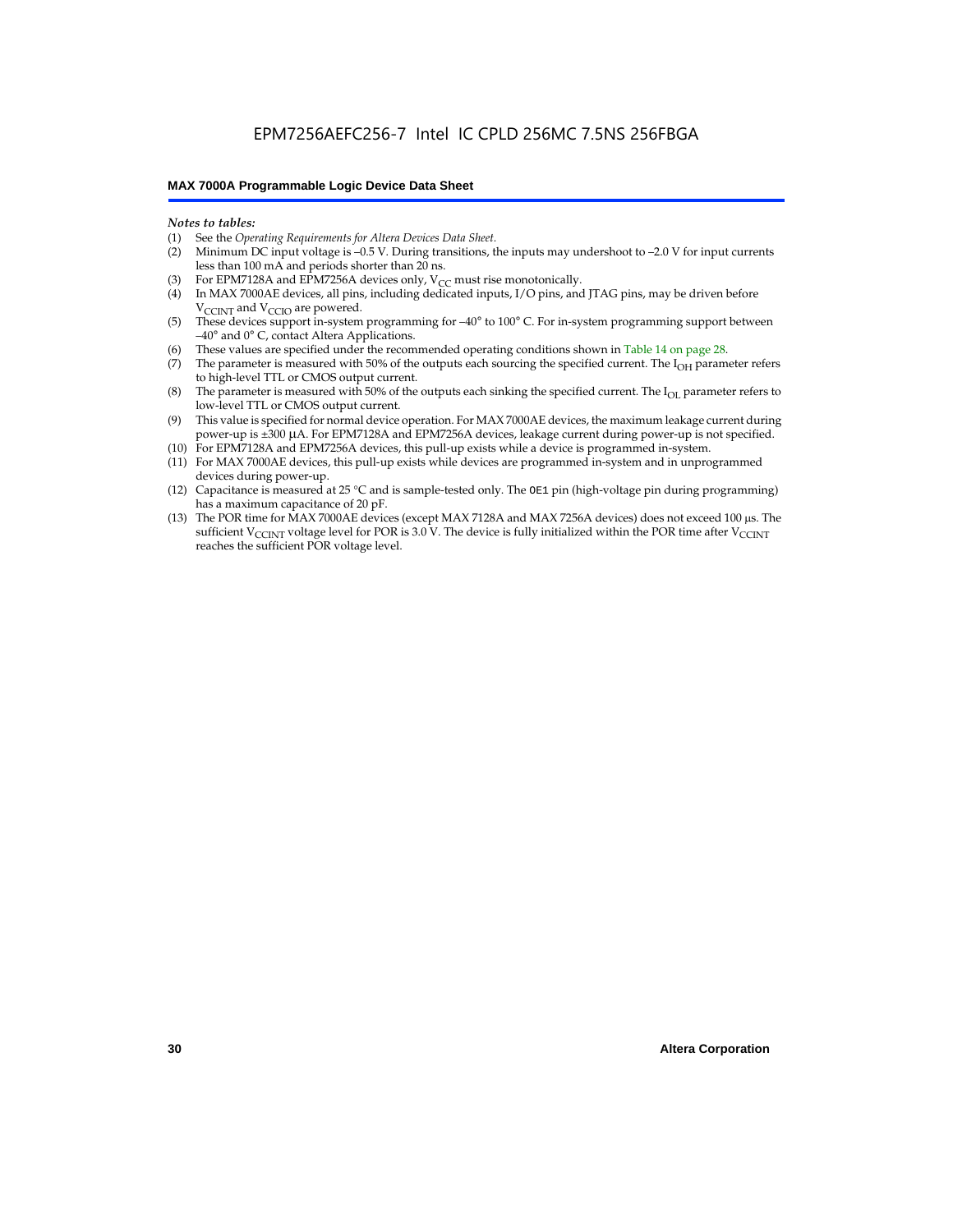Figure 10 shows the typical output drive characteristics of MAX 7000A devices.





**Timing Model** MAX 7000A device timing can be analyzed with the Altera software, a variety of popular industry-standard EDA simulators and timing analyzers, or with the timing model shown in Figure 11. MAX 7000A devices have predictable internal delays that enable the designer to determine the worst-case timing of any design. The software provides timing simulation, point-to-point delay prediction, and detailed timing analysis for device-wide performance evaluation.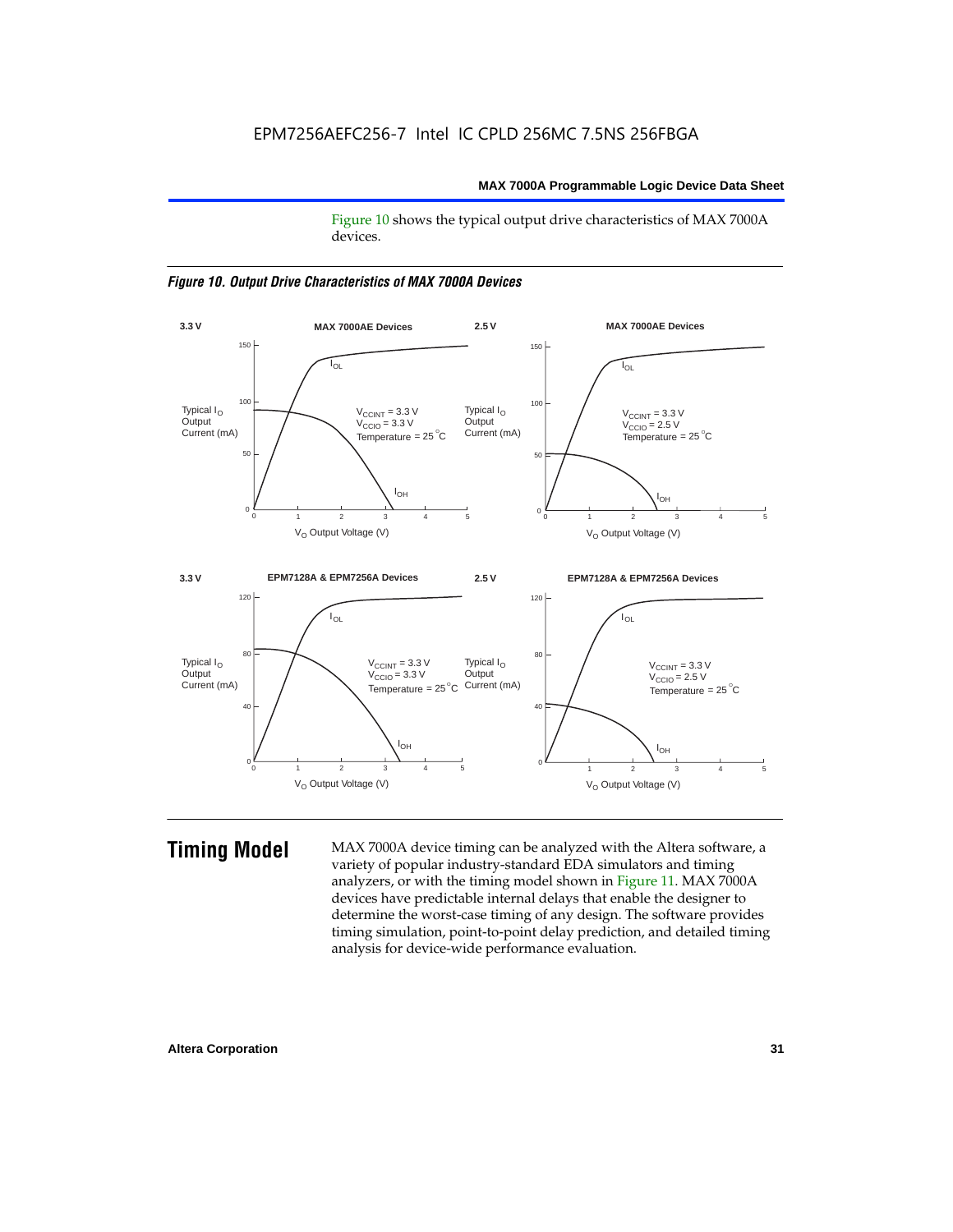



The timing characteristics of any signal path can be derived from the timing model and parameters of a particular device. External timing parameters, which represent pin-to-pin timing delays, can be calculated as the sum of internal parameters. Figure 12 shows the timing relationship between internal and external delay parameters.



f See *Application Note 94 (Understanding MAX 7000 Timing)* for more information.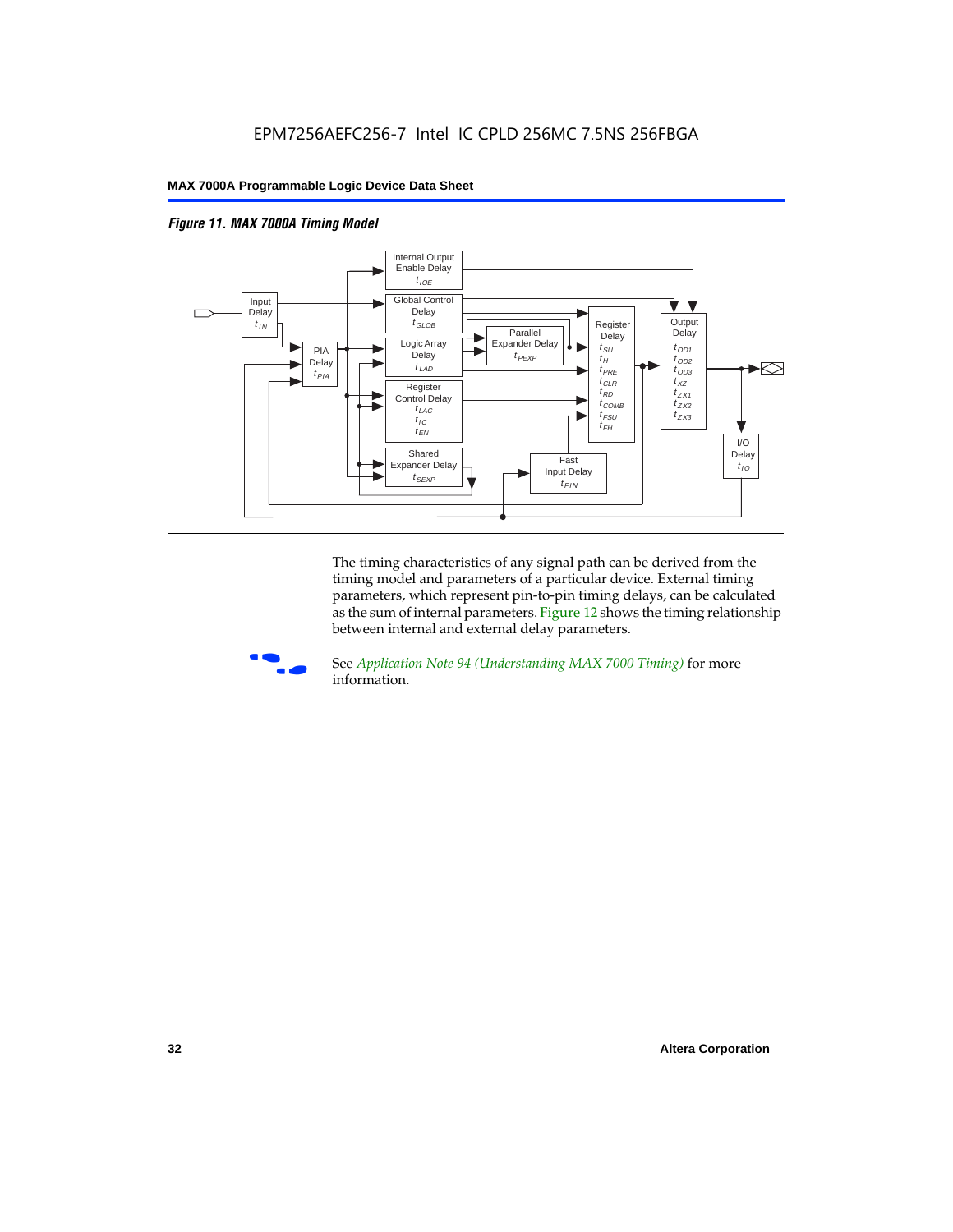### *Figure 12. MAX 7000A Switching Waveforms*

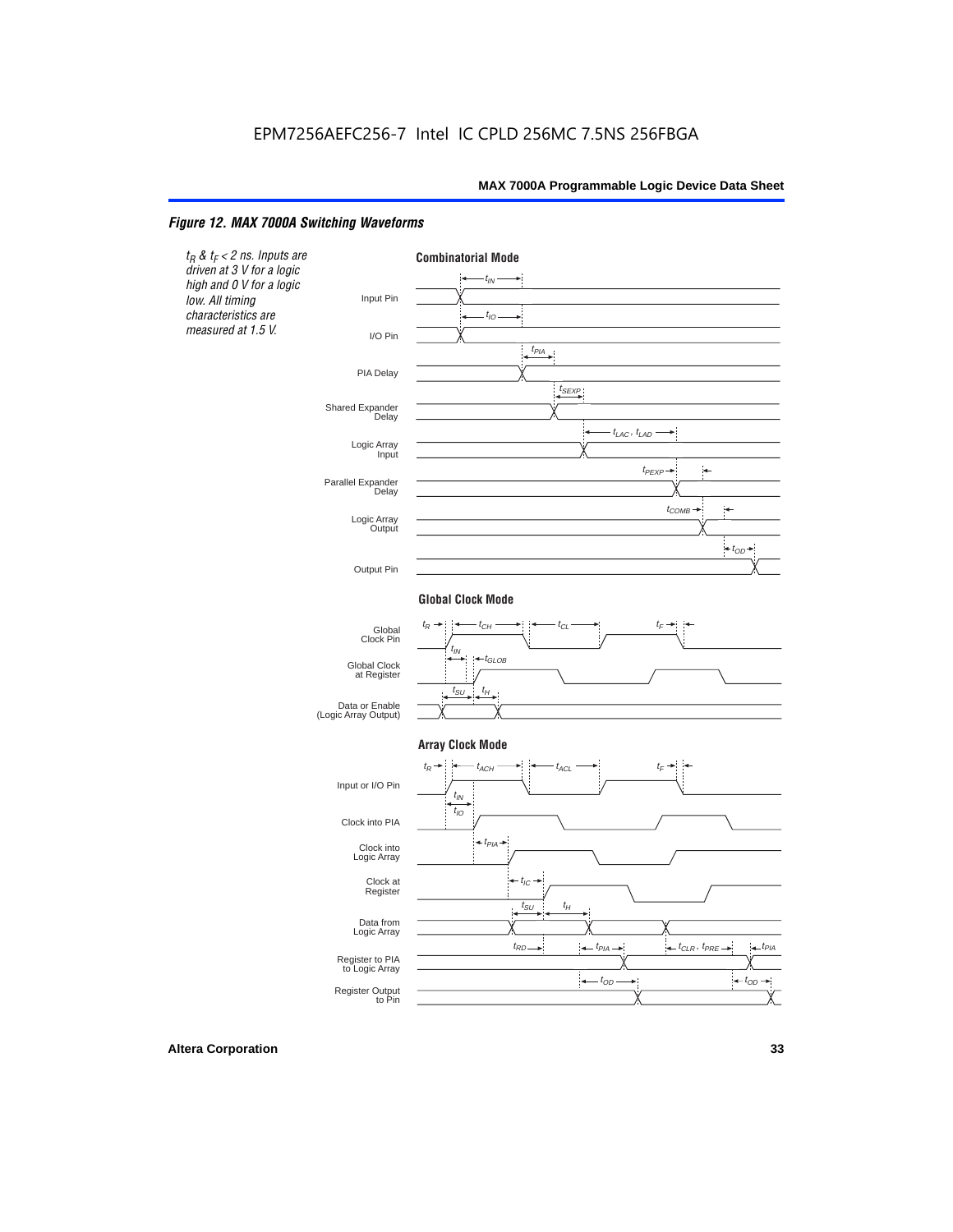Tables 17 through 30 show EPM7032AE, EPM7064AE, EPM7128AE, EPM7256AE, EPM7512AE, EPM7128A, and EPM7256A timing information.

|                  | <b>Table 17. EPM7032AE External Timing Parameters</b><br>Note $(1)$ |                   |       |            |                    |            |       |     |             |  |
|------------------|---------------------------------------------------------------------|-------------------|-------|------------|--------------------|------------|-------|-----|-------------|--|
| Symbol           | <b>Parameter</b>                                                    | <b>Conditions</b> |       |            | <b>Speed Grade</b> |            |       |     | <b>Unit</b> |  |
|                  |                                                                     |                   | $-4$  |            | $-7$               |            | $-10$ |     |             |  |
|                  |                                                                     |                   | Min   | <b>Max</b> | Min                | <b>Max</b> | Min   | Max |             |  |
| t <sub>PD1</sub> | Input to non-registered<br>output                                   | $C1 = 35 pF(2)$   |       | 4.5        |                    | 7.5        |       | 10  | ns          |  |
| t <sub>PD2</sub> | I/O input to non-registered<br>output                               | $C1 = 35 pF(2)$   |       | 4.5        |                    | 7.5        |       | 10  | ns          |  |
| $t_{\text{SU}}$  | Global clock setup time                                             | (2)               | 2.9   |            | 4.7                |            | 6.3   |     | ns          |  |
| $t_H$            | Global clock hold time                                              | (2)               | 0.0   |            | 0.0                |            | 0.0   |     | ns          |  |
| t <sub>FSU</sub> | Global clock setup time of<br>fast input                            |                   | 2.5   |            | 3.0                |            | 3.0   |     | ns          |  |
| $t_{FH}$         | Global clock hold time of<br>fast input                             |                   | 0.0   |            | 0.0                |            | 0.0   |     | ns          |  |
| $t_{CO1}$        | Global clock to output delay                                        | $C1 = 35 pF$      | 1.0   | 3.0        | 1.0                | 5.0        | 1.0   | 6.7 | ns          |  |
| $t_{CH}$         | Global clock high time                                              |                   | 2.0   |            | 3.0                |            | 4.0   |     | ns          |  |
| $t_{CL}$         | Global clock low time                                               |                   | 2.0   |            | 3.0                |            | 4.0   |     | ns          |  |
| $t_{ASU}$        | Array clock setup time                                              | (2)               | 1.6   |            | 2.5                |            | 3.6   |     | ns          |  |
| t <sub>AH</sub>  | Array clock hold time                                               | (2)               | 0.3   |            | 0.5                |            | 0.5   |     | ns          |  |
| $t_{ACO1}$       | Array clock to output delay                                         | $C1 = 35 pF(2)$   | 1.0   | 4.3        | 1.0                | 7.2        | 1.0   | 9.4 | ns          |  |
| $t_{ACH}$        | Array clock high time                                               |                   | 2.0   |            | 3.0                |            | 4.0   |     | ns          |  |
| $t_{ACL}$        | Array clock low time                                                |                   | 2.0   |            | 3.0                |            | 4.0   |     | ns          |  |
| tcppw            | Minimum pulse width for<br>clear and preset                         | (3)               | 2.0   |            | 3.0                |            | 4.0   |     | ns          |  |
| $t_{\text{CNT}}$ | Minimum global clock<br>period                                      | (2)               |       | 4.4        |                    | 7.2        |       | 9.7 | ns          |  |
| $f_{CNT}$        | Maximum internal global<br>clock frequency                          | (2), (4)          | 227.3 |            | 138.9              |            | 103.1 |     | <b>MHz</b>  |  |
| $t_{ACNT}$       | Minimum array clock period                                          | (2)               |       | 4.4        |                    | 7.2        |       | 9.7 | ns          |  |
| <b>fACNT</b>     | Maximum internal array<br>clock frequency                           | (2), (4)          | 227.3 |            | 138.9              |            | 103.1 |     | <b>MHz</b>  |  |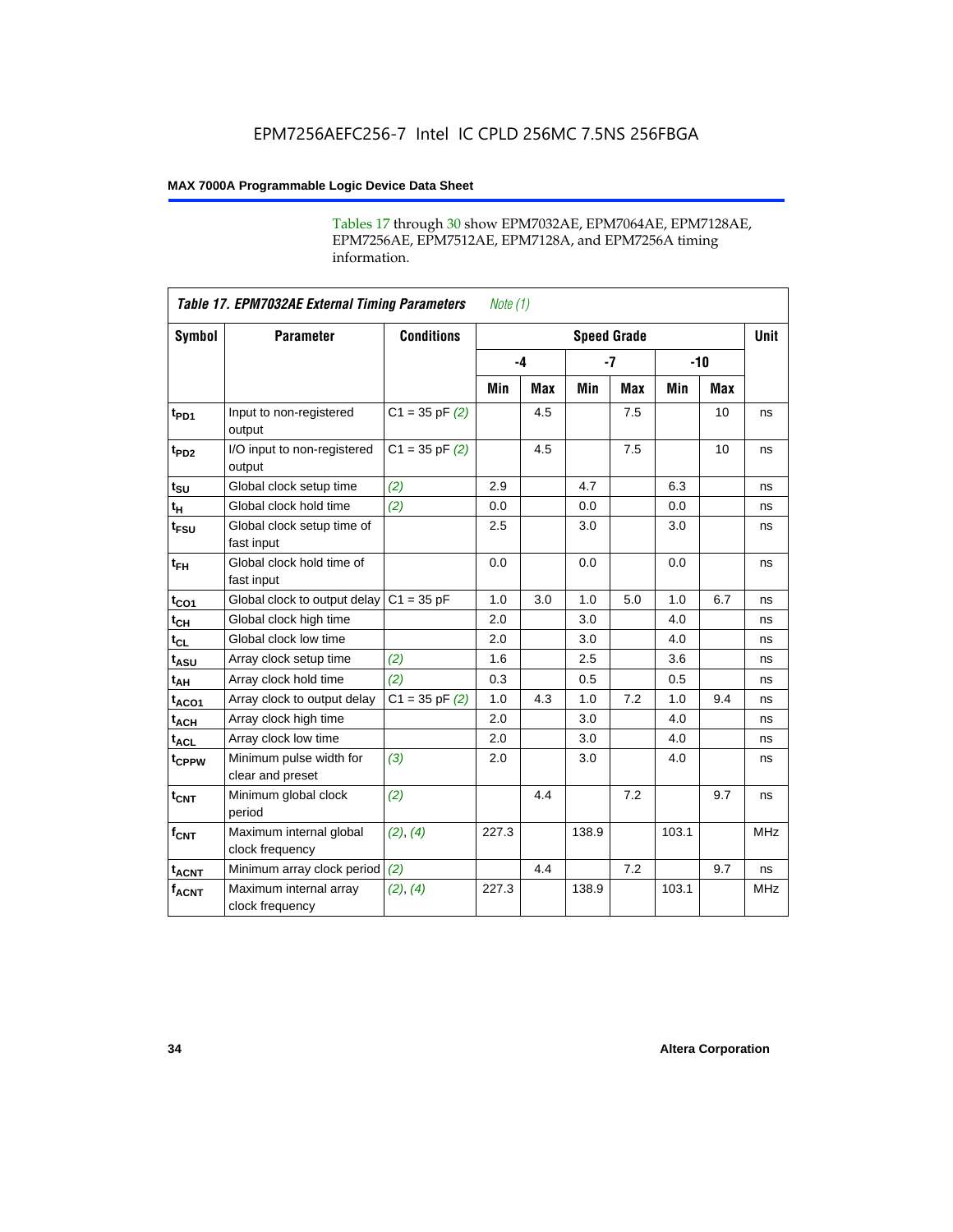|                   | Table 18. EPM7032AE Internal Timing Parameters (Part 1 of 2)<br>Note $(1)$                                   |                     |     |      |     |                    |       |      |             |
|-------------------|--------------------------------------------------------------------------------------------------------------|---------------------|-----|------|-----|--------------------|-------|------|-------------|
| <b>Symbol</b>     | <b>Parameter</b>                                                                                             | <b>Conditions</b>   |     |      |     | <b>Speed Grade</b> |       |      | <b>Unit</b> |
|                   |                                                                                                              |                     |     | $-4$ |     | -7                 | $-10$ |      |             |
|                   |                                                                                                              |                     | Min | Max  | Min | Max                | Min   | Max  |             |
| $t_{IN}$          | Input pad and buffer delay                                                                                   |                     |     | 0.7  |     | 1.2                |       | 1.5  | ns          |
| $t_{IO}$          | I/O input pad and buffer<br>delay                                                                            |                     |     | 0.7  |     | 1.2                |       | 1.5  | ns          |
| $t_{\sf FIN}$     | Fast input delay                                                                                             |                     |     | 2.3  |     | 2.8                |       | 3.4  | ns          |
| $t_{SEXP}$        | Shared expander delay                                                                                        |                     |     | 1.9  |     | 3.1                |       | 4.0  | ns          |
| t <sub>PEXP</sub> | Parallel expander delay                                                                                      |                     |     | 0.5  |     | 0.8                |       | 1.0  | ns          |
| $t_{LAD}$         | Logic array delay                                                                                            |                     |     | 1.5  |     | 2.5                |       | 3.3  | ns          |
| $t_{LAC}$         | Logic control array delay                                                                                    |                     |     | 0.6  |     | 1.0                |       | 1.2  | ns          |
| $t_{IOE}$         | Internal output enable delay                                                                                 |                     |     | 0.0  |     | 0.0                |       | 0.0  | ns          |
| $t_{OD1}$         | Output buffer and pad<br>delay, slow slew rate $=$ off<br>$V_{\text{CCIO}} = 3.3 \text{ V}$                  | $C1 = 35 pF$        |     | 0.8  |     | 1.3                |       | 1.8  | ns          |
| $t_{OD2}$         | Output buffer and pad<br>delay, slow slew rate $=$ off<br>$VCCIO = 2.5 V$                                    | $C1 = 35 pF$<br>(5) |     | 1.3  |     | 1.8                |       | 2.3  | ns          |
| $t_{OD3}$         | Output buffer and pad<br>delay, slow slew rate $=$ on<br>$V_{\text{CCIO}} = 2.5 \text{ V or } 3.3 \text{ V}$ | $C1 = 35 pF$        |     | 5.8  |     | 6.3                |       | 6.8  | ns          |
| $t_{ZX1}$         | Output buffer enable delay,<br>slow slew rate $=$ off<br>$V_{\text{CCIO}} = 3.3 \text{ V}$                   | $C1 = 35 pF$        |     | 4.0  |     | 4.0                |       | 5.0  | ns          |
| $t_{ZX2}$         | Output buffer enable delay,<br>slow slew rate $=$ off<br>$V_{\text{CCIO}}$ = 2.5 V                           | $C1 = 35 pF$<br>(5) |     | 4.5  |     | 4.5                |       | 5.5  | ns          |
| $t_{ZX3}$         | Output buffer enable delay,<br>slow slew rate $=$ on<br>$V_{\text{CCIO}} = 3.3 \text{ V}$                    | $C1 = 35 pF$        |     | 9.0  |     | 9.0                |       | 10.0 | ns          |
| $t_{XZ}$          | Output buffer disable delay                                                                                  | $C1 = 5pF$          |     | 4.0  |     | 4.0                |       | 5.0  | ns          |
| $t_{\text{SU}}$   | Register setup time                                                                                          |                     | 1.3 |      | 2.0 |                    | 2.8   |      | ns          |
| $t_H$             | Register hold time                                                                                           |                     | 0.6 |      | 1.0 |                    | 1.3   |      | ns          |
| $t_{FSU}$         | Register setup time of fast<br>input                                                                         |                     | 1.0 |      | 1.5 |                    | 1.5   |      | ns          |
| $t_{FH}$          | Register hold time of fast<br>input                                                                          |                     | 1.5 |      | 1.5 |                    | 1.5   |      | ns          |
| $t_{RD}$          | Register delay                                                                                               |                     |     | 0.7  |     | 1.2                |       | 1.5  | ns          |
| $t_{COMB}$        | Combinatorial delay                                                                                          |                     |     | 0.6  |     | 1.0                |       | 1.3  | ns          |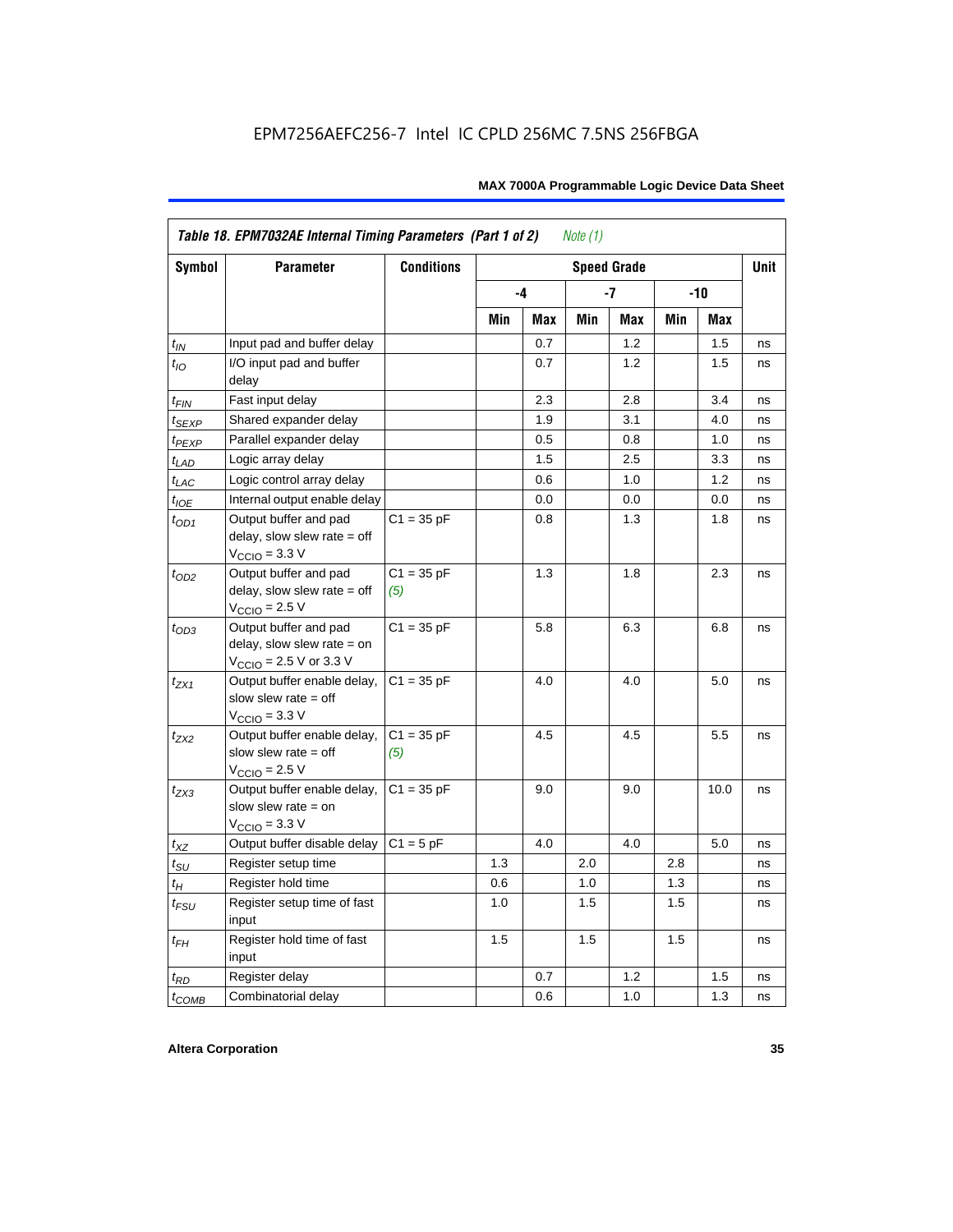|                  | Table 18. EPM7032AE Internal Timing Parameters (Part 2 of 2)<br>Note (1) |                   |     |                    |     |     |     |     |    |
|------------------|--------------------------------------------------------------------------|-------------------|-----|--------------------|-----|-----|-----|-----|----|
| Symbol           | <b>Parameter</b>                                                         | <b>Conditions</b> |     | <b>Speed Grade</b> |     |     |     |     |    |
|                  |                                                                          |                   |     | -4                 |     | -7  | -10 |     |    |
|                  |                                                                          |                   | Min | Max                | Min | Max | Min | Max |    |
| $t_{IC}$         | Array clock delay                                                        |                   |     | 1.2                |     | 2.0 |     | 2.5 | ns |
| $t_{EN}$         | Register enable time                                                     |                   |     | 0.6                |     | 1.0 |     | 1.2 | ns |
| $t_{GLOB}$       | Global control delay                                                     |                   |     | 0.8                |     | 1.3 |     | 1.9 | ns |
| $t_{PRE}$        | Register preset time                                                     |                   |     | 1.2                |     | 1.9 |     | 2.6 | ns |
| $t_{CLR}$        | Register clear time                                                      |                   |     | 1.2                |     | 1.9 |     | 2.6 | ns |
| t <sub>PIA</sub> | PIA delay                                                                | (2)               |     | 0.9                |     | 1.5 |     | 2.1 | ns |
| $t_{LPA}$        | Low-power adder                                                          | (6)               |     | 2.5                |     | 4.0 |     | 5.0 | ns |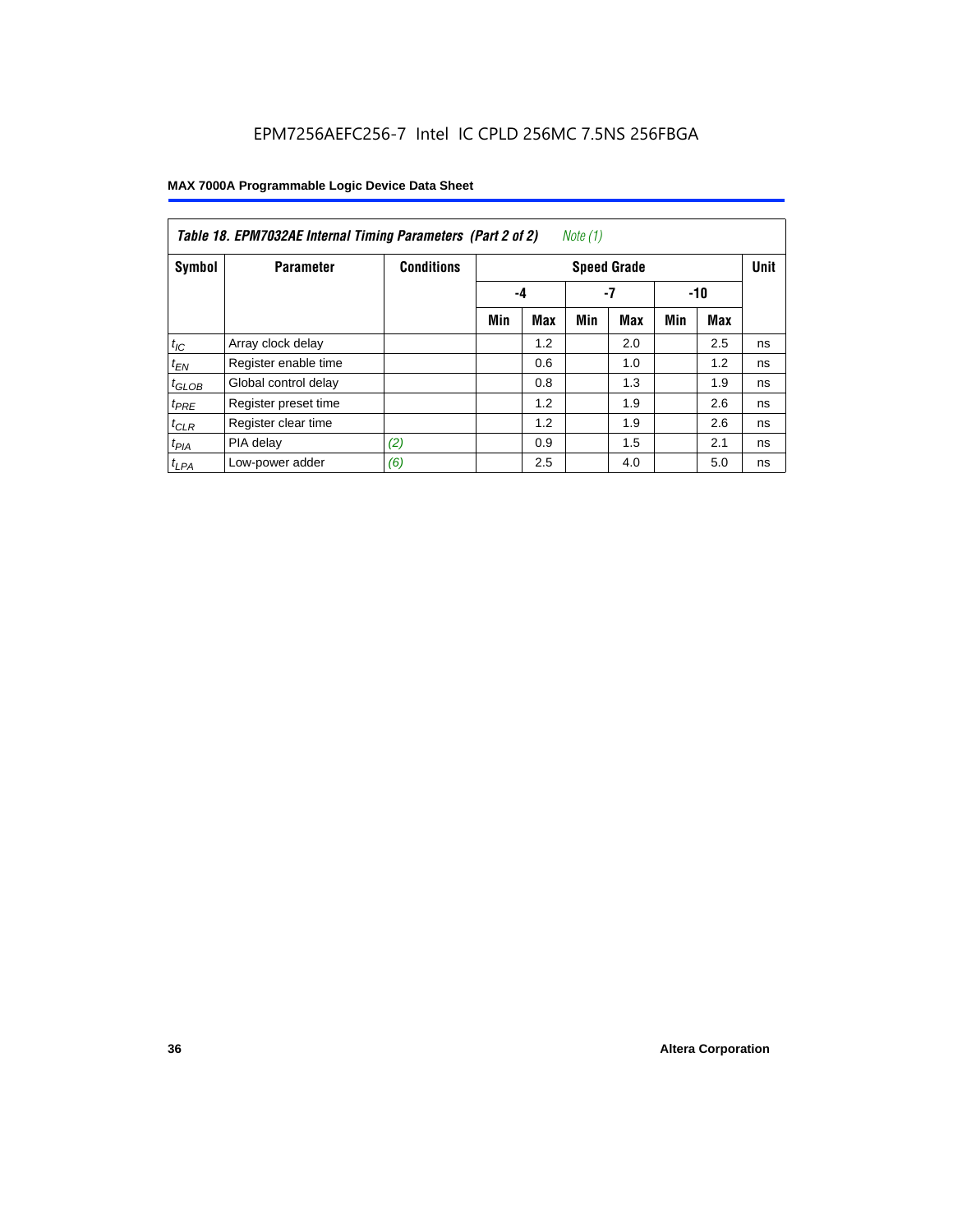| <b>Symbol</b>               | <b>Parameter</b>                            | <b>Conditions</b>   | <b>Speed Grade</b> |     |       |            |       |       |            |
|-----------------------------|---------------------------------------------|---------------------|--------------------|-----|-------|------------|-------|-------|------------|
|                             |                                             |                     | -4                 |     |       | $-7$       |       | $-10$ |            |
|                             |                                             |                     | Min                | Max | Min   | <b>Max</b> | Min   | Max   |            |
| $t_{PD1}$                   | Input to non-<br>registered output          | $C1 = 35 pF$<br>(2) |                    | 4.5 |       | 7.5        |       | 10.0  | ns         |
| $t_{PD2}$                   | I/O input to non-<br>registered output      | $C1 = 35 pF$<br>(2) |                    | 4.5 |       | 7.5        |       | 10.0  | ns         |
| $t_{\scriptstyle\text{SU}}$ | Global clock setup<br>time                  | (2)                 | 2.8                |     | 4.7   |            | 6.2   |       | ns         |
| $t_H$                       | Global clock hold time                      | (2)                 | 0.0                |     | 0.0   |            | 0.0   |       | ns         |
| t <sub>FSU</sub>            | Global clock setup<br>time of fast input    |                     | 2.5                |     | 3.0   |            | 3.0   |       | ns         |
| $t_{FH}$                    | Global clock hold time<br>of fast input     |                     | 0.0                |     | 0.0   |            | 0.0   |       | ns         |
| $t_{CO1}$                   | Global clock to output<br>delay             | $C1 = 35 pF$        | 1.0                | 3.1 | 1.0   | 5.1        | 1.0   | 7.0   | ns         |
| $t_{CH}$                    | Global clock high time                      |                     | 2.0                |     | 3.0   |            | 4.0   |       | ns         |
| $t_{CL}$                    | Global clock low time                       |                     | 2.0                |     | 3.0   |            | 4.0   |       | ns         |
| t <sub>ASU</sub>            | Array clock setup time                      | (2)                 | 1.6                |     | 2.6   |            | 3.6   |       | ns         |
| $t_{AH}$                    | Array clock hold time                       | (2)                 | 0.3                |     | 0.4   |            | 0.6   |       | ns         |
| $t_{ACO1}$                  | Array clock to output<br>delay              | $C1 = 35 pF$<br>(2) | 1.0                | 4.3 | 1.0   | 7.2        | 1.0   | 9.6   | ns         |
| $t_{ACH}$                   | Array clock high time                       |                     | 2.0                |     | 3.0   |            | 4.0   |       | ns         |
| t <sub>ACL</sub>            | Array clock low time                        |                     | 2.0                |     | 3.0   |            | 4.0   |       | ns         |
| t <sub>CPPW</sub>           | Minimum pulse width<br>for clear and preset | (3)                 | 2.0                |     | 3.0   |            | 4.0   |       | ns         |
| $t_{\text{CNT}}$            | Minimum global clock<br>period              | (2)                 |                    | 4.5 |       | 7.4        |       | 10.0  | ns         |
| $f_{CNT}$                   | Maximum internal<br>global clock frequency  | (2), (4)            | 222.2              |     | 135.1 |            | 100.0 |       | <b>MHz</b> |
| $t_{ACNT}$                  | Minimum array clock<br>period               | (2)                 |                    | 4.5 |       | 7.4        |       | 10.0  | ns         |
| <b>fACNT</b>                | Maximum internal<br>array clock frequency   | (2), (4)            | 222.2              |     | 135.1 |            | 100.0 |       | <b>MHz</b> |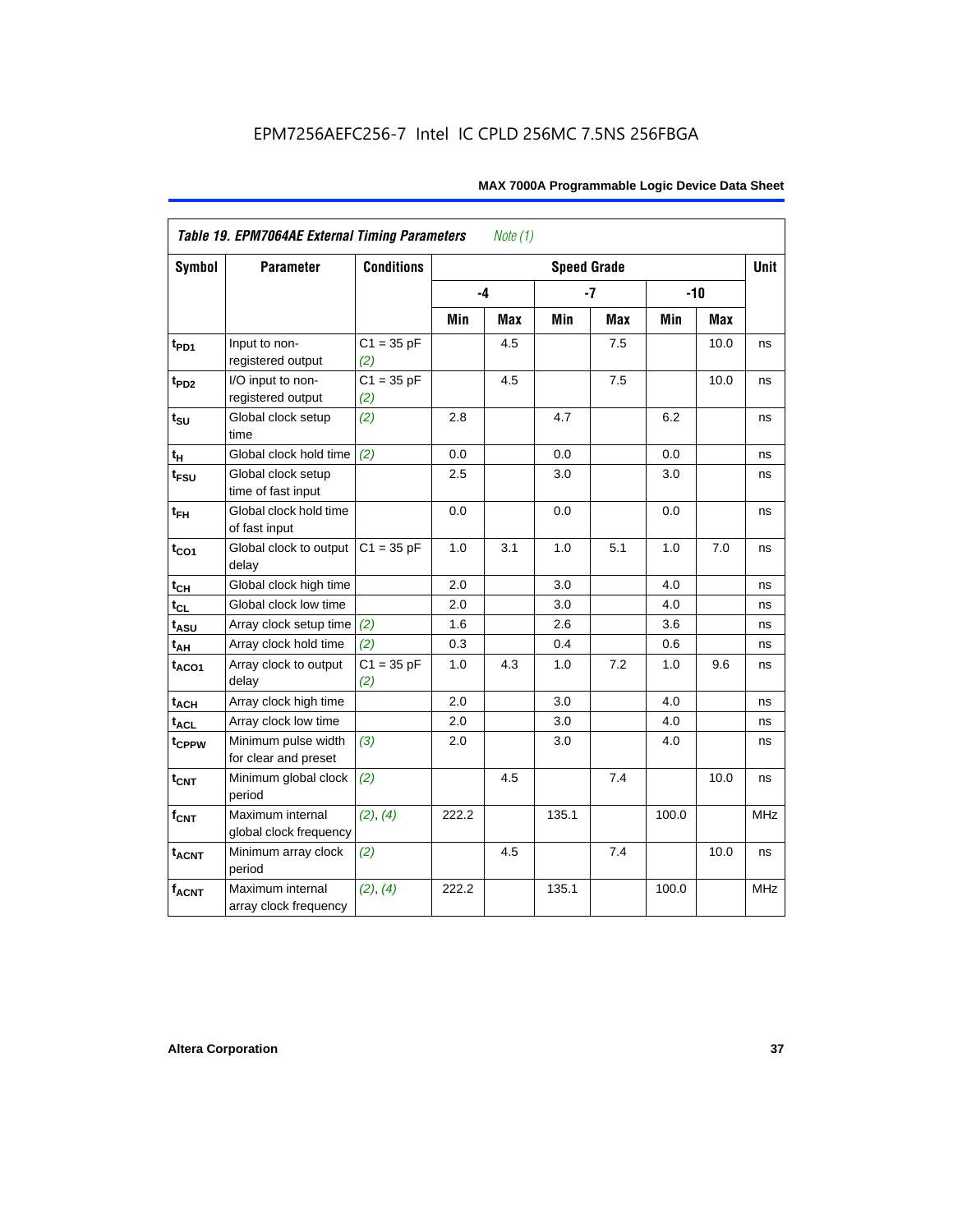|                   | Table 20. EPM7064AE Internal Timing Parameters (Part 1 of 2)<br><i>Note</i> $(1)$                            |                     |     |      |     |                    |     |       |      |  |  |  |
|-------------------|--------------------------------------------------------------------------------------------------------------|---------------------|-----|------|-----|--------------------|-----|-------|------|--|--|--|
| Symbol            | <b>Parameter</b>                                                                                             | <b>Conditions</b>   |     |      |     | <b>Speed Grade</b> |     |       | Unit |  |  |  |
|                   |                                                                                                              |                     |     | $-4$ |     | -7                 |     | $-10$ |      |  |  |  |
|                   |                                                                                                              |                     | Min | Max  | Min | Max                | Min | Max   |      |  |  |  |
| $t_{IN}$          | Input pad and buffer delay                                                                                   |                     |     | 0.6  |     | 1.1                |     | 1.4   | ns   |  |  |  |
| $t_{IO}$          | I/O input pad and buffer<br>delay                                                                            |                     |     | 0.6  |     | 1.1                |     | 1.4   | ns   |  |  |  |
| $t_{FIN}$         | Fast input delay                                                                                             |                     |     | 2.5  |     | 3.0                |     | 3.7   | ns   |  |  |  |
| t <sub>SEXP</sub> | Shared expander delay                                                                                        |                     |     | 1.8  |     | 3.0                |     | 3.9   | ns   |  |  |  |
| t <sub>PEXP</sub> | Parallel expander delay                                                                                      |                     |     | 0.4  |     | 0.7                |     | 0.9   | ns   |  |  |  |
| $t_{LAD}$         | Logic array delay                                                                                            |                     |     | 1.5  |     | 2.5                |     | 3.2   | ns   |  |  |  |
| $t_{LAC}$         | Logic control array delay                                                                                    |                     |     | 0.6  |     | 1.0                |     | 1.2   | ns   |  |  |  |
| $t_{IOE}$         | Internal output enable delay                                                                                 |                     |     | 0.0  |     | 0.0                |     | 0.0   | ns   |  |  |  |
| $t_{OD1}$         | Output buffer and pad<br>delay, slow slew rate $=$ off<br>$V_{\text{CCIO}} = 3.3 \text{ V}$                  | $C1 = 35 pF$        |     | 0.8  |     | 1.3                |     | 1.8   | ns   |  |  |  |
| $t_{OD2}$         | Output buffer and pad<br>delay, slow slew rate $=$ off<br>$V_{\text{CCIO}}$ = 2.5 V                          | $C1 = 35 pF$<br>(5) |     | 1.3  |     | 1.8                |     | 2.3   | ns   |  |  |  |
| $t_{OD3}$         | Output buffer and pad<br>delay, slow slew rate $=$ on<br>$V_{\text{CCIO}} = 2.5 \text{ V or } 3.3 \text{ V}$ | $C1 = 35 pF$        |     | 5.8  |     | 6.3                |     | 6.8   | ns   |  |  |  |
| $t_{ZX1}$         | Output buffer enable delay,<br>slow slew rate $=$ off<br>$V_{\text{CCIO}} = 3.3 \text{ V}$                   | $C1 = 35 pF$        |     | 4.0  |     | 4.0                |     | 5.0   | ns   |  |  |  |
| $t_{ZX2}$         | Output buffer enable delay,<br>slow slew rate $=$ off<br>$V_{\text{CCIO}}$ = 2.5 V                           | $C1 = 35 pF$<br>(5) |     | 4.5  |     | 4.5                |     | 5.5   | ns   |  |  |  |
| $t_{ZX3}$         | Output buffer enable delay,<br>slow slew rate $=$ on<br>$V_{\text{CCIO}} = 3.3 \text{ V}$                    | $C1 = 35 pF$        |     | 9.0  |     | 9.0                |     | 10.0  | ns   |  |  |  |
| $t_{XZ}$          | Output buffer disable delay                                                                                  | $C1 = 5pF$          |     | 4.0  |     | 4.0                |     | 5.0   | ns   |  |  |  |
| $t_{\text{SU}}$   | Register setup time                                                                                          |                     | 1.3 |      | 2.0 |                    | 2.9 |       | ns   |  |  |  |
| $t_H$             | Register hold time                                                                                           |                     | 0.6 |      | 1.0 |                    | 1.3 |       | ns   |  |  |  |
| $t_{FSU}$         | Register setup time of fast<br>input                                                                         |                     | 1.0 |      | 1.5 |                    | 1.5 |       | ns   |  |  |  |
| $t_{FH}$          | Register hold time of fast<br>input                                                                          |                     | 1.5 |      | 1.5 |                    | 1.5 |       | ns   |  |  |  |
| $t_{RD}$          | Register delay                                                                                               |                     |     | 0.7  |     | 1.2                |     | 1.6   | ns   |  |  |  |
| $t_{COMB}$        | Combinatorial delay                                                                                          |                     |     | 0.6  |     | 0.9                |     | 1.3   | ns   |  |  |  |
| $t_{IC}$          | Array clock delay                                                                                            |                     |     | 1.2  |     | 1.9                |     | 2.5   | ns   |  |  |  |

**38 Altera Corporation**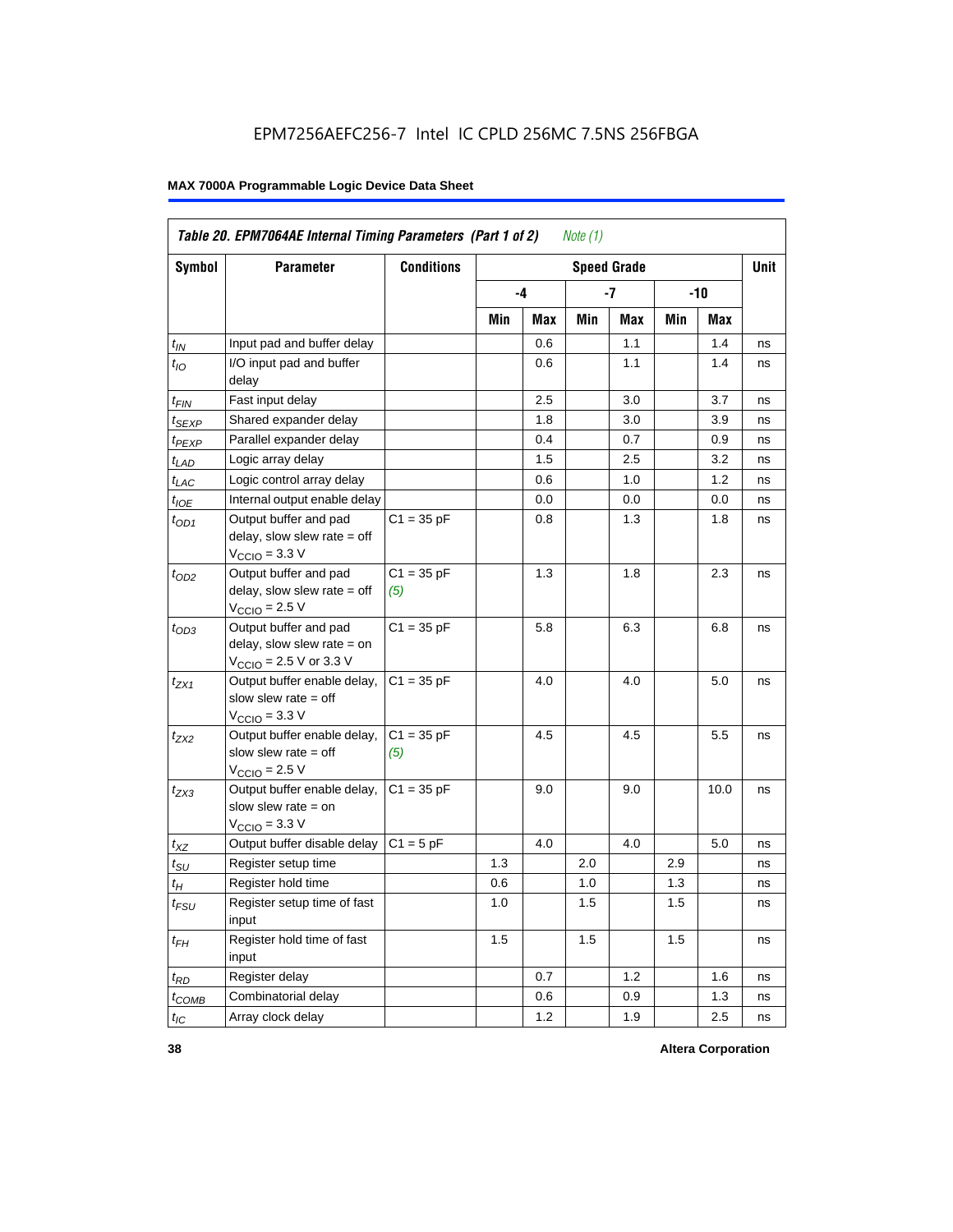| Note $(1)$<br>Table 20. EPM7064AE Internal Timing Parameters (Part 2 of 2) |                      |                   |     |                 |     |                    |     |     |             |  |  |  |
|----------------------------------------------------------------------------|----------------------|-------------------|-----|-----------------|-----|--------------------|-----|-----|-------------|--|--|--|
| Symbol                                                                     | <b>Parameter</b>     | <b>Conditions</b> |     |                 |     | <b>Speed Grade</b> |     |     | <b>Unit</b> |  |  |  |
|                                                                            |                      |                   |     | -7<br>-10<br>-4 |     |                    |     |     |             |  |  |  |
|                                                                            |                      |                   | Min | Max             | Min | <b>Max</b>         | Min | Max |             |  |  |  |
| $t_{EN}$                                                                   | Register enable time |                   |     | 0.6             |     | 1.0                |     | 1.2 | ns          |  |  |  |
| $t_{\text{GLOB}}$                                                          | Global control delay |                   |     | 1.0             |     | 1.5                |     | 2.2 | ns          |  |  |  |
| $t_{PRE}$                                                                  | Register preset time |                   |     | 1.3             |     | 2.1                |     | 2.9 | ns          |  |  |  |
| $t_{CLR}$                                                                  | Register clear time  |                   |     | 1.3             |     | 2.1                |     | 2.9 | ns          |  |  |  |
| $t_{PIA}$                                                                  | PIA delay            | (2)               |     | 1.0             |     | 1.7                |     | 2.3 | ns          |  |  |  |
| $t_{LPA}$                                                                  | Low-power adder      | (6)               |     | 3.5             |     | 4.0                |     | 5.0 | ns          |  |  |  |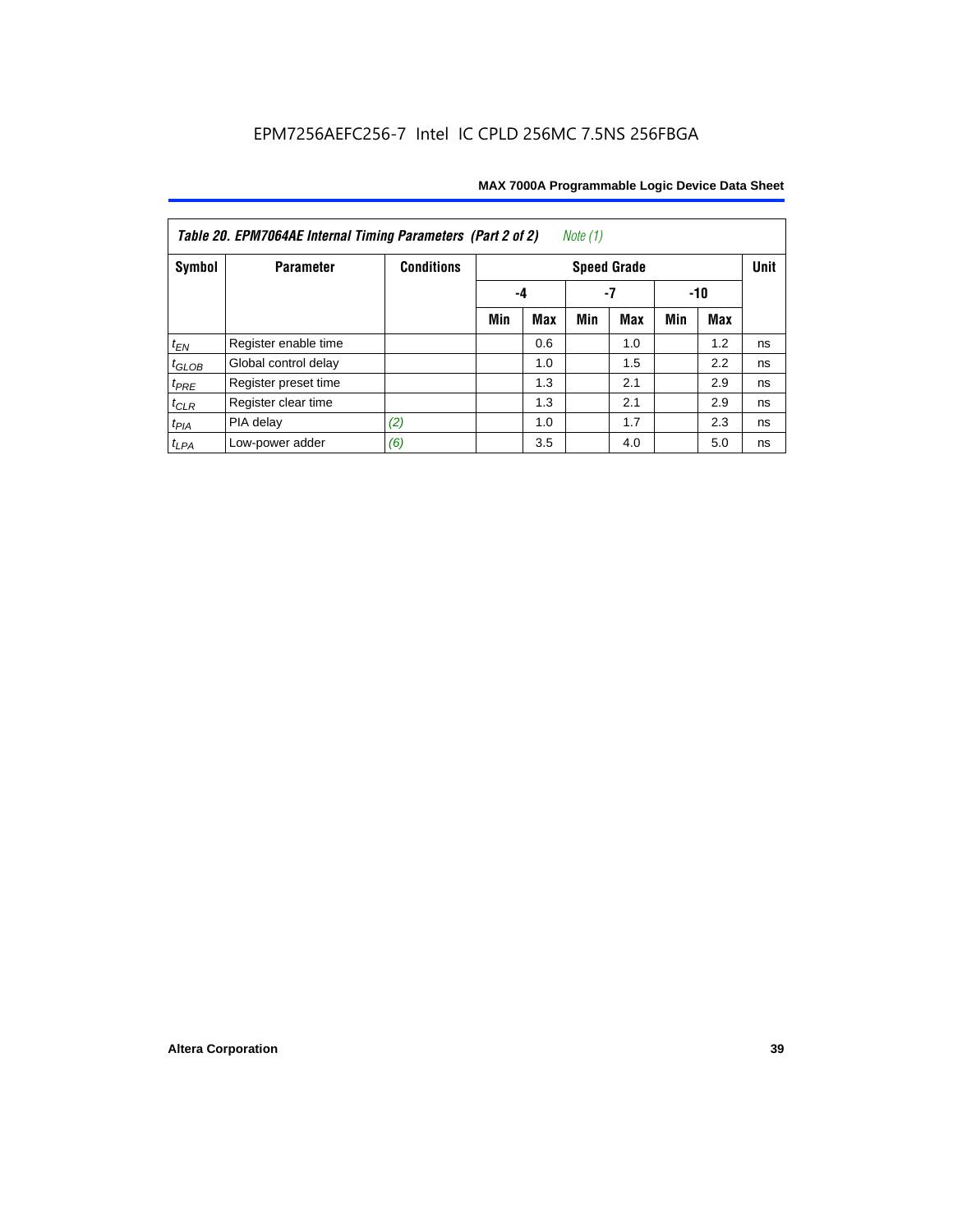|                       | Table 21. EPM7128AE External Timing Parameters<br>Note (1) |                     |       |            |                    |            |      |            |            |  |  |  |
|-----------------------|------------------------------------------------------------|---------------------|-------|------------|--------------------|------------|------|------------|------------|--|--|--|
| Symbol                | <b>Parameter</b>                                           | <b>Conditions</b>   |       |            | <b>Speed Grade</b> |            |      |            | Unit       |  |  |  |
|                       |                                                            |                     | -5    |            |                    | $-7$       |      | $-10$      |            |  |  |  |
|                       |                                                            |                     | Min   | <b>Max</b> | Min                | <b>Max</b> | Min  | <b>Max</b> |            |  |  |  |
| $t_{PD1}$             | Input to non-<br>registered output                         | $C1 = 35 pF$<br>(2) |       | 5.0        |                    | 7.5        |      | 10         | ns         |  |  |  |
| t <sub>PD2</sub>      | I/O input to non-<br>registered output                     | $C1 = 35 pF$<br>(2) |       | 5.0        |                    | 7.5        |      | 10         | ns         |  |  |  |
| $t_{\text{SU}}$       | Global clock setup<br>time                                 | (2)                 | 3.3   |            | 4.9                |            | 6.6  |            | ns         |  |  |  |
| $t_H$                 | Global clock hold time                                     | (2)                 | 0.0   |            | 0.0                |            | 0.0  |            | ns         |  |  |  |
| t <sub>FSU</sub>      | Global clock setup<br>time of fast input                   |                     | 2.5   |            | 3.0                |            | 3.0  |            | ns         |  |  |  |
| $t_{FH}$              | Global clock hold time<br>of fast input                    |                     | 0.0   |            | 0.0                |            | 0.0  |            | ns         |  |  |  |
| $t_{CO1}$             | Global clock to output<br>delay                            | $C1 = 35 pF$        | 1.0   | 3.4        | 1.0                | 5.0        | 1.0  | 6.6        | ns         |  |  |  |
| $t_{CH}$              | Global clock high time                                     |                     | 2.0   |            | 3.0                |            | 4.0  |            | ns         |  |  |  |
| $t_{CL}$              | Global clock low time                                      |                     | 2.0   |            | 3.0                |            | 4.0  |            | ns         |  |  |  |
| $t_{A\underline{SU}}$ | Array clock setup time                                     | (2)                 | 1.8   |            | 2.8                |            | 3.8  |            | ns         |  |  |  |
| t <sub>AH</sub>       | Array clock hold time                                      | (2)                 | 0.2   |            | 0.3                |            | 0.4  |            | ns         |  |  |  |
| $t_{ACO1}$            | Array clock to output<br>delay                             | $C1 = 35 pF$<br>(2) | 1.0   | 4.9        | 1.0                | 7.1        | 1.0  | 9.4        | ns         |  |  |  |
| $t_{ACH}$             | Array clock high time                                      |                     | 2.0   |            | 3.0                |            | 4.0  |            | ns         |  |  |  |
| $t_{\sf ACL}$         | Array clock low time                                       |                     | 2.0   |            | 3.0                |            | 4.0  |            | ns         |  |  |  |
| t <sub>CPPW</sub>     | Minimum pulse width<br>for clear and preset                | (3)                 | 2.0   |            | 3.0                |            | 4.0  |            | ns         |  |  |  |
| $t_{CNT}$             | Minimum global clock<br>period                             | (2)                 |       | 5.2        |                    | 7.7        |      | 10.2       | ns         |  |  |  |
| $f_{CNT}$             | Maximum internal<br>global clock frequency                 | (2), (4)            | 192.3 |            | 129.9              |            | 98.0 |            | <b>MHz</b> |  |  |  |
| $t_{ACNT}$            | Minimum array clock<br>period                              | (2)                 |       | 5.2        |                    | 7.7        |      | 10.2       | ns         |  |  |  |
| <b>fACNT</b>          | Maximum internal<br>array clock frequency                  | (2), (4)            | 192.3 |            | 129.9              |            | 98.0 |            | <b>MHz</b> |  |  |  |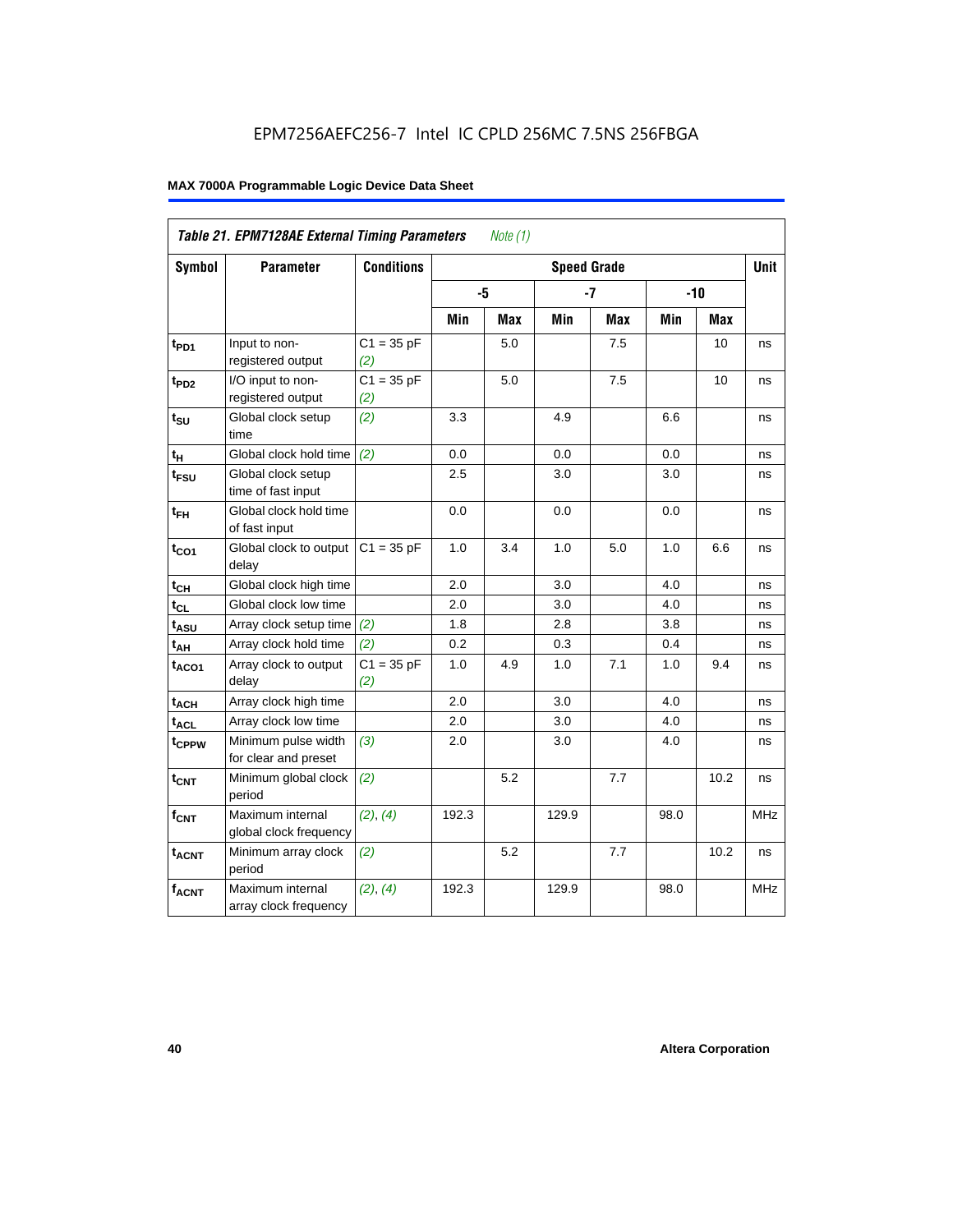| Table 22. EPM7128AE Internal Timing Parameters (Part 1 of 2)<br>Note $(1)$ |                                                                                                              |                     |     |     |     |                    |     |            |             |  |  |
|----------------------------------------------------------------------------|--------------------------------------------------------------------------------------------------------------|---------------------|-----|-----|-----|--------------------|-----|------------|-------------|--|--|
| Symbol                                                                     | <b>Parameter</b>                                                                                             | <b>Conditions</b>   |     |     |     | <b>Speed Grade</b> |     |            | <b>Unit</b> |  |  |
|                                                                            |                                                                                                              |                     |     | -5  |     | $-7$               |     | $-10$      |             |  |  |
|                                                                            |                                                                                                              |                     | Min | Max | Min | Max                | Min | <b>Max</b> |             |  |  |
| $t_{IN}$                                                                   | Input pad and buffer delay                                                                                   |                     |     | 0.7 |     | 1.0                |     | 1.4        | ns          |  |  |
| $t_{IO}$                                                                   | I/O input pad and buffer<br>delay                                                                            |                     |     | 0.7 |     | 1.0                |     | 1.4        | ns          |  |  |
| $t_{FIN}$                                                                  | Fast input delay                                                                                             |                     |     | 2.5 |     | 3.0                |     | 3.4        | ns          |  |  |
| t <sub>SEXP</sub>                                                          | Shared expander delay                                                                                        |                     |     | 2.0 |     | 2.9                |     | 3.8        | ns          |  |  |
| $t_{PEXP}$                                                                 | Parallel expander delay                                                                                      |                     |     | 0.4 |     | 0.7                |     | 0.9        | ns          |  |  |
| $t_{LAD}$                                                                  | Logic array delay                                                                                            |                     |     | 1.6 |     | 2.4                |     | 3.1        | ns          |  |  |
| $t_{LAC}$                                                                  | Logic control array delay                                                                                    |                     |     | 0.7 |     | 1.0                |     | 1.3        | ns          |  |  |
| $t_{IOE}$                                                                  | Internal output enable delay                                                                                 |                     |     | 0.0 |     | 0.0                |     | 0.0        | ns          |  |  |
| $t_{OD1}$                                                                  | Output buffer and pad<br>delay, slow slew rate $=$ off<br>$V_{\text{CCIO}} = 3.3 \text{ V}$                  | $C1 = 35 pF$        |     | 0.8 |     | 1.2                |     | 1.6        | ns          |  |  |
| $t_{OD2}$                                                                  | Output buffer and pad<br>delay, slow slew rate $=$ off<br>$V_{\text{CCIO}}$ = 2.5 V                          | $C1 = 35 pF$<br>(5) |     | 1.3 |     | 1.7                |     | 2.1        | ns          |  |  |
| $t_{OD3}$                                                                  | Output buffer and pad<br>delay, slow slew rate $=$ on<br>$V_{\text{CCIO}} = 2.5 \text{ V or } 3.3 \text{ V}$ | $C1 = 35 pF$        |     | 5.8 |     | 6.2                |     | 6.6        | ns          |  |  |
| $t_{ZX1}$                                                                  | Output buffer enable delay,<br>slow slew rate $=$ off<br>$V_{\text{CCIO}} = 3.3 \text{ V}$                   | $C1 = 35 pF$        |     | 4.0 |     | 4.0                |     | 5.0        | ns          |  |  |
| $t_{ZX2}$                                                                  | Output buffer enable delay,<br>slow slew rate $=$ off<br>$VCCIO = 2.5 V$                                     | $C1 = 35 pF$<br>(5) |     | 4.5 |     | 4.5                |     | 5.5        | ns          |  |  |
| $t_{ZX3}$                                                                  | Output buffer enable delay,<br>slow slew rate $=$ on<br>$V_{\text{CCIO}} = 3.3 \text{ V}$                    | $C1 = 35 pF$        |     | 9.0 |     | 9.0                |     | 10.0       | ns          |  |  |
| $t_{XZ}$                                                                   | Output buffer disable delay                                                                                  | $C1 = 5pF$          |     | 4.0 |     | 4.0                |     | 5.0        | ns          |  |  |
| $t_{\text{SU}}$                                                            | Register setup time                                                                                          |                     | 1.4 |     | 2.1 |                    | 2.9 |            | ns          |  |  |
| $t_H$                                                                      | Register hold time                                                                                           |                     | 0.6 |     | 1.0 |                    | 1.3 |            | ns          |  |  |
| $t_{FSU}$                                                                  | Register setup time of fast<br>input                                                                         |                     | 1.1 |     | 1.6 |                    | 1.6 |            | ns          |  |  |
| $t_{FH}$                                                                   | Register hold time of fast<br>input                                                                          |                     | 1.4 |     | 1.4 |                    | 1.4 |            | ns          |  |  |
| $t_{RD}$                                                                   | Register delay                                                                                               |                     |     | 0.8 |     | 1.2                |     | 1.6        | ns          |  |  |
| $t_{COMB}$                                                                 | Combinatorial delay                                                                                          |                     |     | 0.5 |     | 0.9                |     | 1.3        | ns          |  |  |
| $t_{IC}$                                                                   | Array clock delay                                                                                            |                     |     | 1.2 |     | 1.7                |     | 2.2        | ns          |  |  |

**Altera Corporation 41**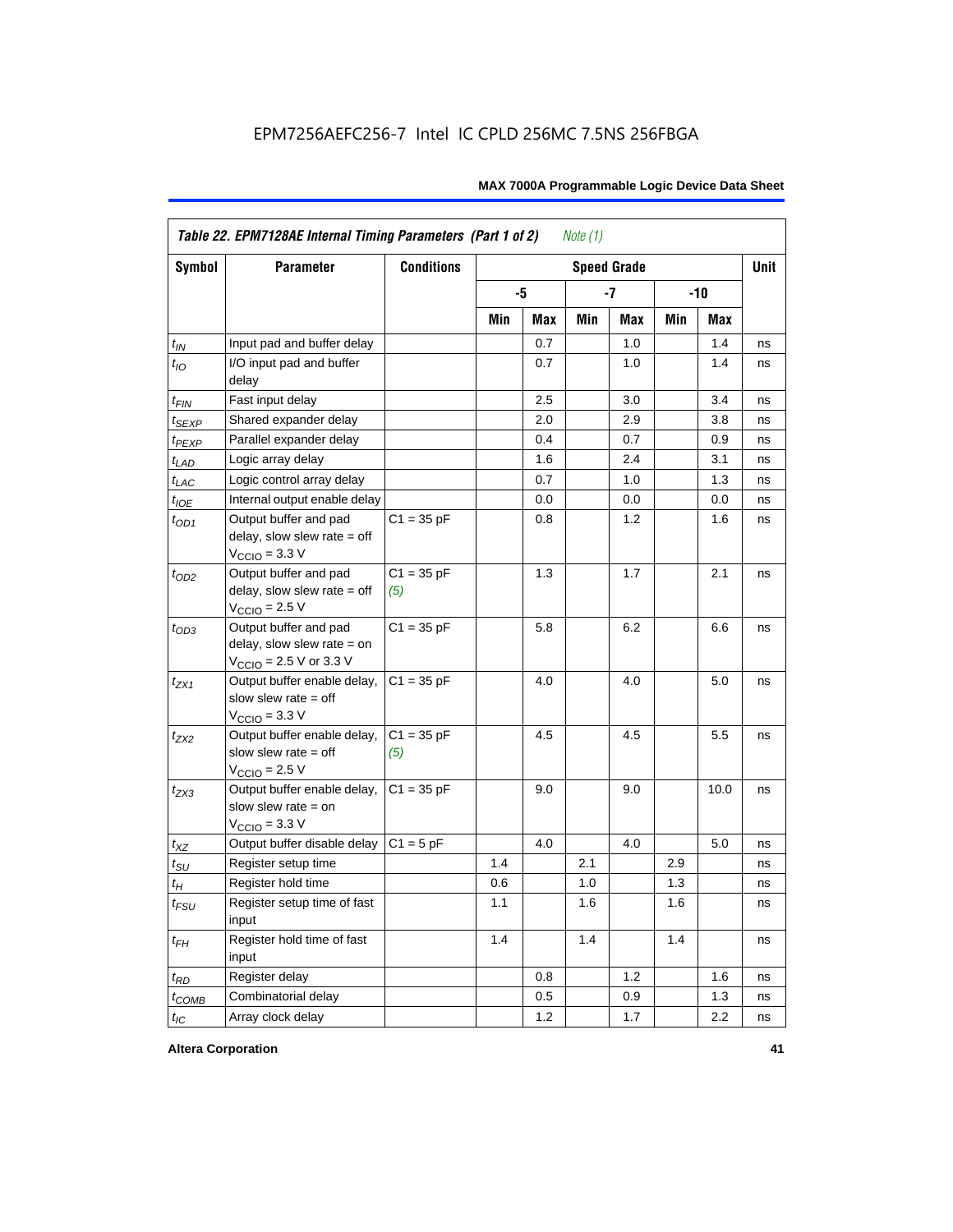| Note (1)<br>Table 22. EPM7128AE Internal Timing Parameters (Part 2 of 2) |                      |                   |     |                   |     |                    |     |            |             |  |  |
|--------------------------------------------------------------------------|----------------------|-------------------|-----|-------------------|-----|--------------------|-----|------------|-------------|--|--|
| Symbol                                                                   | <b>Parameter</b>     | <b>Conditions</b> |     |                   |     | <b>Speed Grade</b> |     |            | <b>Unit</b> |  |  |
|                                                                          |                      |                   |     | -5<br>$-7$<br>-10 |     |                    |     |            |             |  |  |
|                                                                          |                      |                   | Min | <b>Max</b>        | Min | <b>Max</b>         | Min | <b>Max</b> |             |  |  |
| $t_{EN}$                                                                 | Register enable time |                   |     | 0.7               |     | 1.0                |     | 1.3        | ns          |  |  |
| $t_{GLOB}$                                                               | Global control delay |                   |     | 1.1               |     | 1.6                |     | 2.0        | ns          |  |  |
| $t_{PRE}$                                                                | Register preset time |                   |     | 1.4               |     | 2.0                |     | 2.7        | ns          |  |  |
| $t_{CLR}$                                                                | Register clear time  |                   |     | 1.4               |     | 2.0                |     | 2.7        | ns          |  |  |
| t <sub>PIA</sub>                                                         | PIA delay            | (2)               |     | 1.4               |     | 2.0                |     | 2.6        | ns          |  |  |
| $t_{LPA}$                                                                | Low-power adder      | (6)               |     | 4.0               |     | 4.0                |     | 5.0        | ns          |  |  |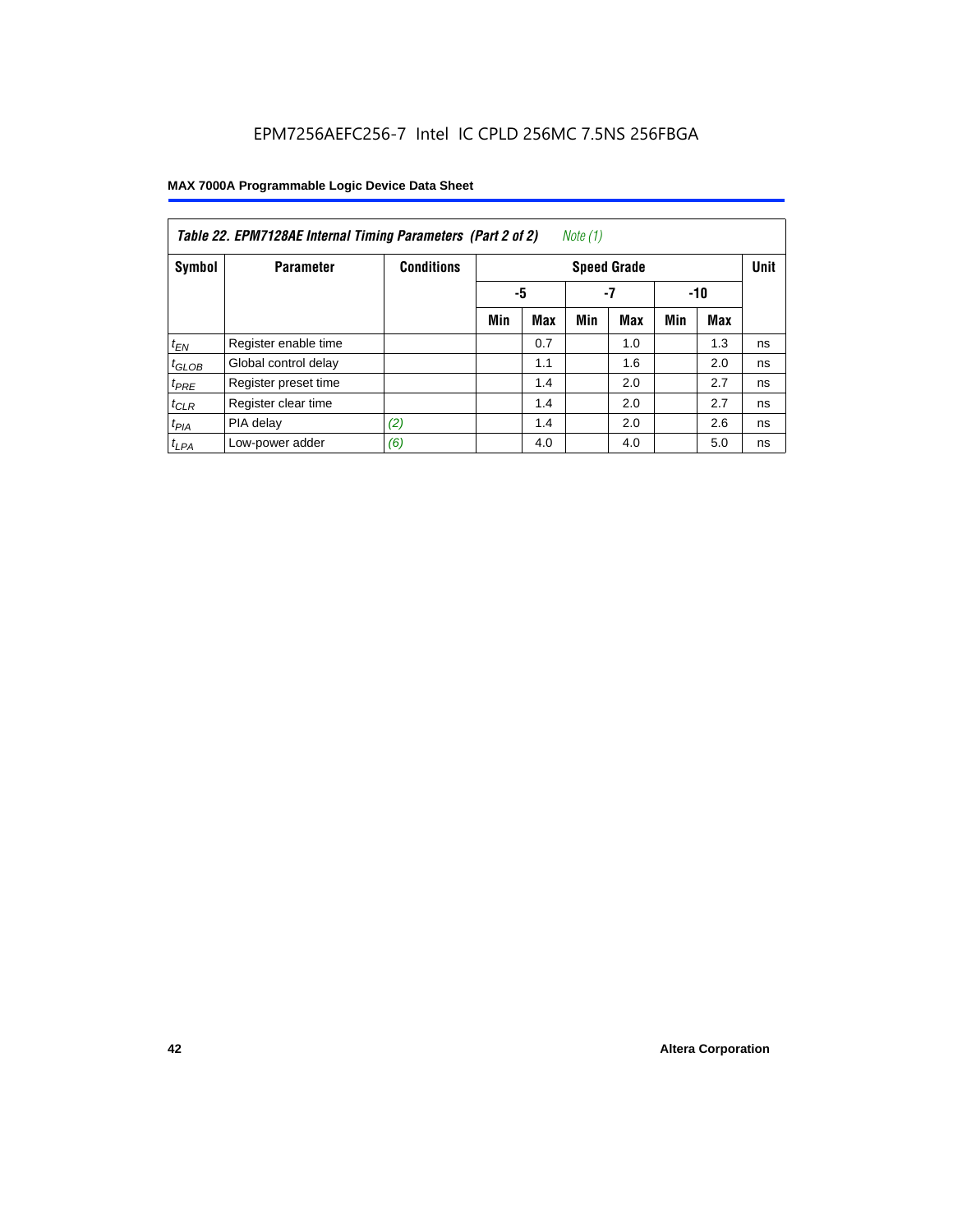|                   | Table 23. EPM7256AE External Timing Parameters |                     |       | <i>Note</i> $(1)$ |                    |            |      |       |             |
|-------------------|------------------------------------------------|---------------------|-------|-------------------|--------------------|------------|------|-------|-------------|
| Symbol            | <b>Parameter</b>                               | <b>Conditions</b>   |       |                   | <b>Speed Grade</b> |            |      |       | <b>Unit</b> |
|                   |                                                |                     | -5    |                   |                    | $-7$       |      | $-10$ |             |
|                   |                                                |                     | Min   | <b>Max</b>        | Min                | <b>Max</b> | Min  | Max   |             |
| $t_{PD1}$         | Input to non-<br>registered output             | $C1 = 35 pF$<br>(2) |       | 5.5               |                    | 7.5        |      | 10    | ns          |
| t <sub>PD2</sub>  | I/O input to non-<br>registered output         | $C1 = 35 pF$<br>(2) |       | 5.5               |                    | 7.5        |      | 10    | ns          |
| $t_{\text{SU}}$   | Global clock setup<br>time                     | (2)                 | 3.9   |                   | 5.2                |            | 6.9  |       | ns          |
| $t_H$             | Global clock hold time                         | (2)                 | 0.0   |                   | 0.0                |            | 0.0  |       | ns          |
| $t_{\text{FSU}}$  | Global clock setup<br>time of fast input       |                     | 2.5   |                   | 3.0                |            | 3.0  |       | ns          |
| $t_{FH}$          | Global clock hold time<br>of fast input        |                     | 0.0   |                   | 0.0                |            | 0.0  |       | ns          |
| $t_{CO1}$         | Global clock to output<br>delay                | $C1 = 35 pF$        | 1.0   | 3.5               | 1.0                | 4.8        | 1.0  | 6.4   | ns          |
| $t_{CH}$          | Global clock high time                         |                     | 2.0   |                   | 3.0                |            | 4.0  |       | ns          |
| $t_{CL}$          | Global clock low time                          |                     | 2.0   |                   | 3.0                |            | 4.0  |       | ns          |
| t <sub>ASU</sub>  | Array clock setup time                         | (2)                 | 2.0   |                   | 2.7                |            | 3.6  |       | ns          |
| $t_{AH}$          | Array clock hold time                          | (2)                 | 0.2   |                   | 0.3                |            | 0.5  |       | ns          |
| $t_{ACO1}$        | Array clock to output<br>delay                 | $C1 = 35 pF$<br>(2) | 1.0   | 5.4               | 1.0                | 7.3        | 1.0  | 9.7   | ns          |
| $t_{ACH}$         | Array clock high time                          |                     | 2.0   |                   | 3.0                |            | 4.0  |       | ns          |
| $t_{\sf ACL}$     | Array clock low time                           |                     | 2.0   |                   | 3.0                |            | 4.0  |       | ns          |
| t <sub>CPPW</sub> | Minimum pulse width<br>for clear and preset    | (3)                 | 2.0   |                   | 3.0                |            | 4.0  |       | ns          |
| $t_{\text{CNT}}$  | Minimum global clock<br>period                 | (2)                 |       | 5.8               |                    | 7.9        |      | 10.5  | ns          |
| $f_{CNT}$         | Maximum internal<br>global clock frequency     | (2), (4)            | 172.4 |                   | 126.6              |            | 95.2 |       | <b>MHz</b>  |
| $t_{ACNT}$        | Minimum array clock<br>period                  | (2)                 |       | 5.8               |                    | 7.9        |      | 10.5  | ns          |
| $f_{ACNT}$        | Maximum internal<br>array clock frequency      | (2), (4)            | 172.4 |                   | 126.6              |            | 95.2 |       | <b>MHz</b>  |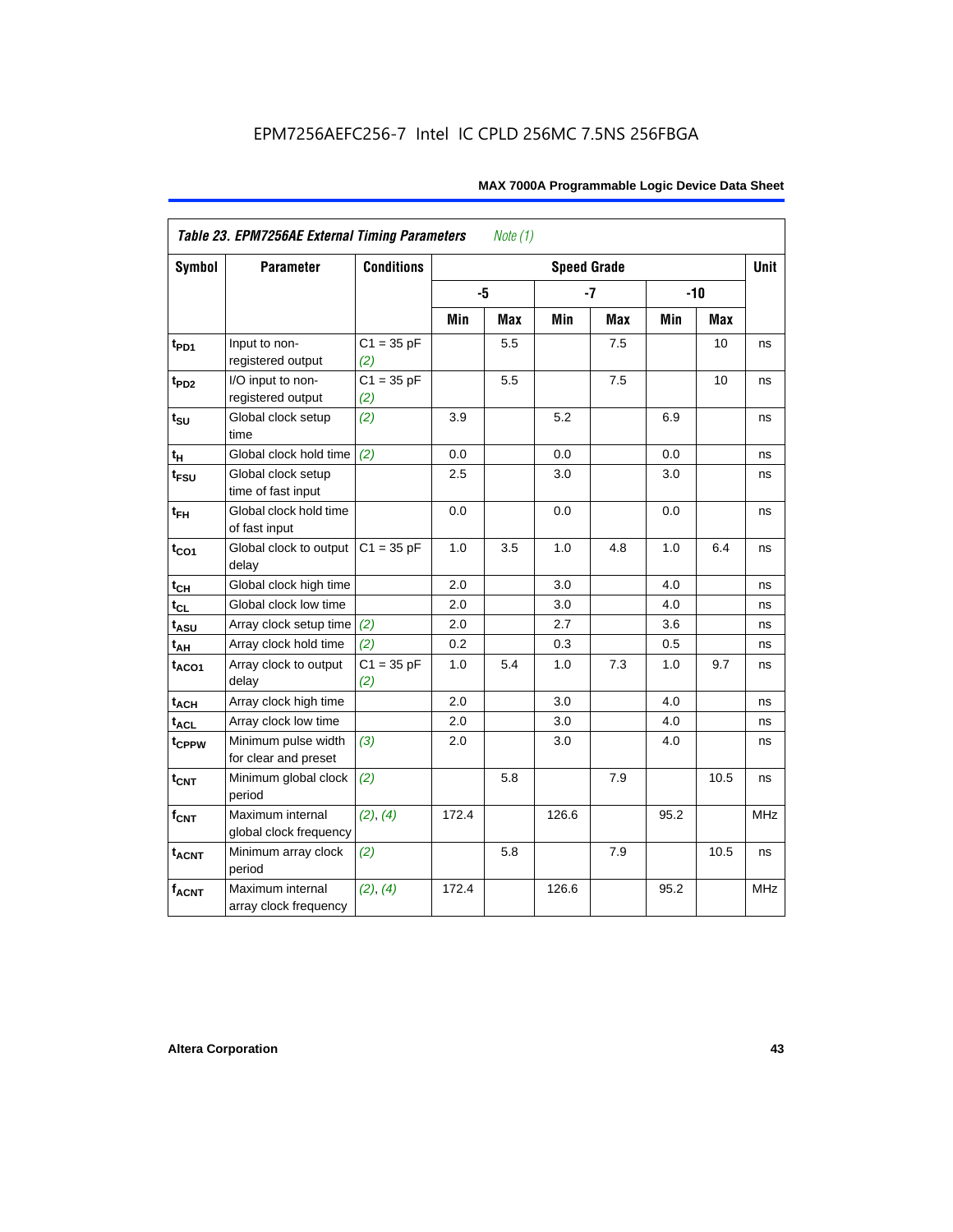|                             | <b>Parameter</b>                                                                                             | <b>Conditions</b>   |     |     |     |                    |     |      | Unit |
|-----------------------------|--------------------------------------------------------------------------------------------------------------|---------------------|-----|-----|-----|--------------------|-----|------|------|
| Symbol                      |                                                                                                              |                     |     |     |     | <b>Speed Grade</b> |     |      |      |
|                             |                                                                                                              |                     |     | -5  |     | -7                 |     | -10  |      |
|                             |                                                                                                              |                     | Min | Max | Min | Max                | Min | Max  |      |
| $t_{IN}$                    | Input pad and buffer delay                                                                                   |                     |     | 0.7 |     | 0.9                |     | 1.2  | ns   |
| $t_{IO}$                    | I/O input pad and buffer<br>delay                                                                            |                     |     | 0.7 |     | 0.9                |     | 1.2  | ns   |
| t <sub>FIN</sub>            | Fast input delay                                                                                             |                     |     | 2.4 |     | 2.9                |     | 3.4  | ns   |
| t <sub>SEXP</sub>           | Shared expander delay                                                                                        |                     |     | 2.1 |     | 2.8                |     | 3.7  | ns   |
| t <sub>PEXP</sub>           | Parallel expander delay                                                                                      |                     |     | 0.3 |     | 0.5                |     | 0.6  | ns   |
| $t_{LAD}$                   | Logic array delay                                                                                            |                     |     | 1.7 |     | 2.2                |     | 2.8  | ns   |
| $t_{LAC}$                   | Logic control array delay                                                                                    |                     |     | 0.8 |     | 1.0                |     | 1.3  | ns   |
| $t_{IOE}$                   | Internal output enable delay                                                                                 |                     |     | 0.0 |     | 0.0                |     | 0.0  | ns   |
| $t_{OD1}$                   | Output buffer and pad<br>$delay$ , slow slew rate = off<br>$V_{\text{CCIO}} = 3.3 \text{ V}$                 | $C1 = 35 pF$        |     | 0.9 |     | 1.2                |     | 1.6  | ns   |
| $t_{OD2}$                   | Output buffer and pad<br>delay, slow slew rate $=$ off<br>$V_{\text{CCIO}} = 2.5 V$                          | $C1 = 35 pF$<br>(5) |     | 1.4 |     | 1.7                |     | 2.1  | ns   |
| $t_{OD3}$                   | Output buffer and pad<br>delay, slow slew rate $=$ on<br>$V_{\text{CCIO}} = 2.5 \text{ V or } 3.3 \text{ V}$ | $C1 = 35 pF$        |     | 5.9 |     | 6.2                |     | 6.6  | ns   |
| $t_{ZX1}$                   | Output buffer enable delay,<br>slow slew rate $=$ off<br>$V_{\text{CCIO}} = 3.3 \text{ V}$                   | $C1 = 35 pF$        |     | 4.0 |     | 4.0                |     | 5.0  | ns   |
| t <sub>ZX2</sub>            | Output buffer enable delay,<br>slow slew rate $=$ off<br>$V_{\text{CCIO}} = 2.5 V$                           | $C1 = 35 pF$<br>(5) |     | 4.5 |     | 4.5                |     | 5.5  | ns   |
| t <sub>ZX3</sub>            | Output buffer enable delay,<br>slow slew rate $=$ on<br>$VCCIO = 3.3 V$                                      | $C1 = 35 pF$        |     | 9.0 |     | 9.0                |     | 10.0 | ns   |
| $t_{XZ}$                    | Output buffer disable delay                                                                                  | $C1 = 5pF$          |     | 4.0 |     | 4.0                |     | 5.0  | ns   |
| $t_{\scriptstyle\text{SU}}$ | Register setup time                                                                                          |                     | 1.5 |     | 2.1 |                    | 2.9 |      | ns   |
| $t_{\mathcal{H}}$           | Register hold time                                                                                           |                     | 0.7 |     | 0.9 |                    | 1.2 |      | ns   |
| t <sub>FSU</sub>            | Register setup time of fast<br>input                                                                         |                     | 1.1 |     | 1.6 |                    | 1.6 |      | ns   |
| $t_{FH}$                    | Register hold time of fast<br>input                                                                          |                     | 1.4 |     | 1.4 |                    | 1.4 |      | ns   |
| $t_{RD}$                    | Register delay                                                                                               |                     |     | 0.9 |     | 1.2                |     | 1.6  | ns   |
| $t_{\text{COMB}}$           | Combinatorial delay                                                                                          |                     |     | 0.5 |     | 0.8                |     | 1.2  | ns   |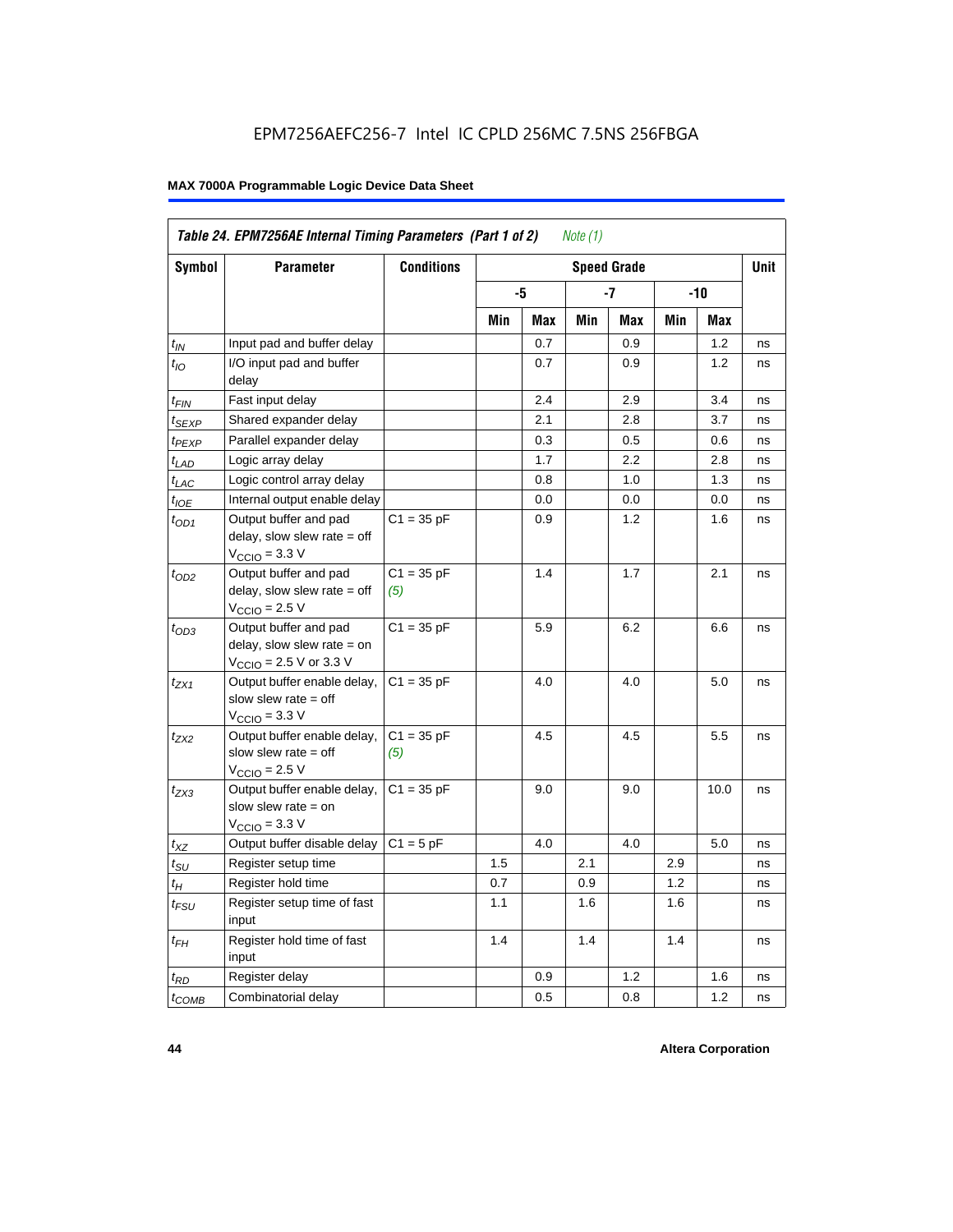| Table 24. EPM7256AE Internal Timing Parameters (Part 2 of 2)<br>Note (1) |                      |                   |                 |            |     |                    |     |     |             |  |
|--------------------------------------------------------------------------|----------------------|-------------------|-----------------|------------|-----|--------------------|-----|-----|-------------|--|
| Symbol                                                                   | <b>Parameter</b>     | <b>Conditions</b> |                 |            |     | <b>Speed Grade</b> |     |     | <b>Unit</b> |  |
|                                                                          |                      |                   | -5<br>-7<br>-10 |            |     |                    |     |     |             |  |
|                                                                          |                      |                   | Min             | <b>Max</b> | Min | Max                | Min | Max |             |  |
| $t_{\mathit{IC}}$                                                        | Array clock delay    |                   |                 | 1.2        |     | 1.6                |     | 2.1 | ns          |  |
| $t_{EN}$                                                                 | Register enable time |                   |                 | 0.8        |     | 1.0                |     | 1.3 | ns          |  |
| $t_{GLOB}$                                                               | Global control delay |                   |                 | 1.0        |     | 1.5                |     | 2.0 | ns          |  |
| $t_{PRE}$                                                                | Register preset time |                   |                 | 1.6        |     | 2.3                |     | 3.0 | ns          |  |
| $t_{CLR}$                                                                | Register clear time  |                   |                 | 1.6        |     | 2.3                |     | 3.0 | ns          |  |
| $t_{PIA}$                                                                | PIA delay            | (2)               |                 | 1.7        |     | 2.4                |     | 3.2 | ns          |  |
| $t_{LPA}$                                                                | Low-power adder      | (6)               |                 | 4.0        |     | 4.0                |     | 5.0 | ns          |  |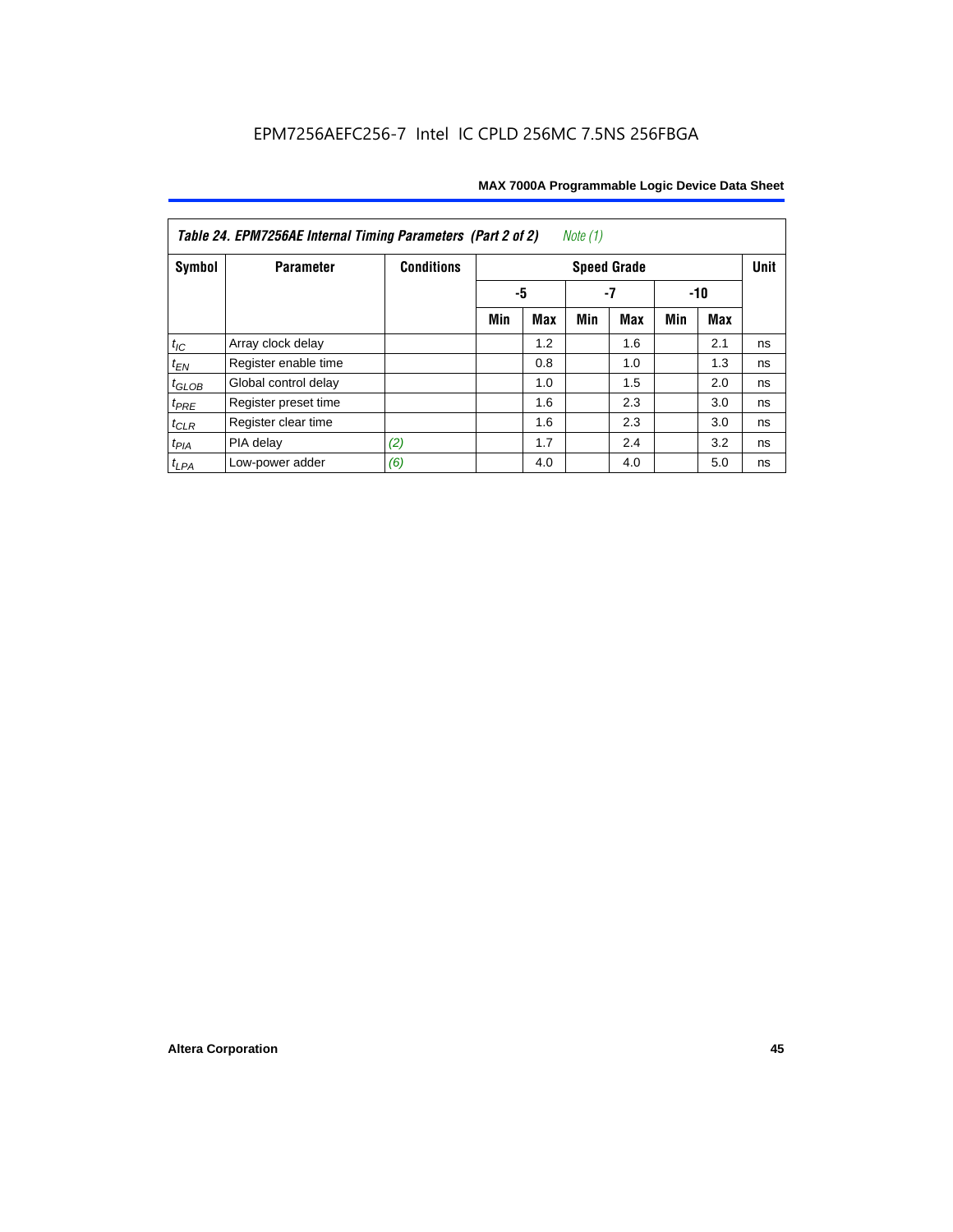| Table 25. EPM7512AE External Timing Parameters<br>Note (1) |                                             |                     |       |            |      |                    |      |       |             |  |  |
|------------------------------------------------------------|---------------------------------------------|---------------------|-------|------------|------|--------------------|------|-------|-------------|--|--|
| <b>Symbol</b>                                              | <b>Parameter</b>                            | <b>Conditions</b>   |       |            |      | <b>Speed Grade</b> |      |       | <b>Unit</b> |  |  |
|                                                            |                                             |                     | $-7$  |            |      | $-10$              |      | $-12$ |             |  |  |
|                                                            |                                             |                     | Min   | <b>Max</b> | Min  | Max                | Min  | Max   |             |  |  |
| t <sub>PD1</sub>                                           | Input to non-<br>registered output          | $C1 = 35 pF$<br>(2) |       | 7.5        |      | 10.0               |      | 12.0  | ns          |  |  |
| t <sub>PD2</sub>                                           | I/O input to non-<br>registered output      | $C1 = 35 pF$<br>(2) |       | 7.5        |      | 10.0               |      | 12.0  | ns          |  |  |
| $t_{\text{SU}}$                                            | Global clock setup<br>time                  | (2)                 | 5.6   |            | 7.6  |                    | 9.1  |       | ns          |  |  |
| t <sub>Η</sub>                                             | Global clock hold time                      | (2)                 | 0.0   |            | 0.0  |                    | 0.0  |       | ns          |  |  |
| t <sub>FSU</sub>                                           | Global clock setup<br>time of fast input    |                     | 3.0   |            | 3.0  |                    | 3.0  |       | ns          |  |  |
| $t_{FH}$                                                   | Global clock hold time<br>of fast input     |                     | 0.0   |            | 0.0  |                    | 0.0  |       | ns          |  |  |
| $t_{CO1}$                                                  | Global clock to output<br>delay             | $C1 = 35 pF$        | 1.0   | 4.7        | 1.0  | 6.3                | 1.0  | 7.5   | ns          |  |  |
| $t_{CH}$                                                   | Global clock high time                      |                     | 3.0   |            | 4.0  |                    | 5.0  |       | ns          |  |  |
| $t_{CL}$                                                   | Global clock low time                       |                     | 3.0   |            | 4.0  |                    | 5.0  |       | ns          |  |  |
| $t_{ASU}$                                                  | Array clock setup time                      | (2)                 | 2.5   |            | 3.5  |                    | 4.1  |       | ns          |  |  |
| t <sub>AH</sub>                                            | Array clock hold time                       | (2)                 | 0.2   |            | 0.3  |                    | 0.4  |       | ns          |  |  |
| $t_{ACO1}$                                                 | Array clock to output<br>delay              | $C1 = 35 pF$<br>(2) | 1.0   | 7.8        | 1.0  | 10.4               | 1.0  | 12.5  | ns          |  |  |
| $t_{\sf ACH}$                                              | Array clock high time                       |                     | 3.0   |            | 4.0  |                    | 5.0  |       | ns          |  |  |
| $t_{\text{ACL}}$                                           | Array clock low time                        |                     | 3.0   |            | 4.0  |                    | 5.0  |       | ns          |  |  |
| t <sub>CPPW</sub>                                          | Minimum pulse width<br>for clear and preset | (3)                 | 3.0   |            | 4.0  |                    | 5.0  |       | ns          |  |  |
| t <sub>CNT</sub>                                           | Minimum global clock<br>period              | (2)                 |       | 8.6        |      | 11.5               |      | 13.9  | ns          |  |  |
| $f_{CNT}$                                                  | Maximum internal<br>global clock frequency  | (2), (4)            | 116.3 |            | 87.0 |                    | 71.9 |       | <b>MHz</b>  |  |  |
| $t_{ACNT}$                                                 | Minimum array clock<br>period               | (2)                 |       | 8.6        |      | 11.5               |      | 13.9  | ns          |  |  |
| <b>fACNT</b>                                               | Maximum internal<br>array clock frequency   | (2), (4)            | 116.3 |            | 87.0 |                    | 71.9 |       | <b>MHz</b>  |  |  |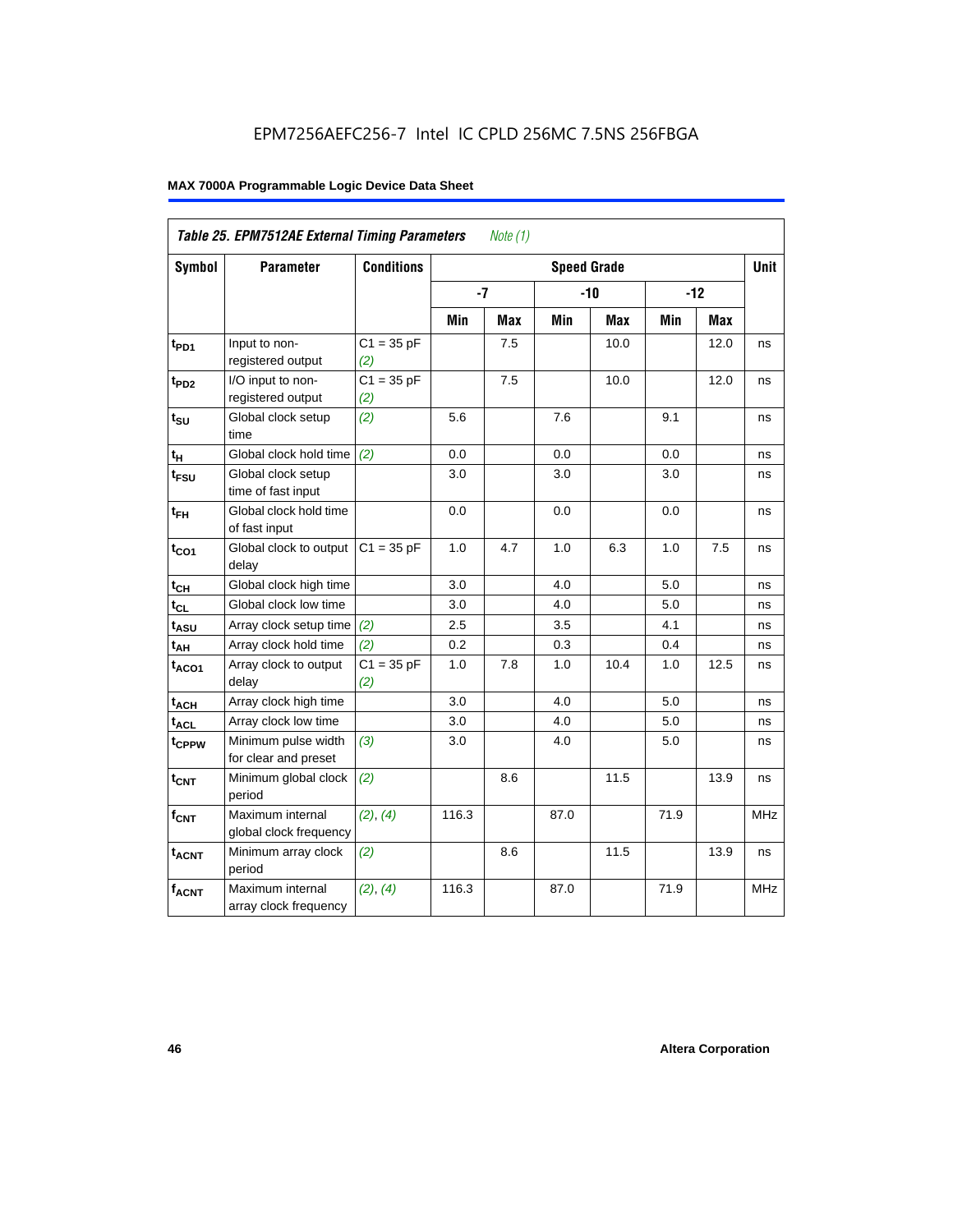| Table 26. EPM7512AE Internal Timing Parameters (Part 1 of 2)<br>Note $(1)$ |                                                                                                              |                     |     |      |     |                    |     |       |             |  |
|----------------------------------------------------------------------------|--------------------------------------------------------------------------------------------------------------|---------------------|-----|------|-----|--------------------|-----|-------|-------------|--|
| Symbol                                                                     | <b>Parameter</b>                                                                                             | <b>Conditions</b>   |     |      |     | <b>Speed Grade</b> |     |       | <b>Unit</b> |  |
|                                                                            |                                                                                                              |                     |     | $-7$ |     | $-10$              |     | $-12$ |             |  |
|                                                                            |                                                                                                              |                     | Min | Max  | Min | Max                | Min | Max   |             |  |
| $t_{IN}$                                                                   | Input pad and buffer delay                                                                                   |                     |     | 0.7  |     | 0.9                |     | 1.0   | ns          |  |
| $t_{IO}$                                                                   | I/O input pad and buffer<br>delay                                                                            |                     |     | 0.7  |     | 0.9                |     | 1.0   | ns          |  |
| $t_{\sf FIN}$                                                              | Fast input delay                                                                                             |                     |     | 3.1  |     | 3.6                |     | 4.1   | ns          |  |
| $t_{SEXP}$                                                                 | Shared expander delay                                                                                        |                     |     | 2.7  |     | 3.5                |     | 4.4   | ns          |  |
| t <sub>PEXP</sub>                                                          | Parallel expander delay                                                                                      |                     |     | 0.4  |     | 0.5                |     | 0.6   | ns          |  |
| $t_{LAD}$                                                                  | Logic array delay                                                                                            |                     |     | 2.2  |     | 2.8                |     | 3.5   | ns          |  |
| $t_{LAC}$                                                                  | Logic control array delay                                                                                    |                     |     | 1.0  |     | 1.3                |     | 1.7   | ns          |  |
| $t_{IOE}$                                                                  | Internal output enable delay                                                                                 |                     |     | 0.0  |     | 0.0                |     | 0.0   | ns          |  |
| $t_{OD1}$                                                                  | Output buffer and pad<br>delay, slow slew rate $=$ off<br>$V_{\text{CCIO}} = 3.3 \text{ V}$                  | $C1 = 35 pF$        |     | 1.0  |     | 1.5                |     | 1.7   | ns          |  |
| $t_{OD2}$                                                                  | Output buffer and pad<br>delay, slow slew rate $=$ off<br>$VCCIO = 2.5 V$                                    | $C1 = 35 pF$<br>(5) |     | 1.5  |     | 2.0                |     | 2.2   | ns          |  |
| $t_{OD3}$                                                                  | Output buffer and pad<br>delay, slow slew rate $=$ on<br>$V_{\text{CCIO}} = 2.5 \text{ V or } 3.3 \text{ V}$ | $C1 = 35 pF$        |     | 6.0  |     | 6.5                |     | 6.7   | ns          |  |
| $t_{ZX1}$                                                                  | Output buffer enable delay,<br>slow slew rate $=$ off<br>$V_{\text{CCIO}} = 3.3 \text{ V}$                   | $C1 = 35 pF$        |     | 4.0  |     | 5.0                |     | 5.0   | ns          |  |
| $t_{ZX2}$                                                                  | Output buffer enable delay,<br>slow slew rate $=$ off<br>$V_{\text{CCIO}}$ = 2.5 V                           | $C1 = 35 pF$<br>(5) |     | 4.5  |     | 5.5                |     | 5.5   | ns          |  |
| $t_{ZX3}$                                                                  | Output buffer enable delay,<br>slow slew rate $=$ on<br>$V_{\text{CCIO}} = 3.3 \text{ V}$                    | $C1 = 35 pF$        |     | 9.0  |     | 10.0               |     | 10.0  | ns          |  |
| $t_{XZ}$                                                                   | Output buffer disable delay                                                                                  | $C1 = 5pF$          |     | 4.0  |     | 5.0                |     | 5.0   | ns          |  |
| $t_{\text{SU}}$                                                            | Register setup time                                                                                          |                     | 2.1 |      | 3.0 |                    | 3.5 |       | ns          |  |
| $t_H$                                                                      | Register hold time                                                                                           |                     | 0.6 |      | 0.8 |                    | 1.0 |       | ns          |  |
| $t_{FSU}$                                                                  | Register setup time of fast<br>input                                                                         |                     | 1.6 |      | 1.6 |                    | 1.6 |       | ns          |  |
| $t_{FH}$                                                                   | Register hold time of fast<br>input                                                                          |                     | 1.4 |      | 1.4 |                    | 1.4 |       | ns          |  |
| $t_{RD}$                                                                   | Register delay                                                                                               |                     |     | 1.3  |     | 1.7                |     | 2.1   | ns          |  |
| $t_{COMB}$                                                                 | Combinatorial delay                                                                                          |                     |     | 0.6  |     | 0.8                |     | 1.0   | ns          |  |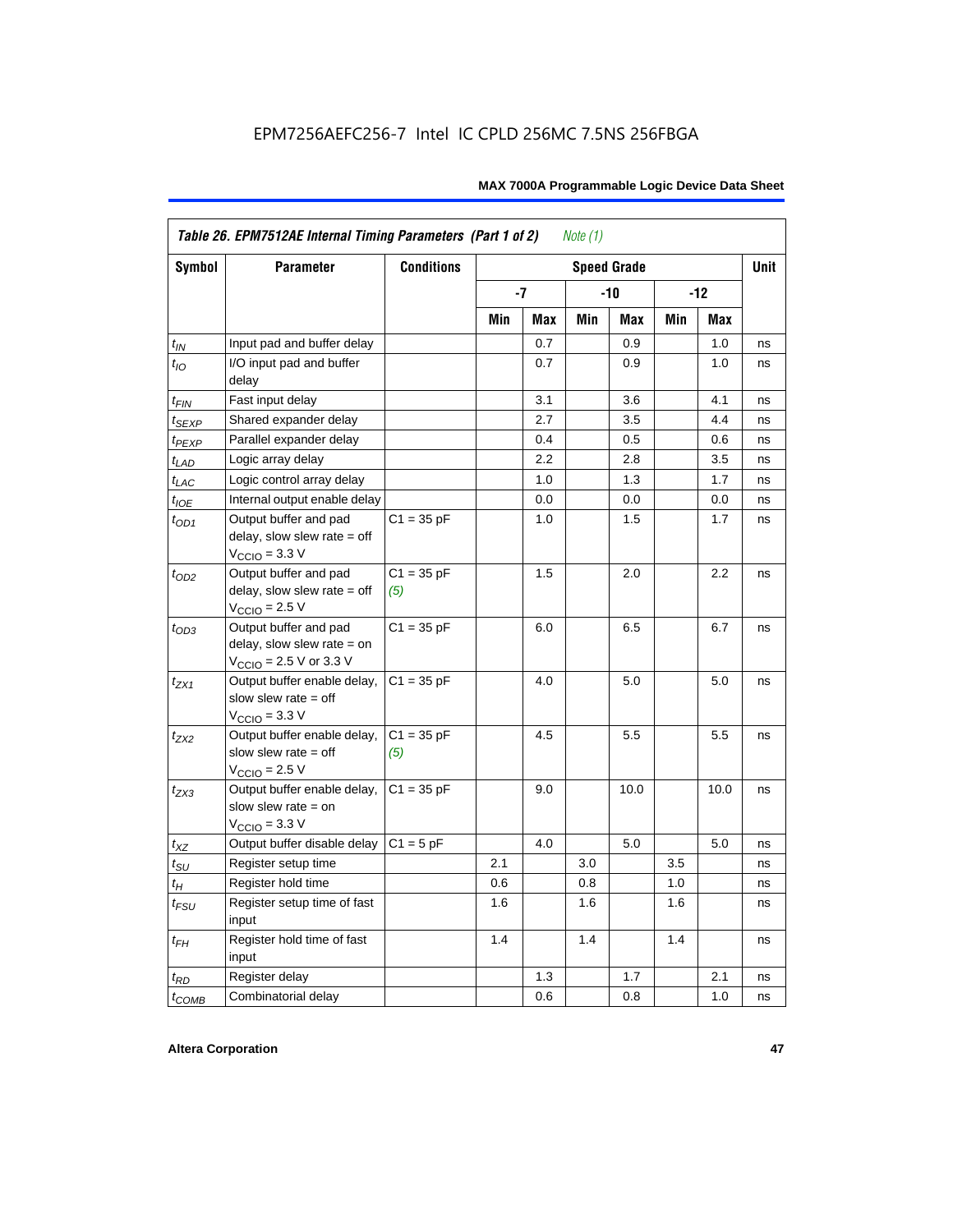| Table 26. EPM7512AE Internal Timing Parameters (Part 2 of 2)<br>Note (1) |                      |                   |     |            |     |                    |     |       |             |  |  |
|--------------------------------------------------------------------------|----------------------|-------------------|-----|------------|-----|--------------------|-----|-------|-------------|--|--|
| Symbol                                                                   | <b>Parameter</b>     | <b>Conditions</b> |     |            |     | <b>Speed Grade</b> |     |       | <b>Unit</b> |  |  |
|                                                                          |                      |                   | -7  |            |     | $-10$              |     | $-12$ |             |  |  |
|                                                                          |                      |                   | Min | <b>Max</b> | Min | Max                | Min | Max   |             |  |  |
| $t_{IC}$                                                                 | Array clock delay    |                   |     | 1.8        |     | 2.3                |     | 2.9   | ns          |  |  |
| $t_{EN}$                                                                 | Register enable time |                   |     | 1.0        |     | 1.3                |     | 1.7   | ns          |  |  |
| $t_{GLOB}$                                                               | Global control delay |                   |     | 1.7        |     | 2.2                |     | 2.7   | ns          |  |  |
| $t_{PRE}$                                                                | Register preset time |                   |     | 1.0        |     | 1.4                |     | 1.7   | ns          |  |  |
| $t_{CLR}$                                                                | Register clear time  |                   |     | 1.0        |     | 1.4                |     | 1.7   | ns          |  |  |
| t <sub>PIA</sub>                                                         | PIA delay            | (2)               |     | 3.0        |     | 4.0                |     | 4.8   | ns          |  |  |
| $t_{LPA}$                                                                | Low-power adder      | (6)               |     | 4.5        |     | 5.0                |     | 5.0   | ns          |  |  |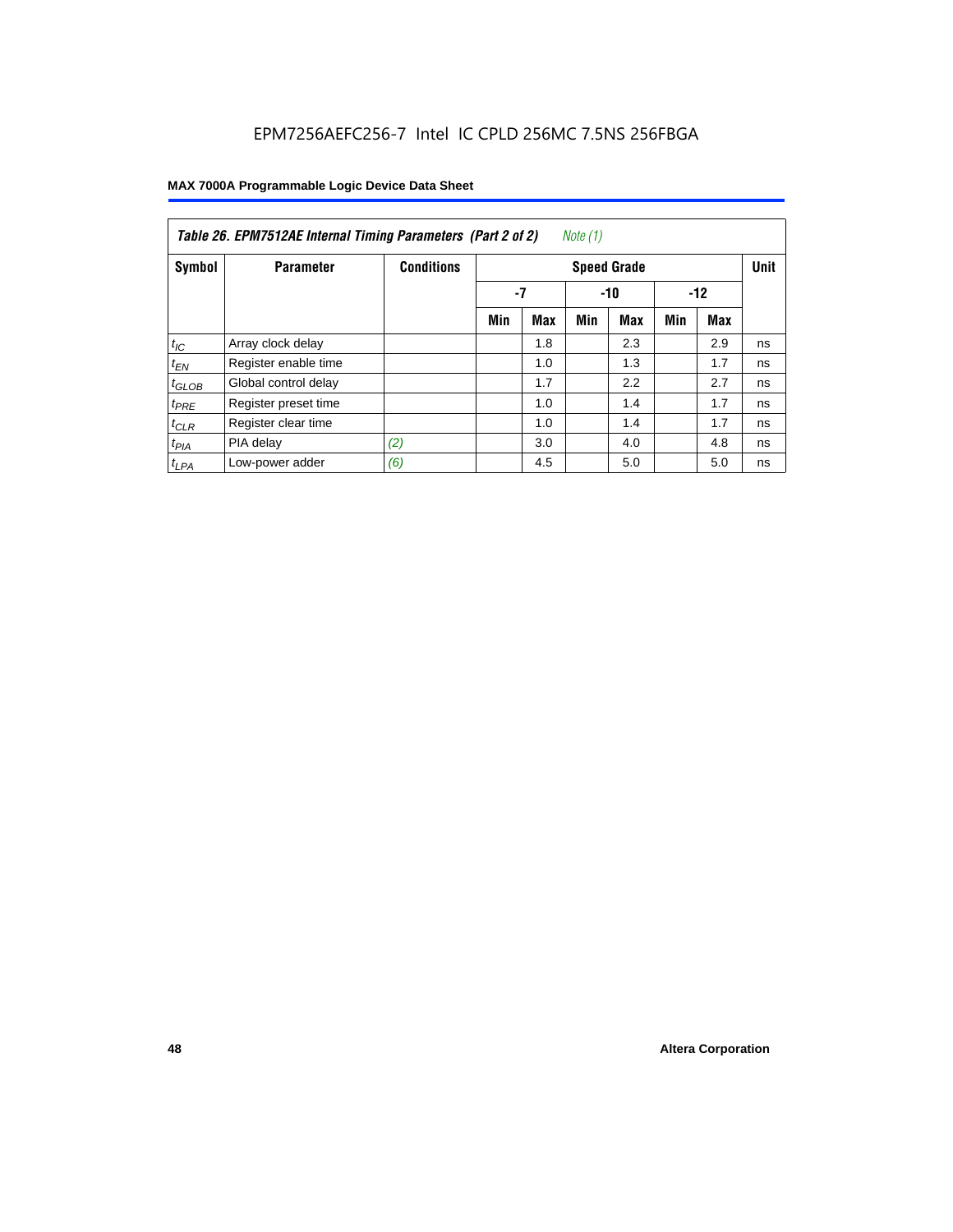| <b>Table 27. EPM7128A External Timing Parameters</b><br>Note (1) |                                             |                     |       |            |       |            |                    |            |      |       |             |
|------------------------------------------------------------------|---------------------------------------------|---------------------|-------|------------|-------|------------|--------------------|------------|------|-------|-------------|
| <b>Symbol</b>                                                    | <b>Parameter</b>                            | <b>Conditions</b>   |       |            |       |            | <b>Speed Grade</b> |            |      |       | <b>Unit</b> |
|                                                                  |                                             |                     |       | -6         | $-7$  |            |                    | $-10$      |      | $-12$ |             |
|                                                                  |                                             |                     | Min   | <b>Max</b> | Min   | <b>Max</b> | Min                | <b>Max</b> | Min  | Max   |             |
| t <sub>PD1</sub>                                                 | Input to non-registered<br>output           | $C1 = 35 pF$<br>(2) |       | 6.0        |       | 7.5        |                    | 10.0       |      | 12.0  | ns          |
| t <sub>PD2</sub>                                                 | I/O input to non-<br>registered output      | $C1 = 35 pF$<br>(2) |       | 6.0        |       | 7.5        |                    | 10.0       |      | 12.0  | ns          |
| $t_{\text{SU}}$                                                  | Global clock setup time                     | (2)                 | 4.2   |            | 5.3   |            | 7.0                |            | 8.5  |       | ns          |
| t <sub>H</sub>                                                   | Global clock hold time                      | (2)                 | 0.0   |            | 0.0   |            | 0.0                |            | 0.0  |       | ns          |
| t <sub>FSU</sub>                                                 | Global clock setup time<br>of fast input    |                     | 2.5   |            | 3.0   |            | 3.0                |            | 3.0  |       | ns          |
| $t_{FH}$                                                         | Global clock hold time of<br>fast input     |                     | 0.0   |            | 0.0   |            | 0.0                |            | 0.0  |       | ns          |
| $t_{CO1}$                                                        | Global clock to output<br>delay             | $C1 = 35 pF$        | 1.0   | 3.7        | 1.0   | 4.6        | 1.0                | 6.1        | 1.0  | 7.3   | ns          |
| $t_{\mathsf{CH}}$                                                | Global clock high time                      |                     | 3.0   |            | 3.0   |            | 4.0                |            | 5.0  |       | ns          |
| $t_{CL}$                                                         | Global clock low time                       |                     | 3.0   |            | 3.0   |            | 4.0                |            | 5.0  |       | ns          |
| t <sub>ASU</sub>                                                 | Array clock setup time                      | (2)                 | 1.9   |            | 2.4   |            | 3.1                |            | 3.8  |       | ns          |
| t <sub>АН</sub>                                                  | Array clock hold time                       | (2)                 | 1.5   |            | 2.2   |            | 3.3                |            | 4.3  |       | ns          |
| t <sub>ACO1</sub>                                                | Array clock to output<br>delay              | $C1 = 35 pF$<br>(2) | 1.0   | 6.0        | 1.0   | 7.5        | 1.0                | 10.0       | 1.0  | 12.0  | ns          |
| $t_{ACH}$                                                        | Array clock high time                       |                     | 3.0   |            | 3.0   |            | 4.0                |            | 5.0  |       | ns          |
| t <sub>ACL</sub>                                                 | Array clock low time                        |                     | 3.0   |            | 3.0   |            | 4.0                |            | 5.0  |       | ns          |
| t <sub>CPPW</sub>                                                | Minimum pulse width for<br>clear and preset | (3)                 | 3.0   |            | 3.0   |            | 4.0                |            | 5.0  |       | ns          |
| $t_{\text{CNT}}$                                                 | Minimum global clock<br>period              | (2)                 |       | 6.9        |       | 8.6        |                    | 11.5       |      | 13.8  | ns          |
| $f_{\text{CNT}}$                                                 | Maximum internal global<br>clock frequency  | (2), (4)            | 144.9 |            | 116.3 |            | 87.0               |            | 72.5 |       | <b>MHz</b>  |
| $t_{ACNT}$                                                       | Minimum array clock<br>period               | (2)                 |       | 6.9        |       | 8.6        |                    | 11.5       |      | 13.8  | ns          |
| <b>fACNT</b>                                                     | Maximum internal array<br>clock frequency   | (2), (4)            | 144.9 |            | 116.3 |            | 87                 |            | 72.5 |       | <b>MHz</b>  |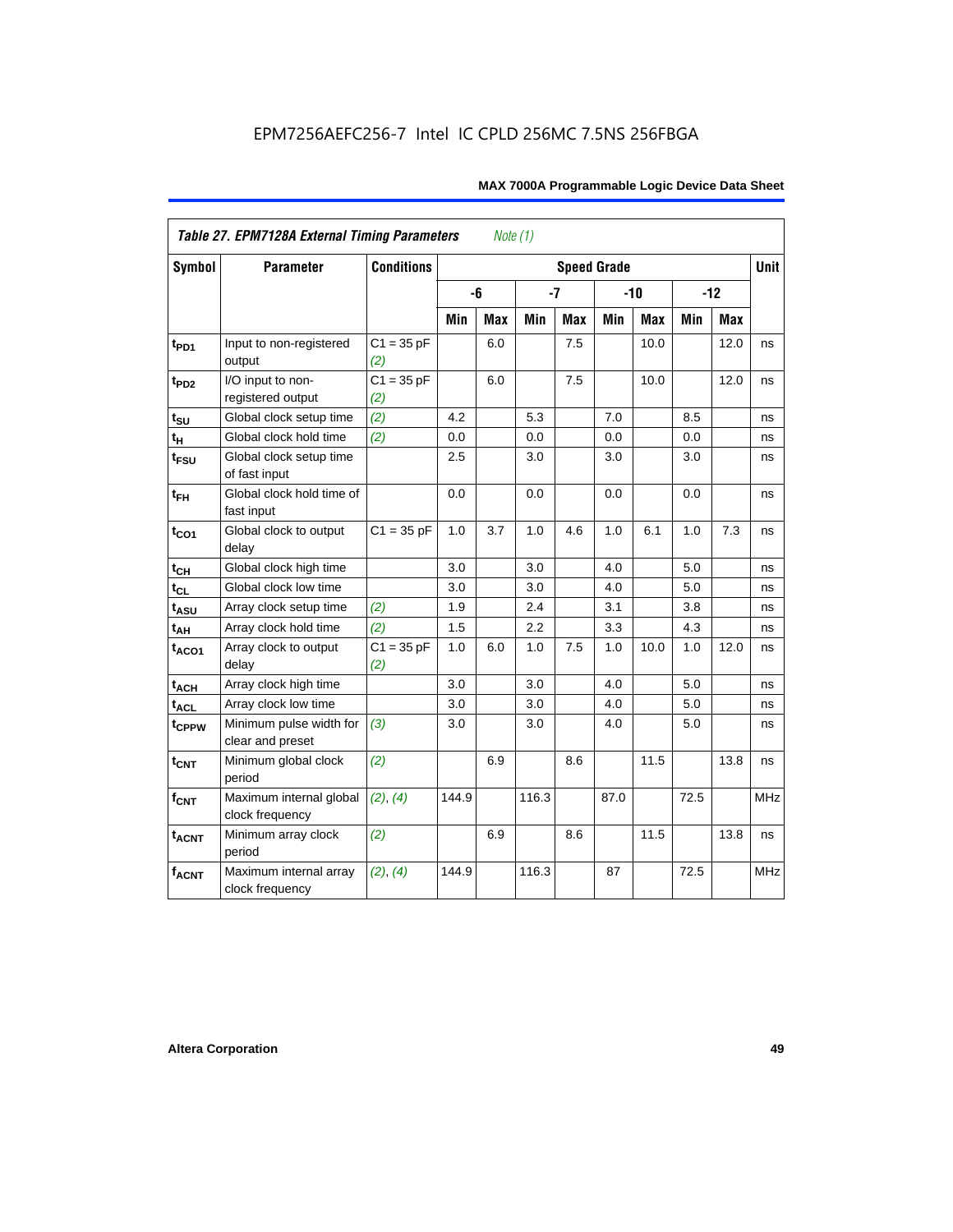|                             | Table 28. EPM7128A Internal Timing Parameters (Part 1 of 2)<br>Note (1)                                      |                                         |     |     |     |     |     |      |     |            |    |
|-----------------------------|--------------------------------------------------------------------------------------------------------------|-----------------------------------------|-----|-----|-----|-----|-----|------|-----|------------|----|
| Symbol                      | <b>Parameter</b>                                                                                             | <b>Conditions</b><br><b>Speed Grade</b> |     |     |     |     |     |      |     | Unit       |    |
|                             |                                                                                                              |                                         |     | -6  |     | -7  | -10 |      | -12 |            |    |
|                             |                                                                                                              |                                         | Min | Max | Min | Max | Min | Max  | Min | <b>Max</b> |    |
| $t_{IN}$                    | Input pad and buffer delay                                                                                   |                                         |     | 0.6 |     | 0.7 |     | 0.9  |     | 1.1        | ns |
| $t_{IO}$                    | I/O input pad and buffer<br>delay                                                                            |                                         |     | 0.6 |     | 0.7 |     | 0.9  |     | 1.1        | ns |
| t <sub>FIN</sub>            | Fast input delay                                                                                             |                                         |     | 2.7 |     | 3.1 |     | 3.6  |     | 3.9        | ns |
| t <sub>SEXP</sub>           | Shared expander delay                                                                                        |                                         |     | 2.5 |     | 3.2 |     | 4.3  |     | 5.1        | ns |
| t <sub>PEXP</sub>           | Parallel expander delay                                                                                      |                                         |     | 0.7 |     | 0.8 |     | 1.1  |     | 1.3        | ns |
| $t_{LAD}$                   | Logic array delay                                                                                            |                                         |     | 2.4 |     | 3.0 |     | 4.1  |     | 4.9        | ns |
| $t_{LAC}$                   | Logic control array delay                                                                                    |                                         |     | 2.4 |     | 3.0 |     | 4.1  |     | 4.9        | ns |
| $t_{\mathit{IOE}}$          | Internal output enable<br>delay                                                                              |                                         |     | 0.0 |     | 0.0 |     | 0.0  |     | 0.0        | ns |
| $t_{OD1}$                   | Output buffer and pad<br>delay, slow slew rate $=$ off<br>$VCCIO = 3.3 V$                                    | $C1 = 35 pF$                            |     | 0.4 |     | 0.6 |     | 0.7  |     | 0.9        | ns |
| $t_{OD2}$                   | Output buffer and pad<br>delay, slow slew rate $=$ off<br>$VCCIO = 2.5 V$                                    | $C1 = 35 pF$<br>(5)                     |     | 0.9 |     | 1.1 |     | 1.2  |     | 1.4        | ns |
| $t_{OD3}$                   | Output buffer and pad<br>delay, slow slew rate $=$ on<br>$V_{\text{CCIO}} = 2.5 \text{ V or } 3.3 \text{ V}$ | $C1 = 35 pF$                            |     | 5.4 |     | 5.6 |     | 5.7  |     | 5.9        | ns |
| t <sub>ZX1</sub>            | Output buffer enable<br>$delay$ , slow slew rate = off<br>$VCCIO = 3.3 V$                                    | $C1 = 35 pF$                            |     | 4.0 |     | 4.0 |     | 5.0  |     | 5.0        | ns |
| $t_{ZX2}$                   | Output buffer enable<br>$delay$ , slow slew rate = off<br>$VCCIO = 2.5 V$                                    | $C1 = 35 pF$<br>(5)                     |     | 4.5 |     | 4.5 |     | 5.5  |     | 5.5        | ns |
| t <sub>ZX3</sub>            | Output buffer enable<br>delay, slow slew rate $=$ on<br>$VCCIO = 3.3 V$                                      | $C1 = 35 pF$                            |     | 9.0 |     | 9.0 |     | 10.0 |     | 10.0       | ns |
| $t_{\mathsf{XZ}}$           | Output buffer disable<br>delay                                                                               | $C1 = 5$ pF                             |     | 4.0 |     | 4.0 |     | 5.0  |     | 5.0        | ns |
| $t_{\scriptstyle\text{SU}}$ | Register setup time                                                                                          |                                         | 1.9 |     | 2.4 |     | 3.1 |      | 3.8 |            | ns |
| $t_{\mathcal{H}}$           | Register hold time                                                                                           |                                         | 1.5 |     | 2.2 |     | 3.3 |      | 4.3 |            | ns |
| t <sub>FSU</sub>            | Register setup time of fast<br>input                                                                         |                                         | 0.8 |     | 1.1 |     | 1.1 |      | 1.1 |            | ns |
| $t_{FH}$                    | Register hold time of fast<br>input                                                                          |                                         | 1.7 |     | 1.9 |     | 1.9 |      | 1.9 |            | ns |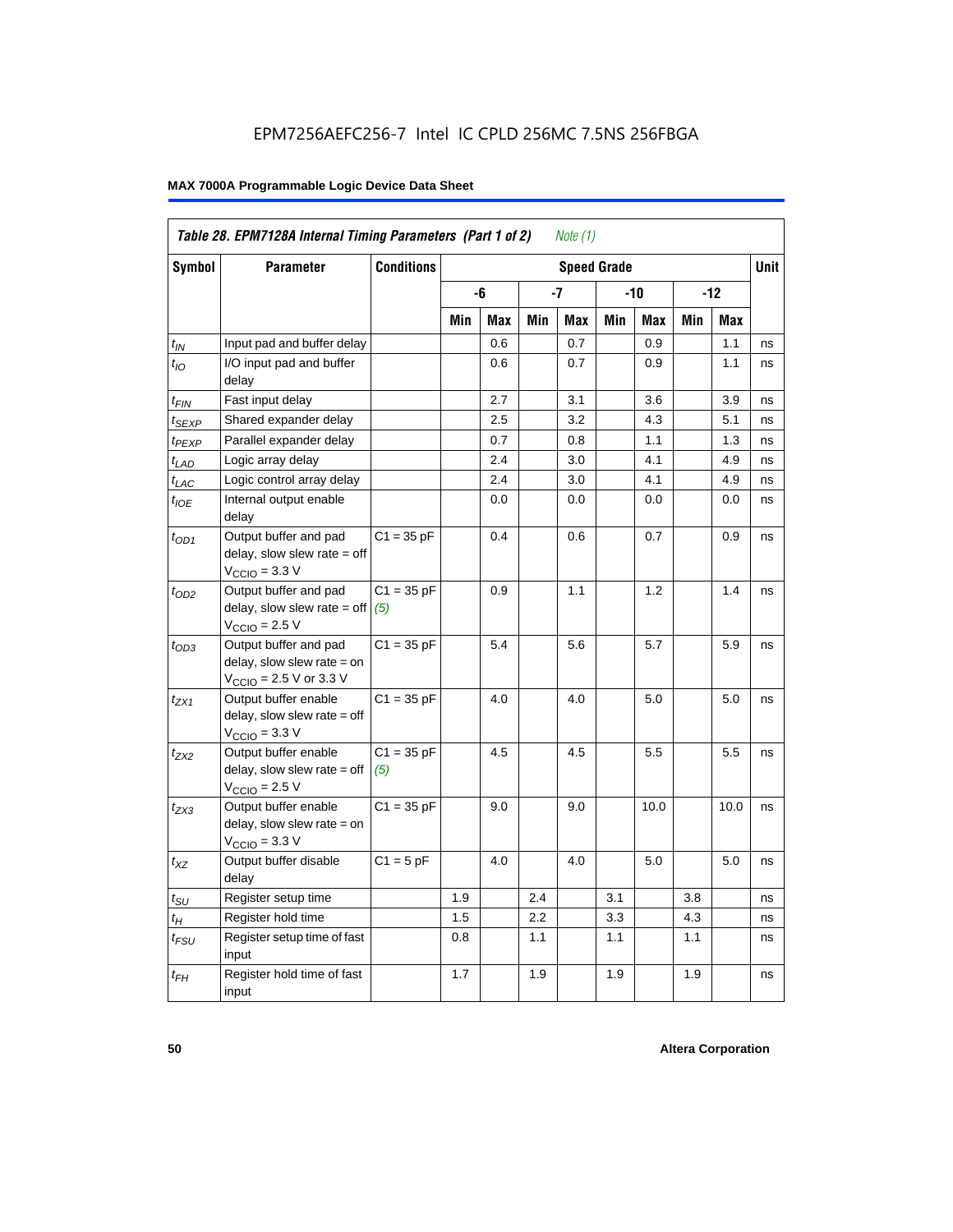| Table 28. EPM7128A Internal Timing Parameters (Part 2 of 2)<br>Note $(1)$ |                      |                   |                    |            |     |            |       |            |       |      |             |
|---------------------------------------------------------------------------|----------------------|-------------------|--------------------|------------|-----|------------|-------|------------|-------|------|-------------|
| Symbol                                                                    | <b>Parameter</b>     | <b>Conditions</b> | <b>Speed Grade</b> |            |     |            |       |            |       |      | <b>Unit</b> |
|                                                                           |                      |                   |                    | -6         |     | -7         | $-10$ |            | $-12$ |      |             |
|                                                                           |                      |                   | Min                | <b>Max</b> | Min | <b>Max</b> | Min   | <b>Max</b> | Min   | Max  |             |
| $t_{RD}$                                                                  | Register delay       |                   |                    | 1.7        |     | 2.1        |       | 2.8        |       | 3.3  | ns          |
| $t_{COMB}$                                                                | Combinatorial delay  |                   |                    | 1.7        |     | 2.1        |       | 2.8        |       | 3.3  | ns          |
| $t_{IC}$                                                                  | Array clock delay    |                   |                    | 2.4        |     | 3.0        |       | 4.1        |       | 4.9  | ns          |
| $t_{EN}$                                                                  | Register enable time |                   |                    | 2.4        |     | 3.0        |       | 4.1        |       | 4.9  | ns          |
| $t_{GLOB}$                                                                | Global control delay |                   |                    | 1.0        |     | 1.2        |       | 1.7        |       | 2.0  | ns          |
| $t_{PRE}$                                                                 | Register preset time |                   |                    | 3.1        |     | 3.9        |       | 5.2        |       | 6.2  | ns          |
| $t_{\text{CLR}}$                                                          | Register clear time  |                   |                    | 3.1        |     | 3.9        |       | 5.2        |       | 6.2  | ns          |
| $t_{PIA}$                                                                 | PIA delay            | (2)               |                    | 0.9        |     | 1.1        |       | 1.5        |       | 1.8  | ns          |
| $t_{LPA}$                                                                 | Low-power adder      | (6)               |                    | 11.0       |     | 10.0       |       | 10.0       |       | 10.0 | ns          |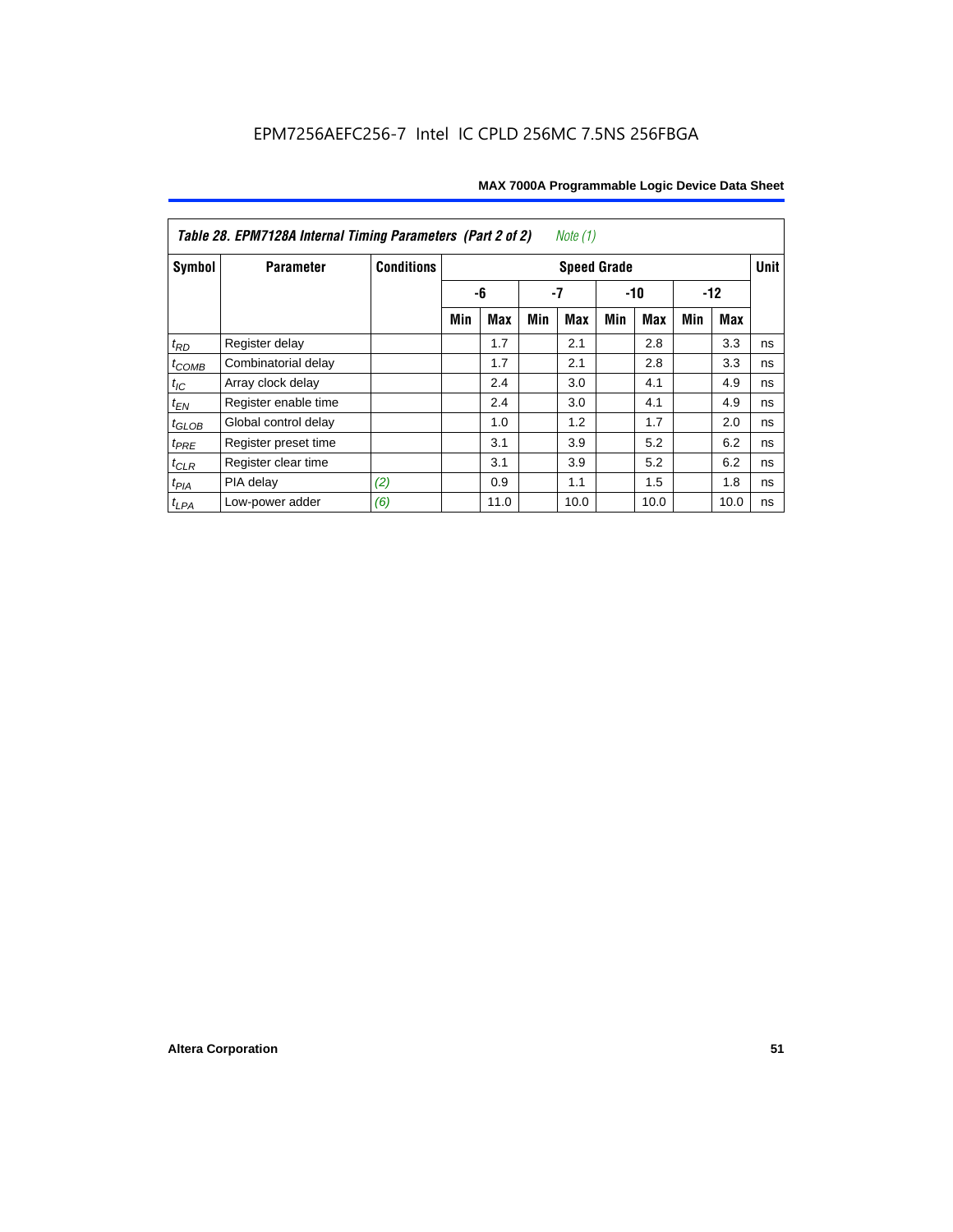| Table 29. EPM7256A External Timing Parameters<br>Note (1) |                                             |                     |                    |     |       |            |       |      |       |             |            |
|-----------------------------------------------------------|---------------------------------------------|---------------------|--------------------|-----|-------|------------|-------|------|-------|-------------|------------|
| Symbol                                                    | <b>Parameter</b>                            | <b>Conditions</b>   | <b>Speed Grade</b> |     |       |            |       |      |       | <b>Unit</b> |            |
|                                                           |                                             |                     |                    | -6  | $-7$  |            | $-10$ |      | $-12$ |             |            |
|                                                           |                                             |                     | Min                | Max | Min   | <b>Max</b> | Min   | Max  | Min   | <b>Max</b>  |            |
| t <sub>PD1</sub>                                          | Input to non-registered<br>output           | $C1 = 35 pF$<br>(2) |                    | 6.0 |       | 7.5        |       | 10.0 |       | 12.0        | ns         |
| t <sub>PD2</sub>                                          | I/O input to non-<br>registered output      | $C1 = 35 pF$<br>(2) |                    | 6.0 |       | 7.5        |       | 10.0 |       | 12.0        | ns         |
| $t_{\text{SU}}$                                           | Global clock setup time                     | (2)                 | 3.7                |     | 4.6   |            | 6.2   |      | 7.4   |             | ns         |
| $t_H$                                                     | Global clock hold time                      | (2)                 | 0.0                |     | 0.0   |            | 0.0   |      | 0.0   |             | ns         |
| $t_{\text{FSU}}$                                          | Global clock setup time<br>of fast input    |                     | 2.5                |     | 3.0   |            | 3.0   |      | 3.0   |             | ns         |
| $t_{FH}$                                                  | Global clock hold time of<br>fast input     |                     | 0.0                |     | 0.0   |            | 0.0   |      | 0.0   |             | ns         |
| $t_{CO1}$                                                 | Global clock to output<br>delay             | $C1 = 35 pF$        | 1.0                | 3.3 | 1.0   | 4.2        | 1.0   | 5.5  | 1.0   | 6.6         | ns         |
| $t_{CH}$                                                  | Global clock high time                      |                     | 3.0                |     | 3.0   |            | 4.0   |      | 4.0   |             | ns         |
| $t_{CL}$                                                  | Global clock low time                       |                     | 3.0                |     | 3.0   |            | 4.0   |      | 4.0   |             | ns         |
| t <sub>ASU</sub>                                          | Array clock setup time                      | (2)                 | 0.8                |     | 1.0   |            | 1.4   |      | 1.6   |             | ns         |
| $t_{AH}$                                                  | Array clock hold time                       | (2)                 | 1.9                |     | 2.7   |            | 4.0   |      | 5.1   |             | ns         |
| $t_{ACO1}$                                                | Array clock to output<br>delay              | $C1 = 35 pF$<br>(2) | 1.0                | 6.2 | 1.0   | 7.8        | 1.0   | 10.3 | 1.0   | 12.4        | ns         |
| $t_{ACH}$                                                 | Array clock high time                       |                     | 3.0                |     | 3.0   |            | 4.0   |      | 4.0   |             | ns         |
| $t_{\text{ACL}}$                                          | Array clock low time                        |                     | 3.0                |     | 3.0   |            | 4.0   |      | 4.0   |             | ns         |
| t <sub>CPPW</sub>                                         | Minimum pulse width for<br>clear and preset | (3)                 | 3.0                |     | 3.0   |            | 4.0   |      | 4.0   |             | ns         |
| $t_{\text{CNT}}$                                          | Minimum global clock<br>period              | (2)                 |                    | 6.4 |       | 8.0        |       | 10.7 |       | 12.8        | ns         |
| $f_{CNT}$                                                 | Maximum internal global<br>clock frequency  | (2), (4)            | 156.3              |     | 125.0 |            | 93.5  |      | 78.1  |             | <b>MHz</b> |
| t <sub>ACNT</sub>                                         | Minimum array clock<br>period               | (2)                 |                    | 6.4 |       | 8.0        |       | 10.7 |       | 12.8        | ns         |
| <b>fACNT</b>                                              | Maximum internal array<br>clock frequency   | (2), (4)            | 156.3              |     | 125.0 |            | 93.5  |      | 78.1  |             | <b>MHz</b> |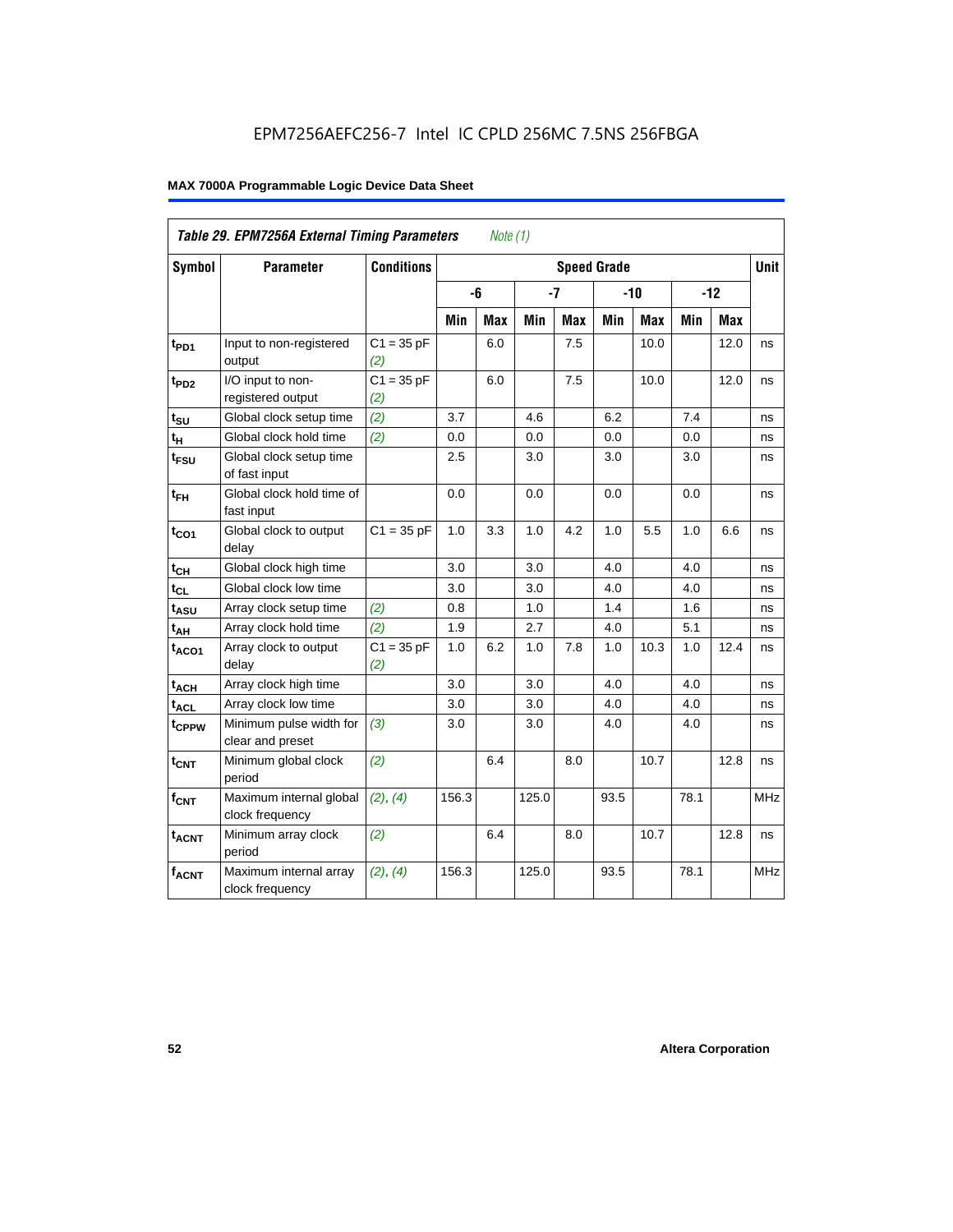| <b>Symbol</b>     | <b>Parameter</b>                                                                                           | <b>Conditions</b>   |                            |     |     |            | <b>Speed Grade</b> |      |     |            | <b>Unit</b> |
|-------------------|------------------------------------------------------------------------------------------------------------|---------------------|----------------------------|-----|-----|------------|--------------------|------|-----|------------|-------------|
|                   |                                                                                                            |                     | -6<br>$-7$<br>$-12$<br>-10 |     |     |            |                    |      |     |            |             |
|                   |                                                                                                            |                     | Min                        | Max | Min | <b>Max</b> | Min                | Max  | Min | <b>Max</b> |             |
| $t_{\mathit{IN}}$ | Input pad and buffer delay                                                                                 |                     |                            | 0.3 |     | 0.4        |                    | 0.5  |     | 0.6        | ns          |
| $t_{IO}$          | I/O input pad and buffer<br>delay                                                                          |                     |                            | 0.3 |     | 0.4        |                    | 0.5  |     | 0.6        | ns          |
| t <sub>FIN</sub>  | Fast input delay                                                                                           |                     |                            | 2.4 |     | 3.0        |                    | 3.4  |     | 3.8        | ns          |
| <sup>t</sup> SEXP | Shared expander delay                                                                                      |                     |                            | 2.8 |     | 3.5        |                    | 4.7  |     | 5.6        | ns          |
| t <sub>PEXP</sub> | Parallel expander delay                                                                                    |                     |                            | 0.5 |     | 0.6        |                    | 0.8  |     | 1.0        | ns          |
| $t_{LAD}$         | Logic array delay                                                                                          |                     |                            | 2.5 |     | 3.1        |                    | 4.2  |     | 5.0        | ns          |
| $t_{LAC}$         | Logic control array delay                                                                                  |                     |                            | 2.5 |     | 3.1        |                    | 4.2  |     | 5.0        | ns          |
| $t_{IOE}$         | Internal output enable<br>delay                                                                            |                     |                            | 0.2 |     | 0.3        |                    | 0.4  |     | 0.5        | ns          |
| $t_{OD1}$         | Output buffer and pad<br>delay, slow slew rate $=$ off<br>$V_{\text{CCIO}} = 3.3 \text{ V}$                | $C1 = 35 pF$        |                            | 0.3 |     | 0.4        |                    | 0.5  |     | 0.6        | ns          |
| $t_{OD2}$         | Output buffer and pad<br>$delay$ , slow slew rate = off<br>$VCCIO = 2.5 V$                                 | $C1 = 35 pF$<br>(5) |                            | 0.8 |     | 0.9        |                    | 1.0  |     | 1.1        | ns          |
| $t_{OD3}$         | Output buffer and pad<br>delay slow slew rate $=$ on<br>$V_{\text{CCIO}}$ = 2.5 V or 3.3 V                 | $C1 = 35 pF$        |                            | 5.3 |     | 5.4        |                    | 5.5  |     | 5.6        | ns          |
| tzx1              | Output buffer enable<br>delay slow slew rate $=$ off<br>$VCCIO = 3.3 V$                                    | $C1 = 35 pF$        |                            | 4.0 |     | 4.0        |                    | 5.0  |     | 5.0        | ns          |
| $t_{ZX2}$         | Output buffer enable<br>delay slow slew rate $=$ off<br>$VCCIO = 2.5 V$                                    | $C1 = 35 pF$<br>(5) |                            | 4.5 |     | 4.5        |                    | 5.5  |     | 5.5        | ns          |
| t <sub>ZX3</sub>  | Output buffer enable<br>delay slow slew rate $=$ on<br>$V_{\text{CCIO}} = 2.5 \text{ V or } 3.3 \text{ V}$ | $C1 = 35 pF$        |                            | 9.0 |     | 9.0        |                    | 10.0 |     | 10.0       | ns          |
| $t_{XZ}$          | Output buffer disable<br>delay                                                                             | $C1 = 5$ pF         |                            | 4.0 |     | 4.0        |                    | 5.0  |     | 5.0        | ns          |
| $t_{\text{SU}}$   | Register setup time                                                                                        |                     | 1.0                        |     | 1.3 |            | 1.7                |      | 2.0 |            | ns          |
| $t_{H}$           | Register hold time                                                                                         |                     | 1.7                        |     | 2.4 |            | 3.7                |      | 4.7 |            | ns          |
| $t_{FSU}$         | Register setup time of fast<br>input                                                                       |                     | 1.2                        |     | 1.4 |            | 1.4                |      | 1.4 |            | ns          |
| $t_{FH}$          | Register hold time of fast<br>input                                                                        |                     | 1.3                        |     | 1.6 |            | 1.6                |      | 1.6 |            | ns          |
| $t_{RD}$          | Register delay                                                                                             |                     |                            | 1.6 |     | 2.0        |                    | 2.7  |     | 3.2        | ns          |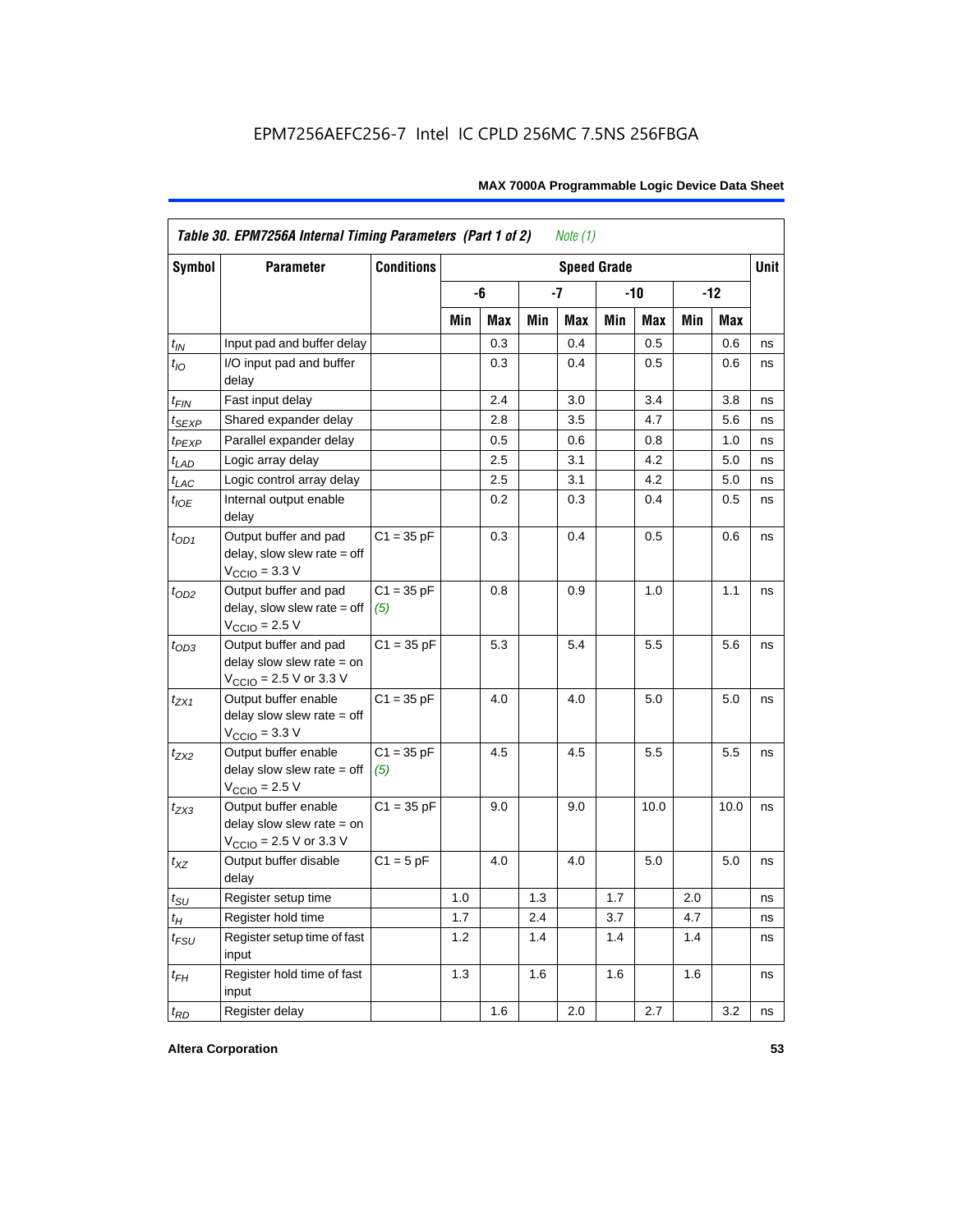| Table 30. EPM7256A Internal Timing Parameters (Part 2 of 2)<br>Note (1) |                      |                   |     |            |     |                    |     |            |       |      |             |
|-------------------------------------------------------------------------|----------------------|-------------------|-----|------------|-----|--------------------|-----|------------|-------|------|-------------|
| Symbol                                                                  | <b>Parameter</b>     | <b>Conditions</b> |     |            |     | <b>Speed Grade</b> |     |            |       |      | <b>Unit</b> |
|                                                                         |                      |                   | -6  |            | -7  |                    | -10 |            | $-12$ |      |             |
|                                                                         |                      |                   | Min | <b>Max</b> | Min | Max                | Min | <b>Max</b> | Min   | Max  |             |
| $t_{COMB}$                                                              | Combinatorial delay  |                   |     | 1.6        |     | 2.0                |     | 2.7        |       | 3.2  | ns          |
| $t_{\text{IC}}$                                                         | Array clock delay    |                   |     | 2.7        |     | 3.4                |     | 4.5        |       | 5.4  | ns          |
| $t_{EN}$                                                                | Register enable time |                   |     | 2.5        |     | 3.1                |     | 4.2        |       | 5.0  | ns          |
| $t_{GLOB}$                                                              | Global control delay |                   |     | 1.1        |     | 1.4                |     | 1.8        |       | 2.2  | ns          |
| $t_{PRE}$                                                               | Register preset time |                   |     | 2.3        |     | 2.9                |     | 3.8        |       | 4.6  | ns          |
| $t_{CLR}$                                                               | Register clear time  |                   |     | 2.3        |     | 2.9                |     | 3.8        |       | 4.6  | ns          |
| t <sub>PIA</sub>                                                        | PIA delay            | (2)               |     | 1.3        |     | 1.6                |     | 2.1        |       | 2.6  | ns          |
| $t_{LPA}$                                                               | Low-power adder      | (6)               |     | 11.0       |     | 10.0               |     | 10.0       |       | 10.0 | ns          |

#### *Notes to tables:*

(1) These values are specified under the recommended operating conditions shown in Table 14 on page 28. See Figure 12 for more information on switching waveforms.

- (2) These values are specified for a PIA fan-out of one LAB (16 macrocells). For each additional LAB fan-out in these devices, add an additional 0.1 ns to the PIA timing value.
- (3) This minimum pulse width for preset and clear applies for both global clear and array controls. The  $t_{LPA}$  parameter must be added to this minimum width if the clear or reset signal incorporates the  $t_{LAD}$  parameter into the signal path.
- (4) This parameter is measured with a 16-bit loadable, enabled, up/down counter programmed into each LAB.
- (5) Operating conditions:  $V_{\text{CCIO}} = 2.5 \pm 0.2 \text{ V}$  for commercial and industrial use.<br>(6) The  $t_{I/A}$  parameter must be added to the  $t_{I AD}$ ,  $t_{I AC}$ ,  $t_{I C}$ ,  $t_{F N}$ ,  $t_{S F Y P}$ ,  $t_{A C I}$ , and
- The  $t_{LPA}$  parameter must be added to the  $t_{LAD}$ ,  $t_{LAC}$ ,  $t_{IC}$ ,  $t_{EN}$ ,  $t_{SEXP}$ ,  $t_{ACL}$  and  $t_{CPPW}$  parameters for macrocells running in low-power mode.

# **Power Consumption**

Supply power (P) versus frequency  $(f_{MAX}$ , in MHz) for MAX 7000A devices is calculated with the following equation:

 $P = P_{INT} + P_{IO} = I_{CCINT} \times V_{CC} + P_{IO}$ 

The  $P_{IO}$  value, which depends on the device output load characteristics and switching frequency, can be calculated using the guidelines given in *Application Note 74 (Evaluating Power for Altera Devices)*.

The  $I_{\text{CUNT}}$  value depends on the switching frequency and the application logic. The  $I_{\text{CCINT}}$  value is calculated with the following equation:

 $I_{\text{CCMT}} =$ 

 $(A \times MC_{TON}) + [B \times (MC_{DEV} - MC_{TON})] + (C \times MC_{LISED} \times f_{MAX} \times tog_{LC})$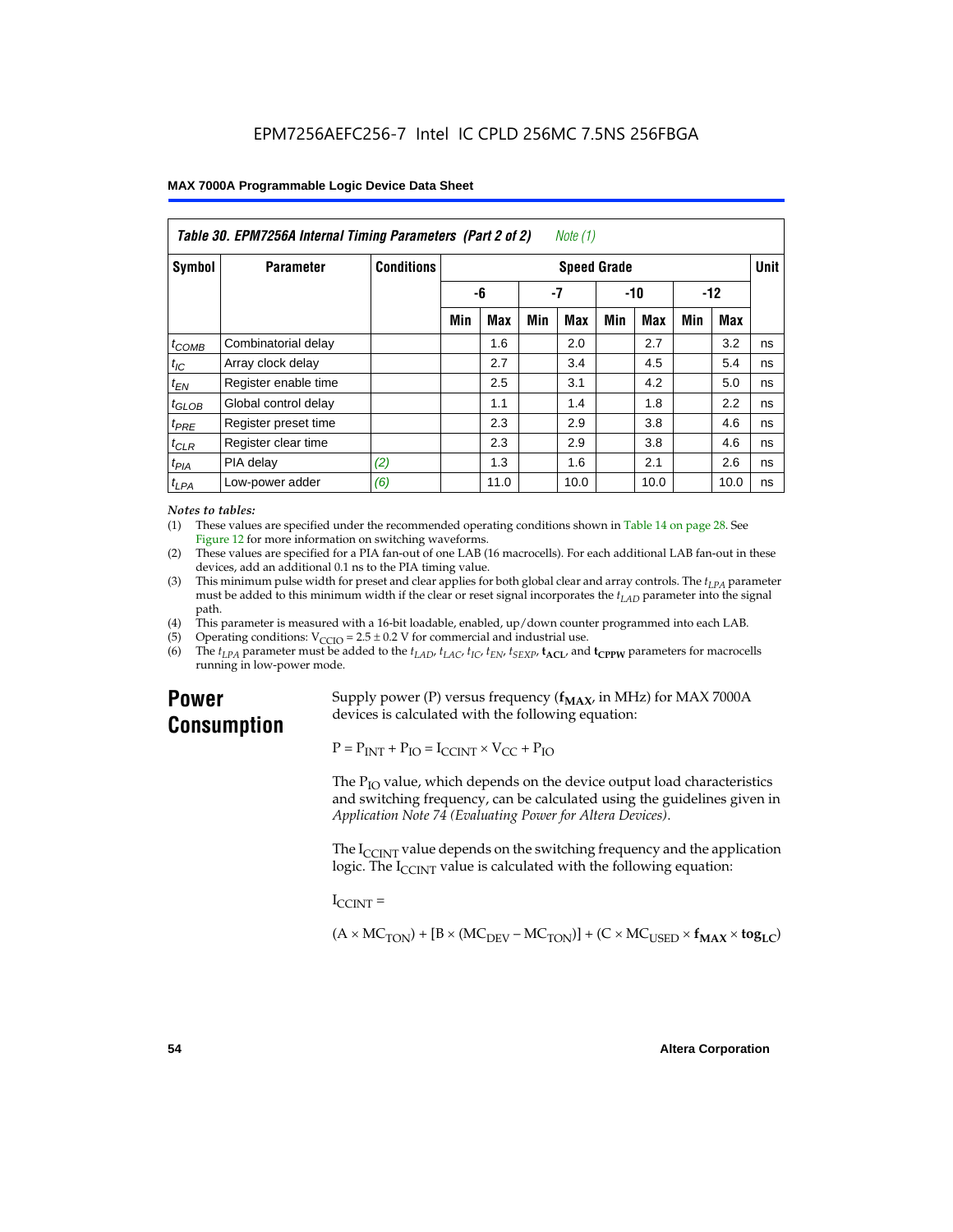The parameters in this equation are:

| MC <sub>TON</sub> | = Number of macrocells with the Turbo Bit option turned<br>on, as reported in the MAX+PLUS II Report File (.rpt) |
|-------------------|------------------------------------------------------------------------------------------------------------------|
| MC <sub>DFV</sub> | = Number of macrocells in the device                                                                             |
| $MC_{LISED}$      | $=$ Total number of macrocells in the design, as reported in                                                     |
|                   | the Report File                                                                                                  |
| $f_{MAX}$         | = Highest clock frequency to the device                                                                          |
| $tog_{LC}$        | = Average percentage of logic cells toggling at each clock                                                       |
|                   | (typically 12.5%)                                                                                                |
| A, B, C           | = Constants, shown in Table 31                                                                                   |

| Table 31. MAX 7000A I <sub>CC</sub> Equation Constants |      |      |       |  |  |  |  |
|--------------------------------------------------------|------|------|-------|--|--|--|--|
| <b>Device</b>                                          | A    | B    | C     |  |  |  |  |
| EPM7032AE                                              | 0.71 | 0.30 | 0.014 |  |  |  |  |
| EPM7064AE                                              | 0.71 | 0.30 | 0.014 |  |  |  |  |
| <b>EPM7128A</b>                                        | 0.71 | 0.30 | 0.014 |  |  |  |  |
| EPM7128AE                                              | 0.71 | 0.30 | 0.014 |  |  |  |  |
| <b>EPM7256A</b>                                        | 0.71 | 0.30 | 0.014 |  |  |  |  |
| EPM7256AE                                              | 0.71 | 0.30 | 0.014 |  |  |  |  |
| EPM7512AE                                              | 0.71 | 0.30 | 0.014 |  |  |  |  |

This calculation provides an  $I_{CC}$  estimate based on typical conditions using a pattern of a 16-bit, loadable, enabled, up/down counter in each LAB with no output load. Actual  $I_{CC}$  should be verified during operation because this measurement is sensitive to the actual pattern in the device and the environmental operating conditions.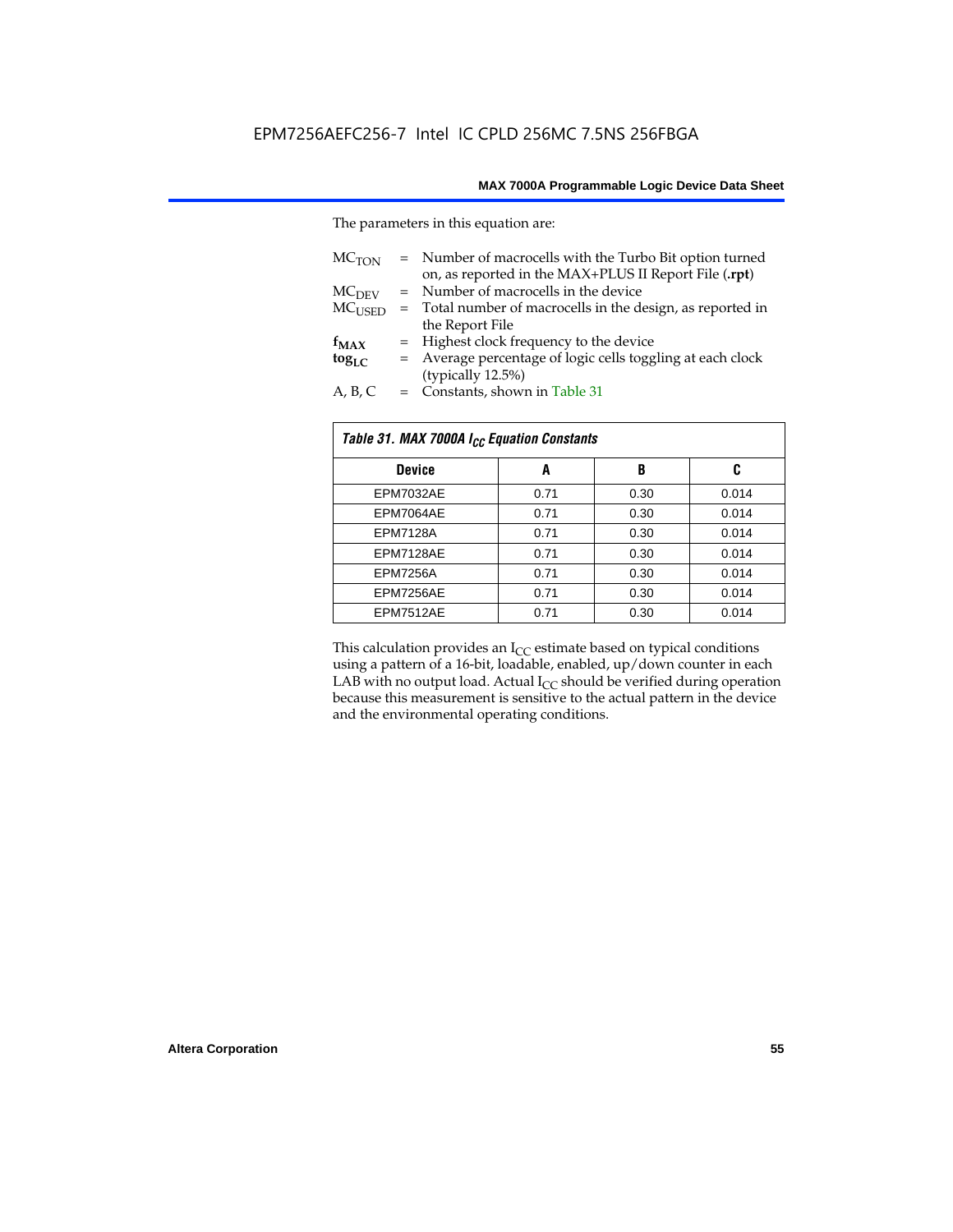Figure 13 shows the typical supply current versus frequency for MAX 7000A devices.

# *Figure 13. I<sub>CC</sub> vs. Frequency for MAX 7000A Devices (Part 1 of 2)*



#### **EPM7128A & EPM7128AE**

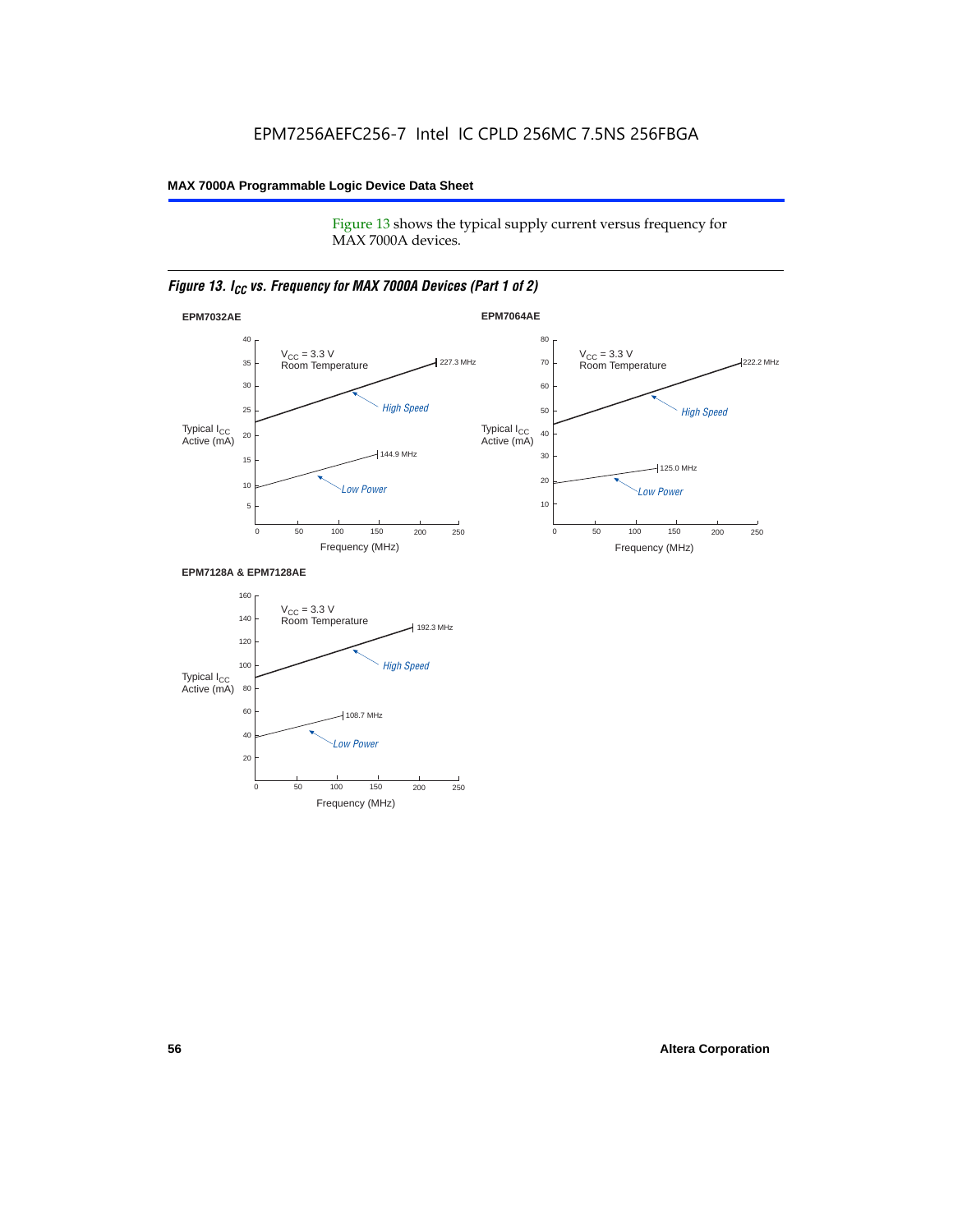



# **Device Pin-Outs**

See the Altera web site (**http://www.altera.com**) or the *Altera Digital Library* for pin-out information.

Figures 14 through 23 show the package pin-out diagrams for MAX 7000A devices.

# *Figure 14. 44-Pin PLCC/TQFP Package Pin-Out Diagram*

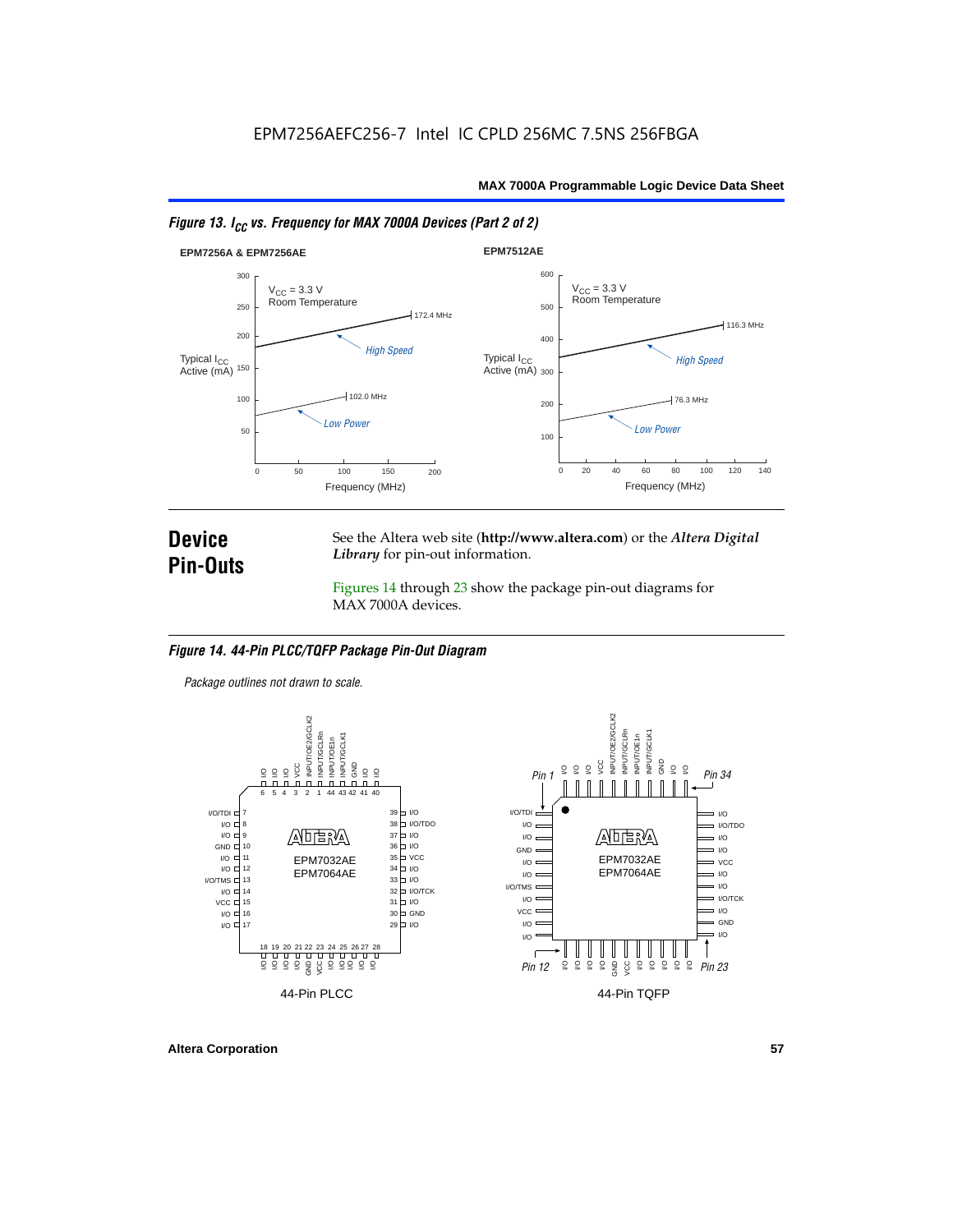## *Figure 15. 49-Pin Ultra FineLine BGA Package Pin-Out Diagram*

*Package outlines not drawn to scale.*



# *Figure 16. 84-Pin PLCC Package Pin-Out Diagram*

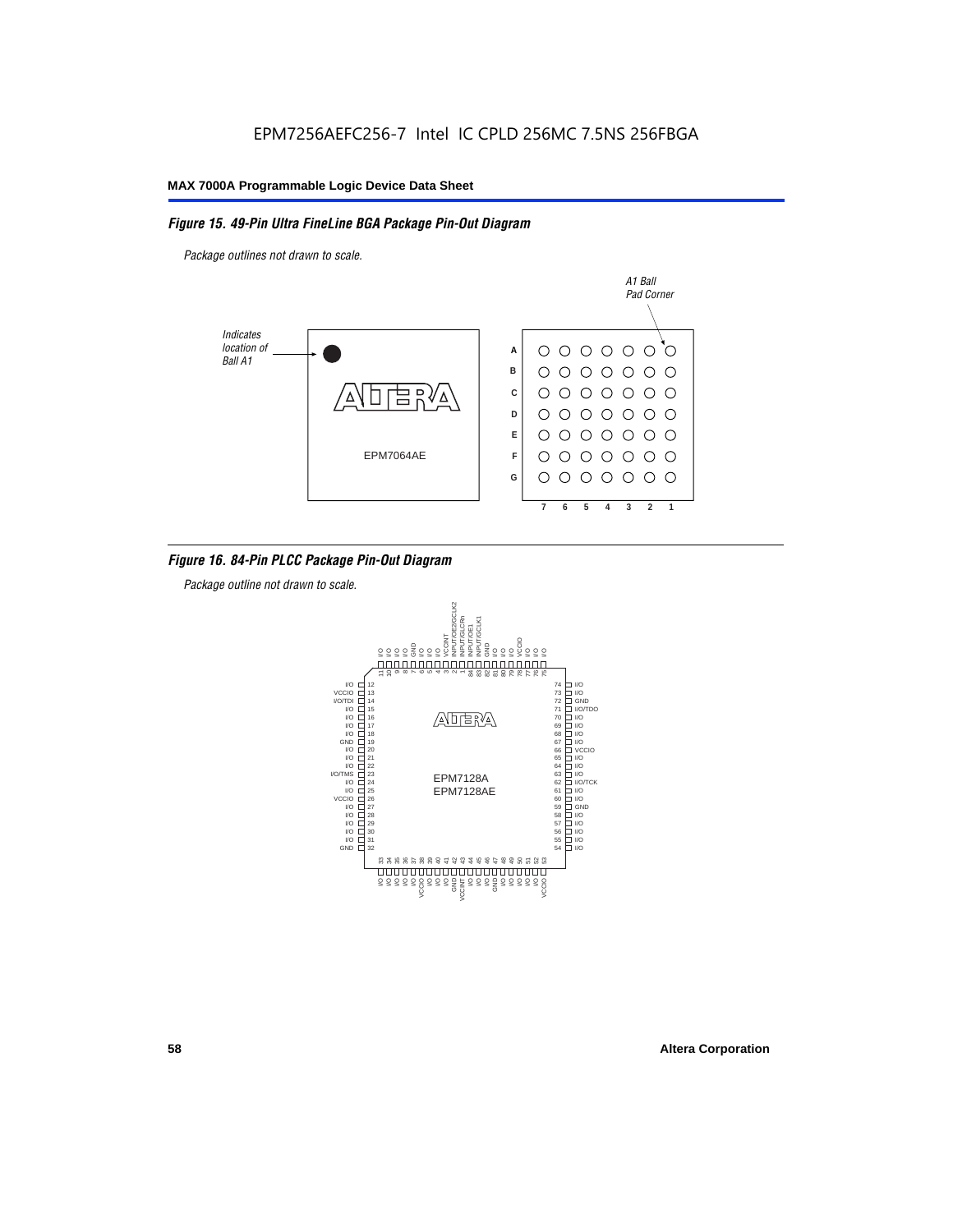## *Figure 17. 100-Pin TQFP Package Pin-Out Diagram*



*Figure 18. 100-Pin FineLine BGA Package Pin-Out Diagram*

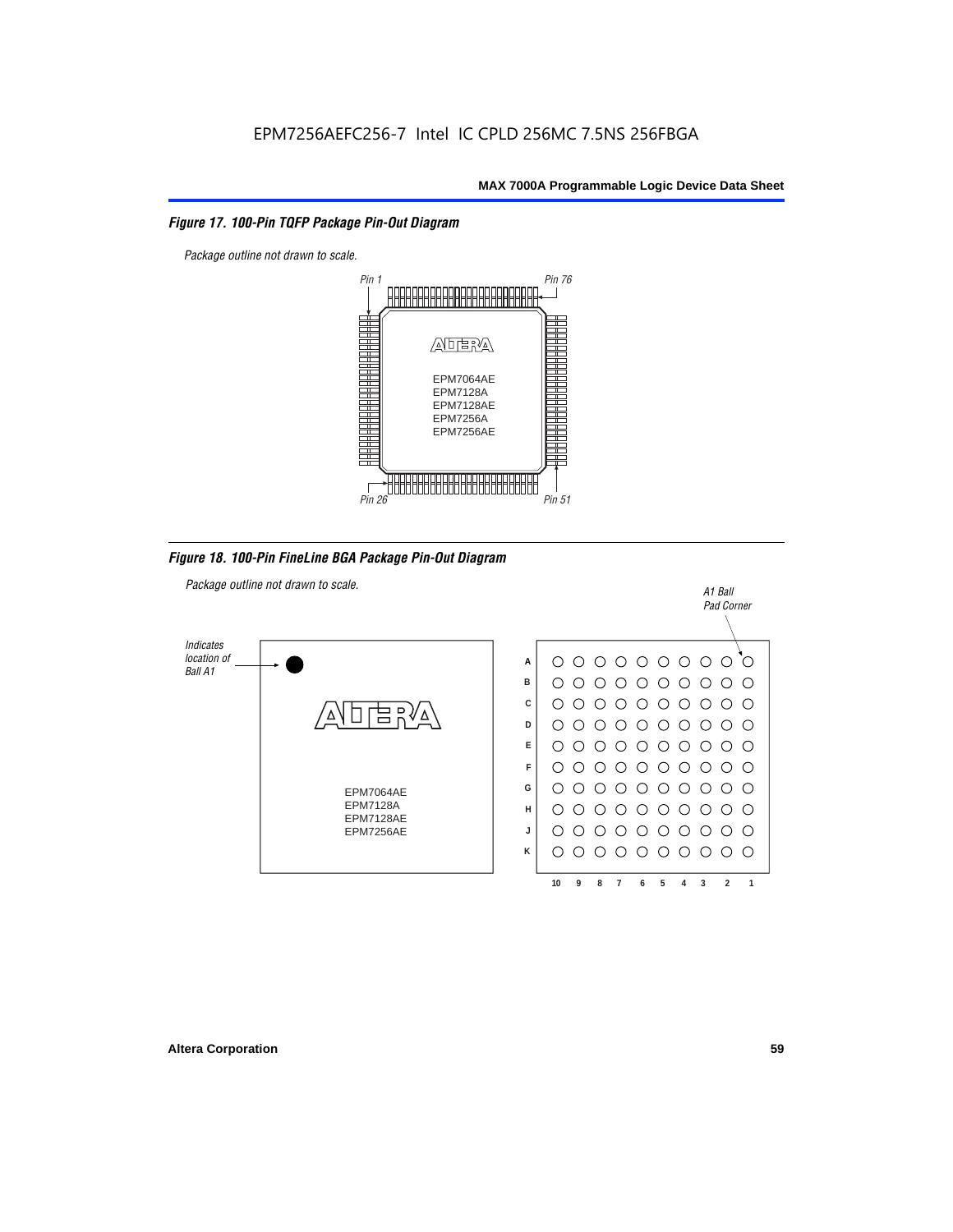# *Figure 19. 144-Pin TQFP Package Pin-Out Diagram*

*Package outline not drawn to scale*.



*Figure 20. 169-Pin Ultra FineLine BGA Package Pin-Out Diagram*

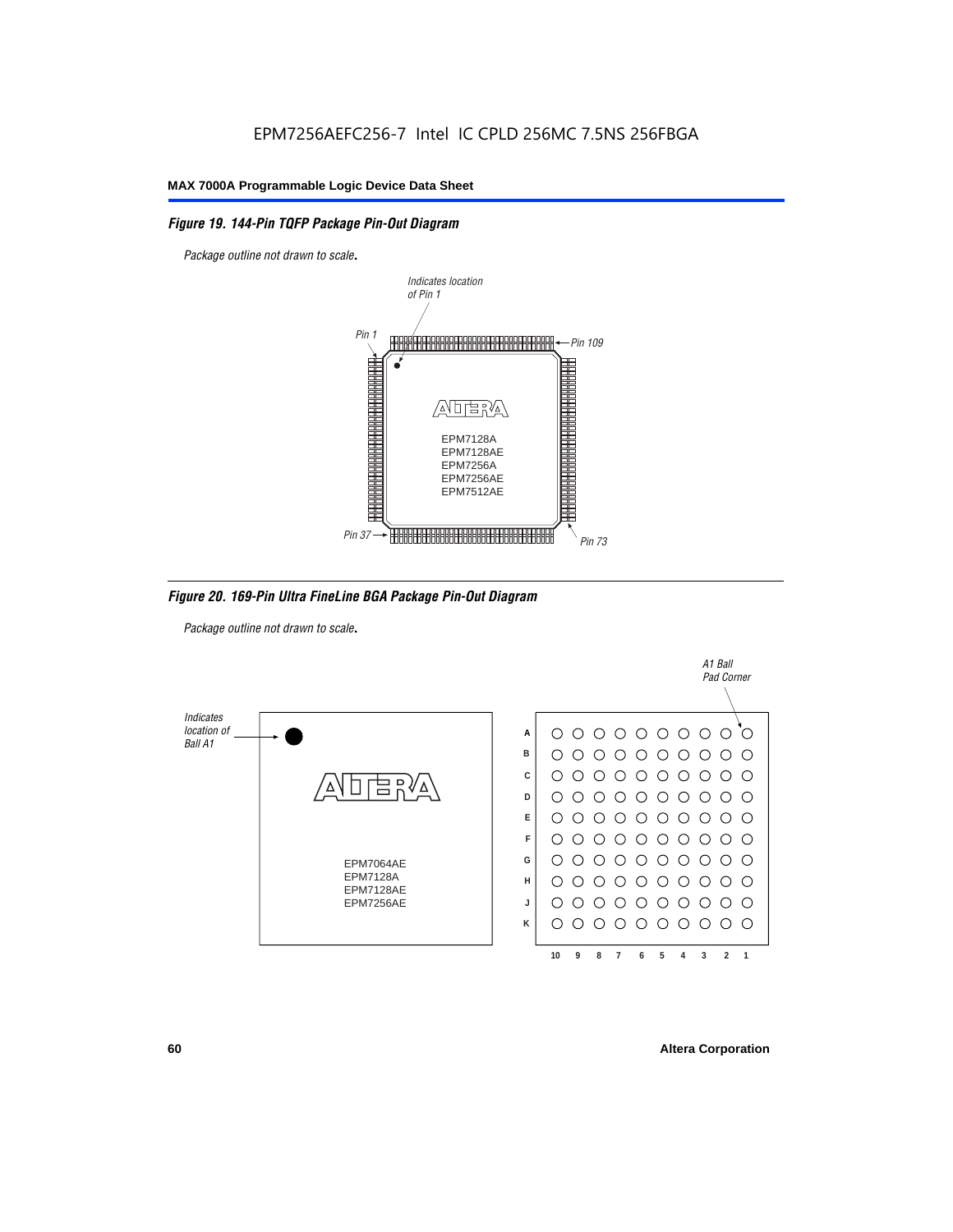# *Figure 21. 208-Pin PQFP Package Pin-Out Diagram*

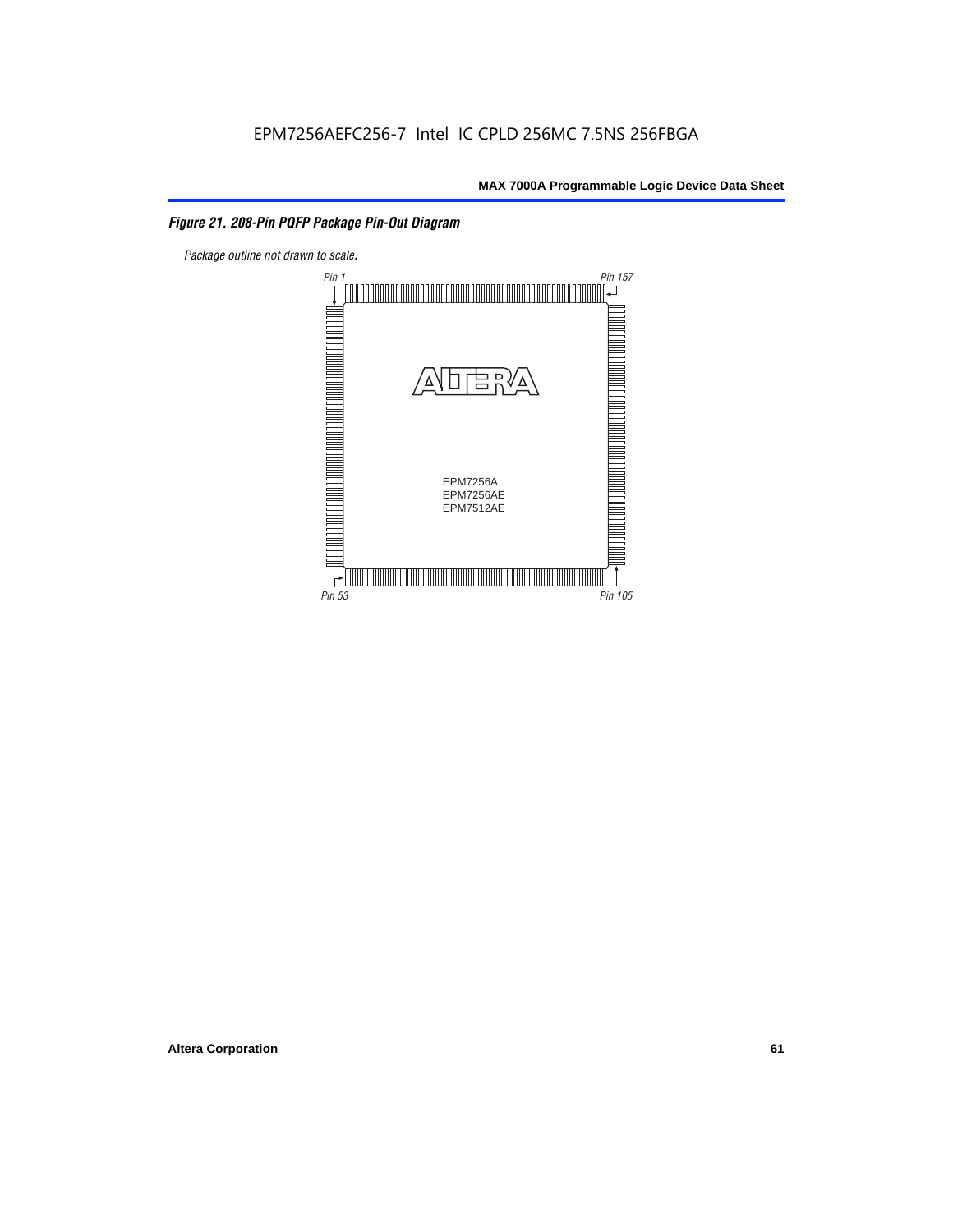### *Figure 22. 256-Pin BGA Package Pin-Out Diagram*

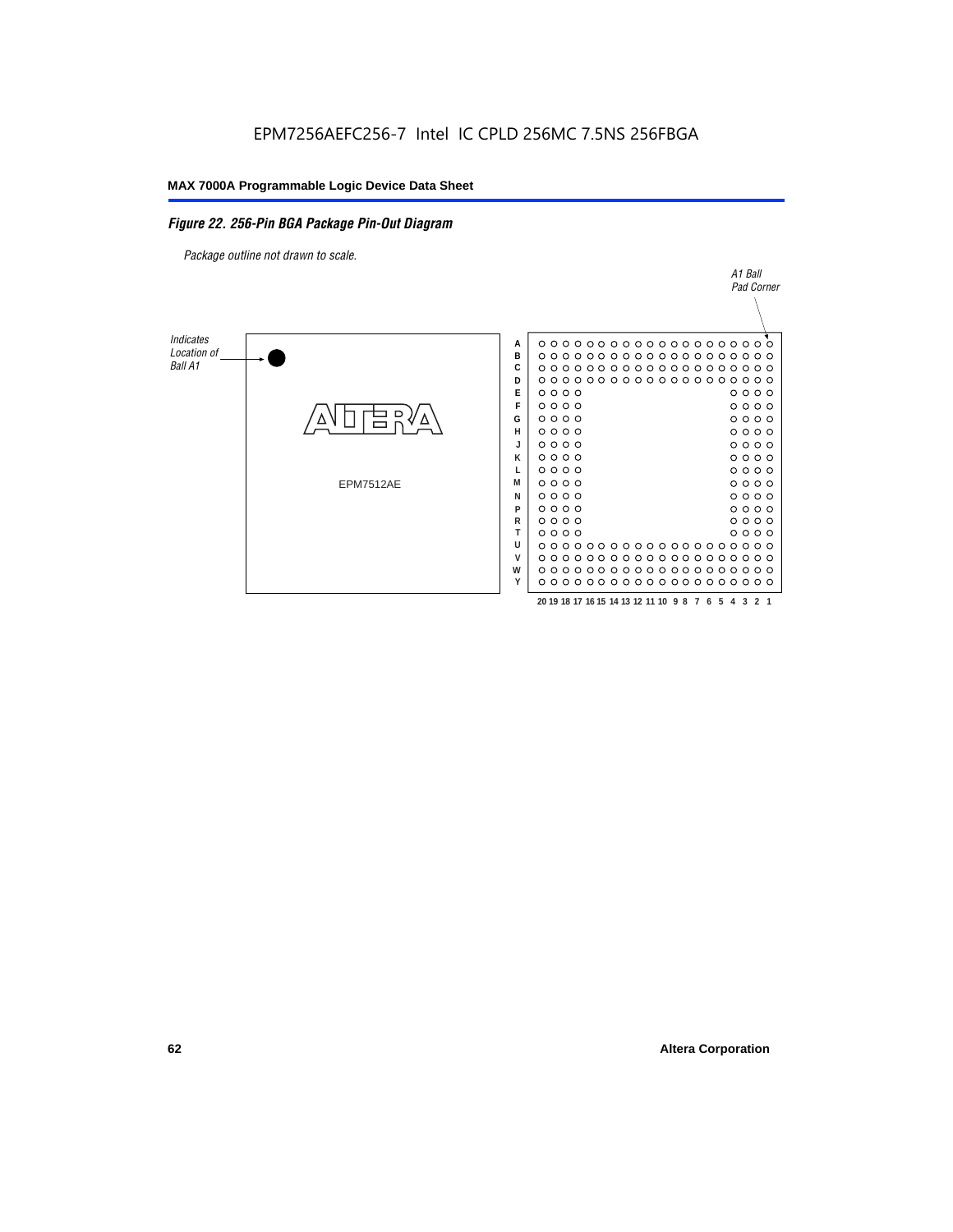#### *Figure 23. 256-Pin FineLine BGA Package Pin-Out Diagram*

*Package outline not drawn to scale*.



# **Revision History**

The information contained in the *MAX 7000A Programmable Logic Device Data Sheet* version 4.5 supersedes information published in previous versions.

# **Version 4.5**

The following changes were made in the *MAX 7000A Programmable Logic Device Data Sheet* version 4.5:

Updated text in the "Power Sequencing & Hot-Socketing" section.

# **Version 4.4**

The following changes were made in the *MAX 7000A Programmable Logic Device Data Sheet* version 4.4:

- Added Tables 5 through 7.
	- Added "Programming Sequence" on page 17 and "Programming Times" on page 18.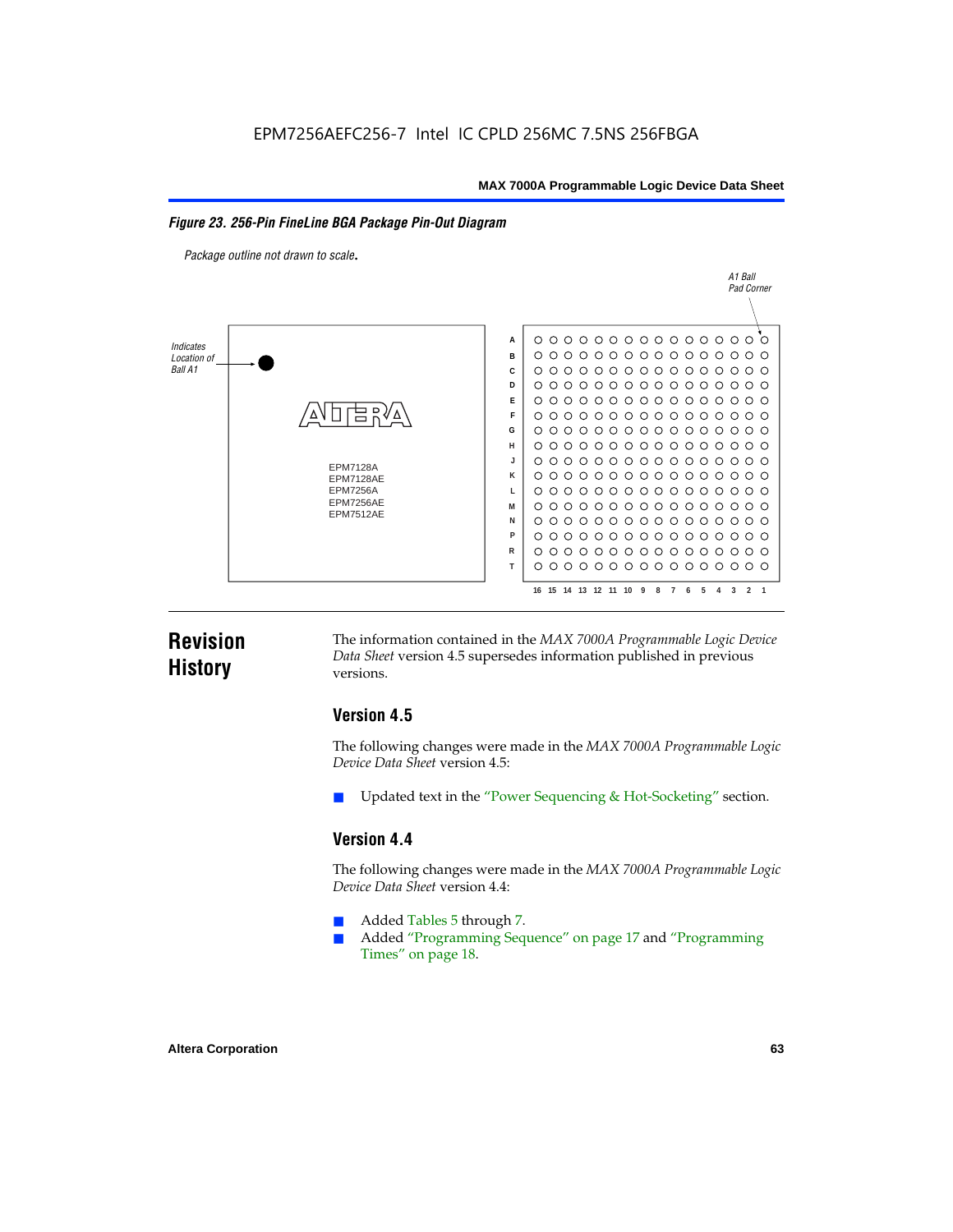# **Version 4.3**

The following changes were made in the *MAX 7000A Programmable Logic Device Data Sheet* version 4.3:

- Added extended temperature devices to document
- Updated Table 14.

# **Version 4.2**

The following changes were made in the *MAX 7000A Programmable Logic Device Data Sheet* version 4.2:

- Removed *Note (1)* from Table 2.
- Removed *Note (4)* from Tables 3 and 4.

# **Version 4.1**

The following changes were made in the *MAX 7000A Programmable Logic Device Data Sheet* version 4.1:

- Updated leakage current information in Table 15.
- Updated *Note (9)* of Table 15.
- Updated *Note* (1) of Tables 17 through 30.



101 Innovation Drive San Jose, CA 95134 (408) 544-7000 http://www.altera.com Applications Hotline: (800) 800-EPLD Literature Services: lit\_req@altera.com

Copyright © 2003 Altera Corporation. All rights reserved. Altera, The Programmable Solutions Company, the stylized Altera logo, specific device designations, and all other words and logos that are identified as trademarks and/or service marks are, unless noted otherwise, the trademarks and service marks of Altera Corporation in the U.S. and other countries. All other product or service names are the property of their respective holders. Altera products are protected under numerous U.S. and foreign patents and pending applications, maskwork rights, and copyrights. Altera warrants performance of its semiconductor products to current specifications in accordance with Altera's standard warranty, but reserves the right **TSAI** to make changes to any products and services at any time without notice. Altera assumes no responsibility or liability arising out of the application or use of any information, product, or service described herein except as expressly agreed to in writing by Altera Corporation. Altera customers are advised to obtain the latest version of device specifications before relying on any published information and before placing orders for products or services.



**64 Altera Corporation**